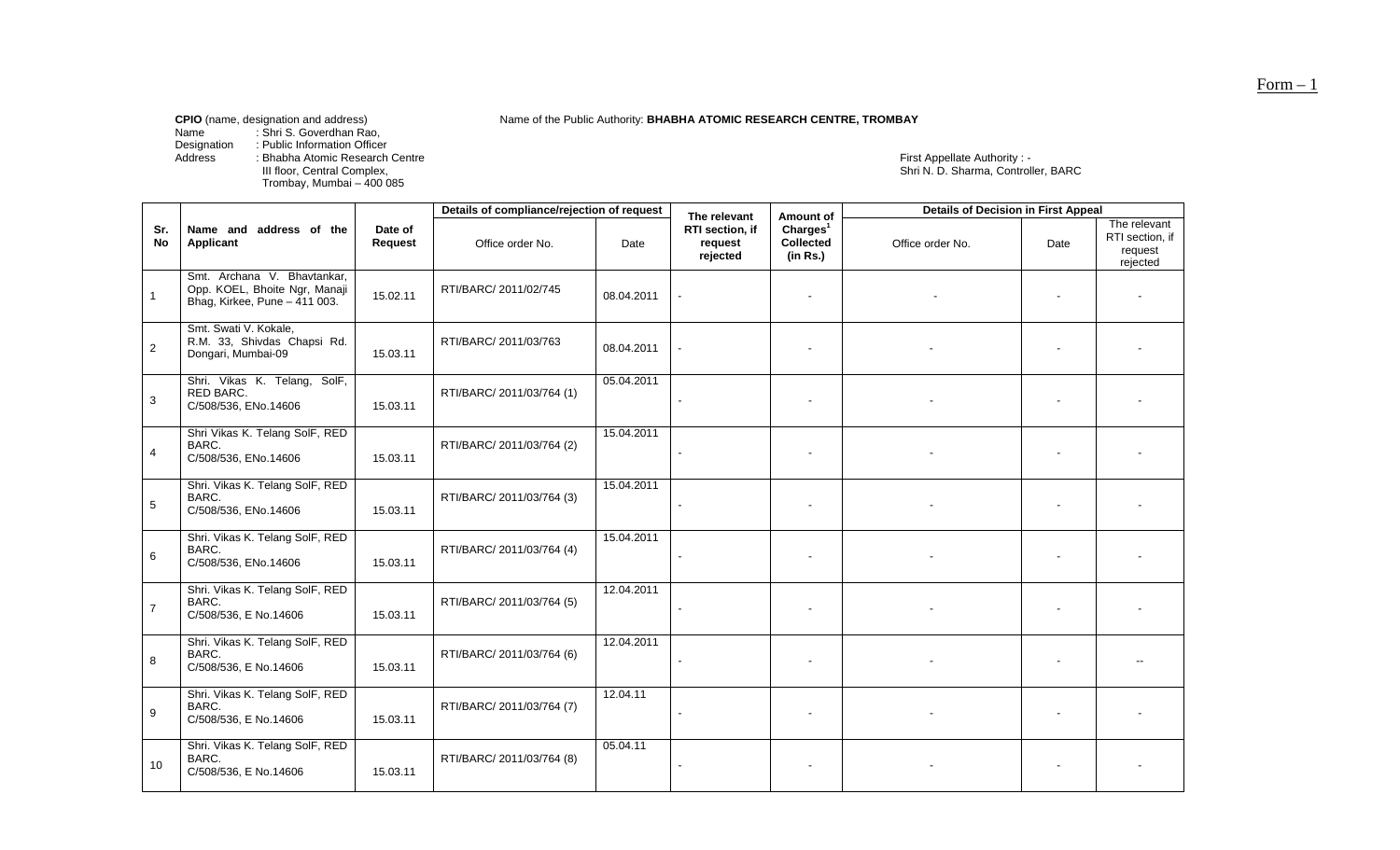|           |                                                                                                                                                      |                    | Details of compliance/rejection of request |                                 | The relevant                                  | Amount of                                      | <b>Details of Decision in First Appeal</b> |      |                                                        |
|-----------|------------------------------------------------------------------------------------------------------------------------------------------------------|--------------------|--------------------------------------------|---------------------------------|-----------------------------------------------|------------------------------------------------|--------------------------------------------|------|--------------------------------------------------------|
| Sr.<br>No | Name and address of the<br><b>Applicant</b>                                                                                                          | Date of<br>Request | Office order No.                           | Date                            | <b>RTI</b> section, if<br>request<br>rejected | Chargest <sup>1</sup><br>Collected<br>(in Rs.) | Office order No.                           | Date | The relevant<br>RTI section, if<br>request<br>rejected |
| 11        | Shri. Bharat K. Harijan, T-11,<br>29-G,<br>Anukiran<br>Colony,<br>Bhabhanagar,<br>Rawatbhata,<br>Chitorhgarh.<br>PIN-323307                          | 16.03.11           | RTI/BARC/ 2011/03/765                      | 07.04.11<br>(Reply in<br>Hindi) |                                               |                                                |                                            |      |                                                        |
| 12        | Shri S. K. H. Auluck,<br>Malayagiri,<br>14.<br>A-nagar,<br>Mumbai - 94.                                                                              | 17.3.11            | RTI/BARC/ 2011/03/766                      | 08.04.2011                      |                                               |                                                |                                            |      |                                                        |
| 13        | Shri Anshul Agarwal, Flat No.<br>13, Doctor's Hostel No. 1,<br>BMHRC Campus, Bhopal -<br>462038                                                      | 18.3.11            | RTI/BARC/ 2011/03/767                      | 07.04.2011                      |                                               |                                                |                                            |      |                                                        |
| 14        | Smt. Neha Varun Gupta, 12-B,<br>Dhawalgiri, A-nagar, Mumbai -<br>94.                                                                                 | 21.3.11            | RTI/BARC/ 2011/03/768 (1)                  | 18.04.2011                      |                                               |                                                |                                            |      |                                                        |
| 15        | Smt. Neha Varun Gupta, 12-B,<br>Dhawalgiri, A-nagar, Mumbai -<br>94.                                                                                 | 21.3.11            | RTI/BARC/ 2011/03/768 (2)                  | 18.04.2011                      |                                               |                                                |                                            |      |                                                        |
| 16        | Smt. Neha Varun Gupta, 12-B,<br>Dhawalgiri, A-nagar, Mumbai -<br>94.                                                                                 | 21.3.11            | RTI/BARC/ 2011/03/768 (3)                  | 08.04.2011                      |                                               |                                                |                                            |      |                                                        |
| 17        | Smt. Neha Varun Gupta, 12-B,<br>Dhawalgiri, A-nagar, Mumbai -<br>94.                                                                                 | 21.3.11            | RTI/BARC/ 2011/03/768 (4)                  | 15.04.2011                      |                                               |                                                |                                            |      |                                                        |
| 18        | Shri Amit. K Chouksey, H. No.<br>69, Ground Floor, 6 <sup>th</sup> main, 18 <sup>th</sup><br>A-cross, NS Palya, BTM 2<br>stage, Bangalore - 560 076. | 21.3.11            | RTI/BARC/ 2011/03/769                      | 01.04.2011                      |                                               |                                                |                                            |      |                                                        |
| 19        | Shri Manoj Krishna Tarale,<br>Sukhwani Residency, Ganesh<br>Nagar, Dapodi, Pune -411 012.                                                            | 23.3.11            | RTI/BARC/ 2011/03/770                      | 25.04.2011                      |                                               |                                                |                                            |      |                                                        |
| 20        | Shri D. K. Ram, Qtr. No. B-36/5,<br>RRCAT Col., Indore (MP), Pin -<br>452 013.                                                                       | 23.3.11            | RTI/BARC/ 2011/03/771                      | 13.04.2011                      |                                               |                                                |                                            |      |                                                        |
| 21        | Shri Srinivasa<br>B.<br>$R_{\cdot}$<br>#27,<br>Railway Qtrs, Vontikoppal Rly.<br>Colony (VRC), Yadavagiri,<br>Mysore- 570 020, Karnataka             | 23.3.11            | RTI/BARC/ 2011/03/772                      | 15.04.2011                      |                                               |                                                |                                            |      |                                                        |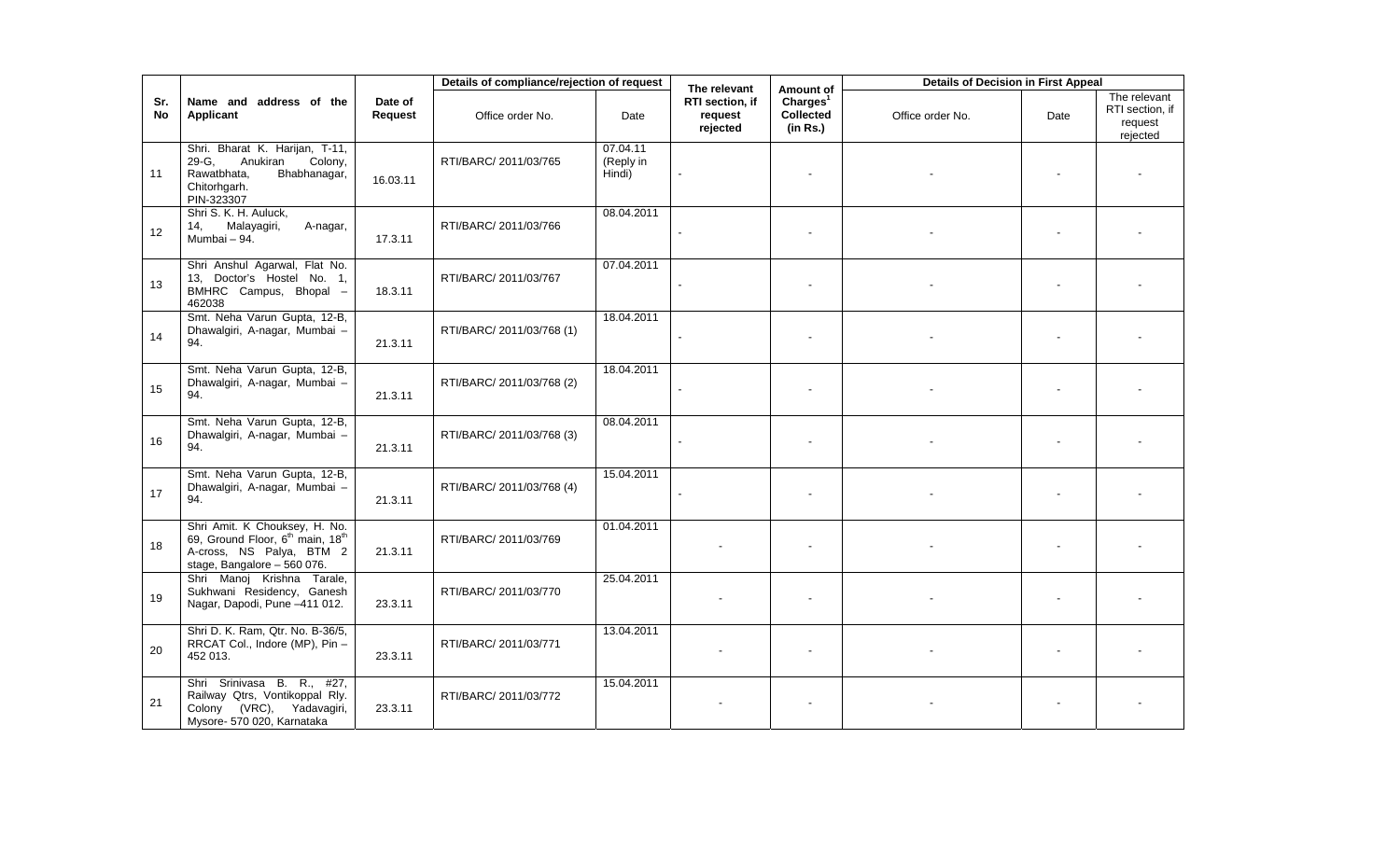|           |                                                                                                                          |                    | Details of compliance/rejection of request |                                                                                | The relevant                           | Amount of                                     | <b>Details of Decision in First Appeal</b> |            |                                                        |
|-----------|--------------------------------------------------------------------------------------------------------------------------|--------------------|--------------------------------------------|--------------------------------------------------------------------------------|----------------------------------------|-----------------------------------------------|--------------------------------------------|------------|--------------------------------------------------------|
| Sr.<br>No | Name and address of the<br>Applicant                                                                                     | Date of<br>Request | Office order No.                           | Date                                                                           | RTI section, if<br>request<br>rejected | Charles <sup>1</sup><br>Collected<br>(in Rs.) | Office order No.                           | Date       | The relevant<br>RTI section, if<br>request<br>rejected |
| 22        | Shri Satyajeet Sagavkar, 003,<br>Yash-Amber CHS, Plot 155-<br>156, Sector 10, New Panvel, Tal<br>- Panvel, Dist. Raigad. | 23.3.11            | RTI/BARC/ 2011/03/773                      | 01.06.2011<br>(Clarification<br>recd. on<br>$06.5.11 -$<br>file re-<br>opened) |                                        | $\blacksquare$                                |                                            |            |                                                        |
| 23        | Shri Akash Saraf, CDM, BARC,<br>Trombay, Mumbai - 400 085.                                                               | 24.3.11            | RTI/BARC/ 2011/03/774                      | 18.05.11<br>(Int. reply)<br>on<br>21.04.11)                                    |                                        |                                               | RTI/BARC/ 2011/03/774                      | 12.08.2011 |                                                        |
| 24        | Smt. Neha Varun Gupta, 12-B,<br>Dhawalgiri, A-nagar, Mumbai -<br>94.                                                     | 28.3.11            | RTI/BARC/ 2011/03/775                      | 20.04.2011                                                                     |                                        | $\mathbf{r}$                                  |                                            |            |                                                        |
| 25        | Shri J.R.S. Reddy, C-5-1/6, D.<br>No. 224, HWPM Colony,<br>Aswapuram - 507 116.                                          | 29.3.11            | RTI/BARC/ 2011/03/776                      | 25.04.2011                                                                     |                                        | $\blacksquare$                                | RTI/BARC/ 2011/03/776                      | 10.06.2011 |                                                        |
| 26        | Shri A. I. Kirmani, House No.<br>12, Room No. 1, Adhchini<br>Village,<br>New Delhi - 17.                                 | 29.3.11            | RTI/BARC/ 2011/03/777                      | 19.04.2011                                                                     |                                        | $\mathbf{r}$                                  |                                            |            |                                                        |
| 27        | Kum. Abhilasha Khare, House<br>No. 12, Room No. 1, Adhchini<br>Village,<br>New Delhi - 17.                               | 29.3.11            | RTI/BARC/ 2011/03/778                      | 19.04.2011                                                                     |                                        |                                               |                                            |            |                                                        |
| 28        | Shri Ramesh Verma, 10, Bindal<br>Dharamshala Market. Bazat<br>Vakilan, Hisar - 125 001,<br>Hariyana                      | 29.3.11            | RTI/BARC/ 2011/03/779                      | Trd.<br>u/s<br>$6(3)$ to PIO.<br>RMC<br>and<br>PIO, AERB<br>on 01.04.11        |                                        |                                               |                                            |            |                                                        |
| 29        | Shri Sunil Kumar Sahoo, SO/C,<br>TPD, 3-110-H, Mod Lab, BARC                                                             | 30.3.11            | RTI/BARC/ 2011/03/780                      | 21.04.2011                                                                     |                                        | $\blacksquare$                                |                                            |            |                                                        |
| 30        | Shri R.C. Nadar, Room No.1/4,<br>Janata Nagar, P.Y. Thorat<br>Chembur, Mumbai-<br>Marg,<br>400089                        | 05.04.11           | RTI/BARC/2010/04/781                       | 21.04.2011                                                                     |                                        | $10/- + 20/-$<br>DC                           |                                            |            |                                                        |
| 31        | Shri S. R. Pathak, Attendant/A,<br>TSH, A'nagar, Mumbai - 94.                                                            | 06.04.11           | RTI/BARC/2011/04/782                       | 29.04.2011                                                                     |                                        | $10/-$                                        |                                            |            |                                                        |
| 32        | Smt. Archana V. Bhavtankar,<br>KOEL, Bhoite Nagar,<br>Opp.<br>Manaji Bag, Kirker, Pune- 411<br>003.                      | 06.04.11           | RTI/BARC/2011/04/783                       | File closed<br>on 18.5.11<br>- fee not<br>recd.                                |                                        | No fee                                        |                                            |            |                                                        |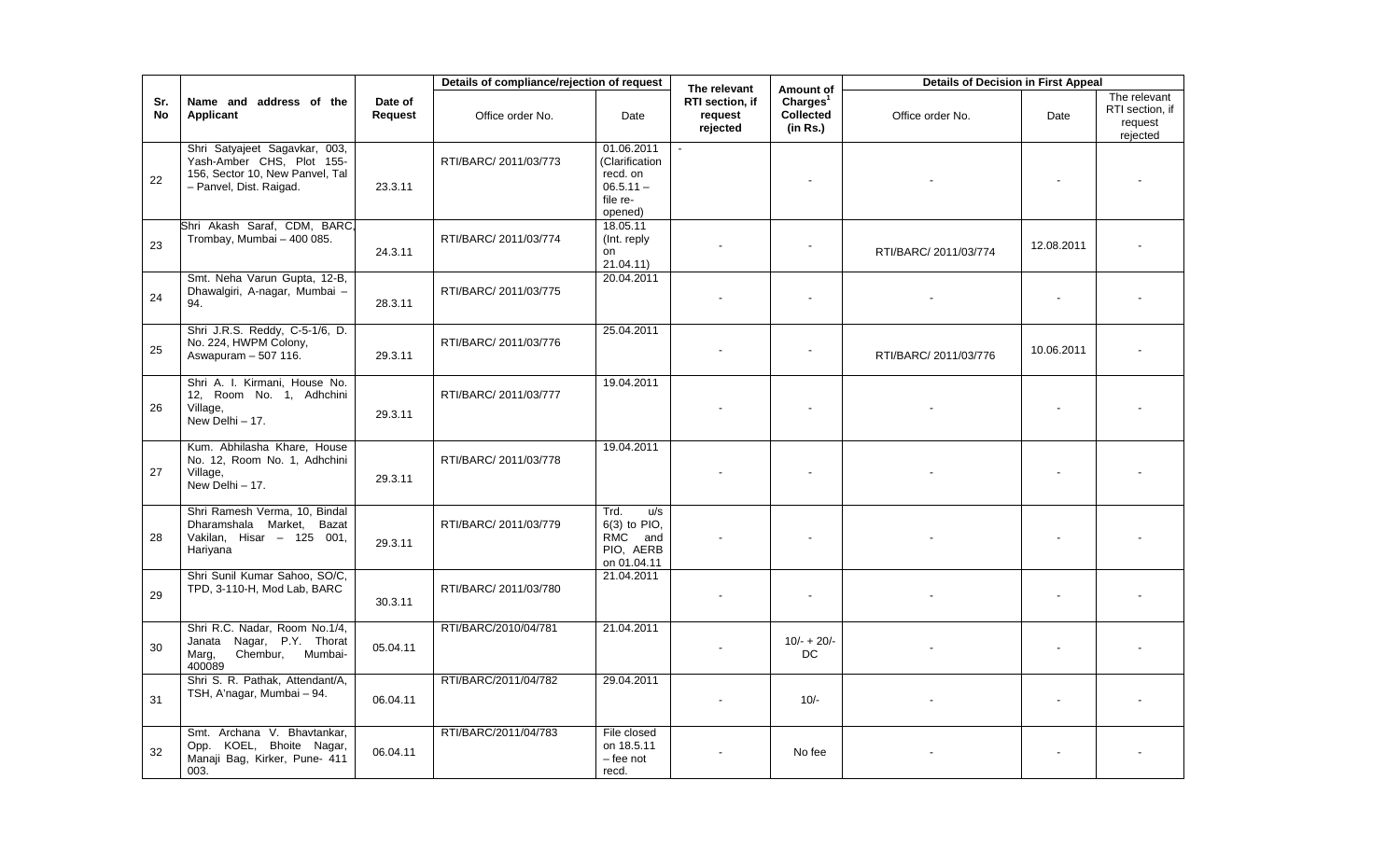|           |                                                                                     |                           | Details of compliance/rejection of request |            | The relevant                           | Amount of                                            | <b>Details of Decision in First Appeal</b> |                |                                                        |
|-----------|-------------------------------------------------------------------------------------|---------------------------|--------------------------------------------|------------|----------------------------------------|------------------------------------------------------|--------------------------------------------|----------------|--------------------------------------------------------|
| Sr.<br>No | Name and address of the<br>Applicant                                                | Date of<br><b>Request</b> | Office order No.                           | Date       | RTI section, if<br>request<br>rejected | Charles <sup>1</sup><br><b>Collected</b><br>(in Rs.) | Office order No.                           | Date           | The relevant<br>RTI section, if<br>request<br>rejected |
| 33        | Sankaranarayanan,<br>Dr. A.<br>SO/E, ACD, BARC                                      | 06.04.11                  | RTI/BARC/2011/04/784                       | 29.04.2011 |                                        | 10 <sup>°</sup>                                      |                                            | $\blacksquare$ | $\blacksquare$                                         |
| 34        | Shri Gupta J. M., Attendant/A,<br><b>TSH</b>                                        | 06.04.11                  | RTI/BARC/2011/04/785                       | 05.05.2011 | $\sim$                                 | 10 <sup>1</sup>                                      |                                            | $\blacksquare$ | $\blacksquare$                                         |
| 35        | K.<br>Ashish<br>Tiwary,<br>Shri<br>Attendant/A, TSH, A'nagar,<br>Mumbai - 94.       | 06.04.11                  | RTI/BARC/2011/04/786                       | 05.05.2011 |                                        | 10                                                   |                                            | $\sim$         |                                                        |
| 36        | A.<br>Venkatesan,<br>Shri<br>Attendant/A,<br>TSH, A'nagar,<br>Mumbai - 94.          | 06.04.11                  | RTI/BARC/2011/04/787                       | 05.05.2011 |                                        | 10                                                   |                                            | $\sim$         |                                                        |
| 37        | Shri N. M. Gandhi, RB&HSD,<br><b>BARC</b>                                           | 07.04.11                  | RTI/BARC/2011/04/788                       | 29.04.2011 |                                        | $10 +$<br>2DC                                        |                                            | $\sim$         |                                                        |
| 38        | Shri Akash M. Saraf<br>SO/C, CDM, BARC                                              | 08.04.11                  | RTI/BARC/2011/04/789                       | 09.05.2011 |                                        | $10 +$<br>114 DC                                     |                                            | $\blacksquare$ |                                                        |
| 39        | Shri S. G. Kharat K-10, BARC<br>Old<br>Quarters,<br>Mandala,<br>Trombay Mumbai - 88 | 11.04.11                  | RTI/BARC/2011/04/790                       | 27.04.2011 |                                        | 10                                                   |                                            |                |                                                        |
| 40        | CIRUS /<br>Shri D.G.Juwatkar,<br><b>BARC</b><br>RRMD,<br>Trombay,<br>Mumbai - 85    | 15.04.11                  | RTI/BARC/2011/04/791                       | 28.04.2011 |                                        | 10                                                   |                                            | $\blacksquare$ |                                                        |
| 41        | Shri D.G.Juwatkar, CIRUS /<br>RRMD,<br><b>BARC</b><br>Trombay,<br>Mumbai - 85       | 15.04.11                  | RTI/BARC/2011/04/792                       | 28.04.2011 |                                        | 10                                                   |                                            | $\sim$         |                                                        |
| 42        | Shri V. M. Kulkarni<br>SO/F,<br>PCCTS / NA & BTD, BARC,<br>Trombay. Mumbai - 85     | 18.4.11                   | RTI/BARC/2011/04/793                       | 27.04.2011 |                                        | $10 +$<br>348 DC                                     |                                            | $\blacksquare$ |                                                        |
| 43        | M. K. Tarale, Sukhwani,<br>Residensy, Ganesh Nagar,<br>Dapodi, Pune - 411012        | 20.4.11                   | RTI/BARC/2011/04/794                       | 20.05.2011 | $\sim$                                 | 10                                                   |                                            | $\blacksquare$ |                                                        |
| 44        | Shri Vikas .K. Telang,<br>SO/F, RED, BARC                                           | 21.4.11                   | RTI/BARC/2011/04/795                       | 29.04.2011 |                                        | $10 +$<br>306 DC                                     |                                            | $\blacksquare$ | $\blacksquare$                                         |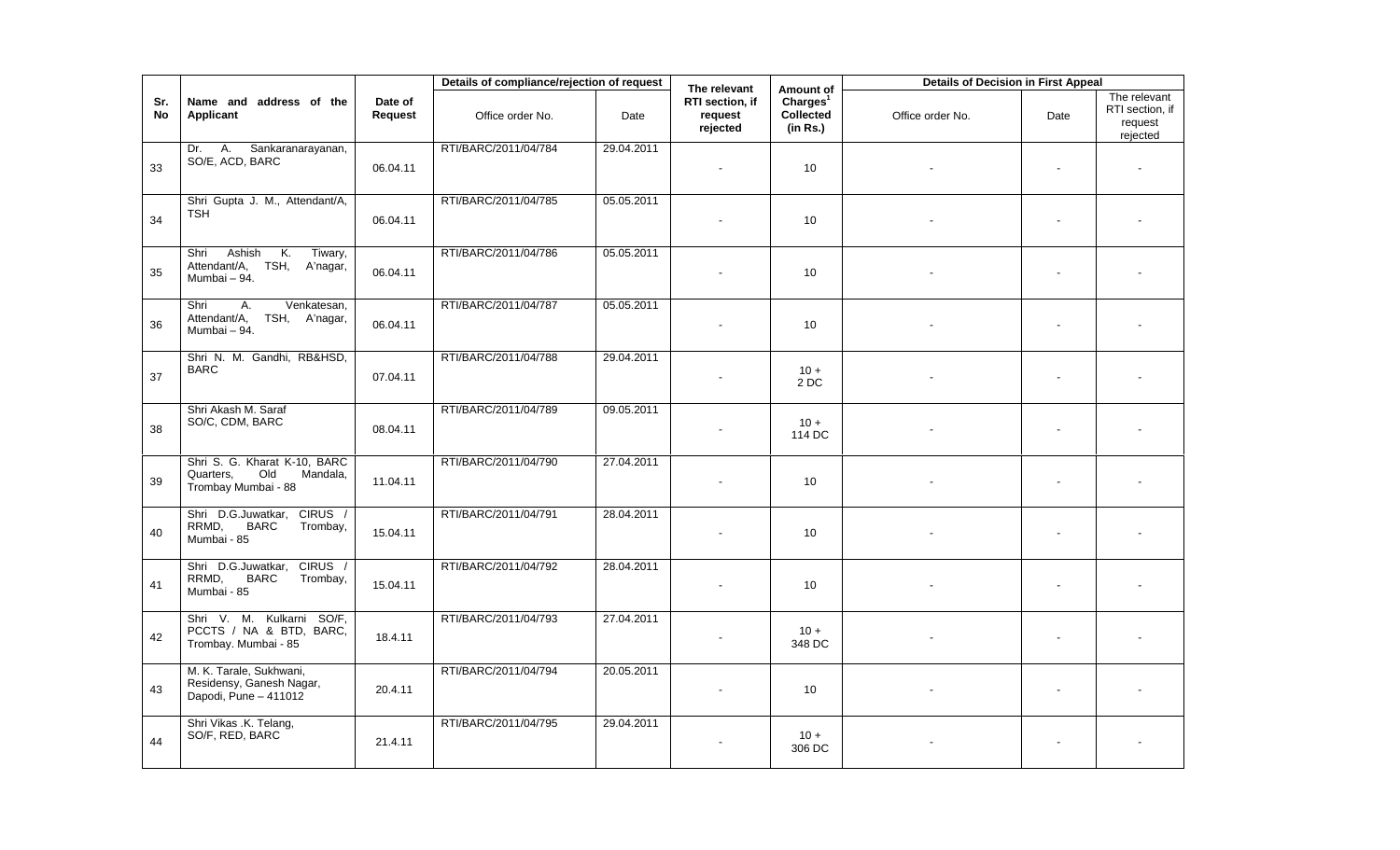|            |                                                                                                                                       |                    | Details of compliance/rejection of request |                                       | The relevant                           | Amount of                                     | <b>Details of Decision in First Appeal</b> |            |                                                        |
|------------|---------------------------------------------------------------------------------------------------------------------------------------|--------------------|--------------------------------------------|---------------------------------------|----------------------------------------|-----------------------------------------------|--------------------------------------------|------------|--------------------------------------------------------|
| Sr.<br>No. | Name and address of the<br>Applicant                                                                                                  | Date of<br>Request | Office order No.                           | Date                                  | RTI section, if<br>request<br>rejected | Charles <sup>1</sup><br>Collected<br>(in Rs.) | Office order No.                           | Date       | The relevant<br>RTI section, if<br>request<br>rejected |
| 45         | Shri R. Shankar, IC No. 6048,<br>SA/D, RPSD, RPG, IGCAR,<br>Kalpkkam-603102                                                           | 25.04.11           | RTI/BARC/2011/04/796                       | 11.05.2011                            |                                        | Paid at<br><b>IGCAR</b>                       | RTI/BARC/2011/04/796                       | 16.06.2011 |                                                        |
| 46         | Shri Vikas K. Telang, SO/F,<br>RED, BARC                                                                                              | 25.04.11           | RTI/BARC/2011/04/797 (1)                   | 18.05.2011                            |                                        | 10                                            |                                            |            |                                                        |
| 47         | Shri Vikas K. Telang, SO/F,<br>RED, BARC                                                                                              | 25.04.11           | RTI/BARC/2011/04/797 (2)                   | 13.05.2011                            |                                        | $10 +$<br>20 DC                               |                                            |            |                                                        |
| 48         | Shri Vikas K. Telang, SO/F,<br>RED. BARC                                                                                              | 25.04.11           | RTI/BARC/2011/04/797 (3)                   | 13.05.2011                            |                                        | 10                                            |                                            |            |                                                        |
| 49         | Shri Vikas K. Telang, SO/F,<br>RED. BARC                                                                                              | 25.04.11           | RTI/BARC/2011/04/797 (4)                   | 13.05.2011                            |                                        | 10                                            |                                            |            |                                                        |
| 50         | Shri Vikas K. Telang, SO/F,<br>RED, BARC                                                                                              | 25.04.11           | RTI/BARC/2011/04/797 (5)                   | 13.05.2011                            |                                        | 10                                            | RTI/BARC/2011/04/797 (5)                   | 14.07.2011 |                                                        |
| 51         | Smt. Vaddi Satyavathi,<br>Yadalapalli Mavullu,<br>C/O<br>Talukulavari Kalem, Attili Post &<br>Mandal W.G. Dist-A.P.                   | 26.04.11           | RTI/BARC/2011/04/798                       | 11.05.2011                            |                                        | 10                                            |                                            |            |                                                        |
| 52         | Dr. P. Somasundaram, No. 59,<br>Street, DAE Township,<br>$4^{\text{th}}$<br>Kalpakkam-603102                                          | 27.04.11           | RTI/BARC/2011/04/799                       | 11.05.2011                            |                                        | Paid at DAE                                   |                                            |            |                                                        |
| 53         | Shri P.L.N. Reddy, D No. 54/-<br>12-17/10, Banu Nager, Near<br>Govt. Krishna College, H.B.<br>Colony, Post, Vishakhapatnam-<br>530022 | 29.04.11           | RTI/BARC/2011/04/800                       | 25.05.2011                            |                                        | Paid at DAE                                   |                                            |            |                                                        |
| 54         | Shri A.K. Mahato, B-100<br>Saraswati Block, RMP Colony,<br>Yelwal P.O.,<br>Mysore-571130                                              | 02.05.11           | RTI/BARC/2011/05/801                       | 31.05.2011                            |                                        | $10 +$<br>40 DC                               |                                            |            |                                                        |
| 55         | Navkiran<br>Singh &<br>Shri<br>Associates Adwocutes, 516,<br>Sector-11-B,<br>Chandigarh-160011                                        | 02.05.11           | RTI/BARC/2011/05/802                       | Information<br>denied on<br>19.5.2011 | Association - not<br>citizen           | Paid at MHA                                   |                                            |            |                                                        |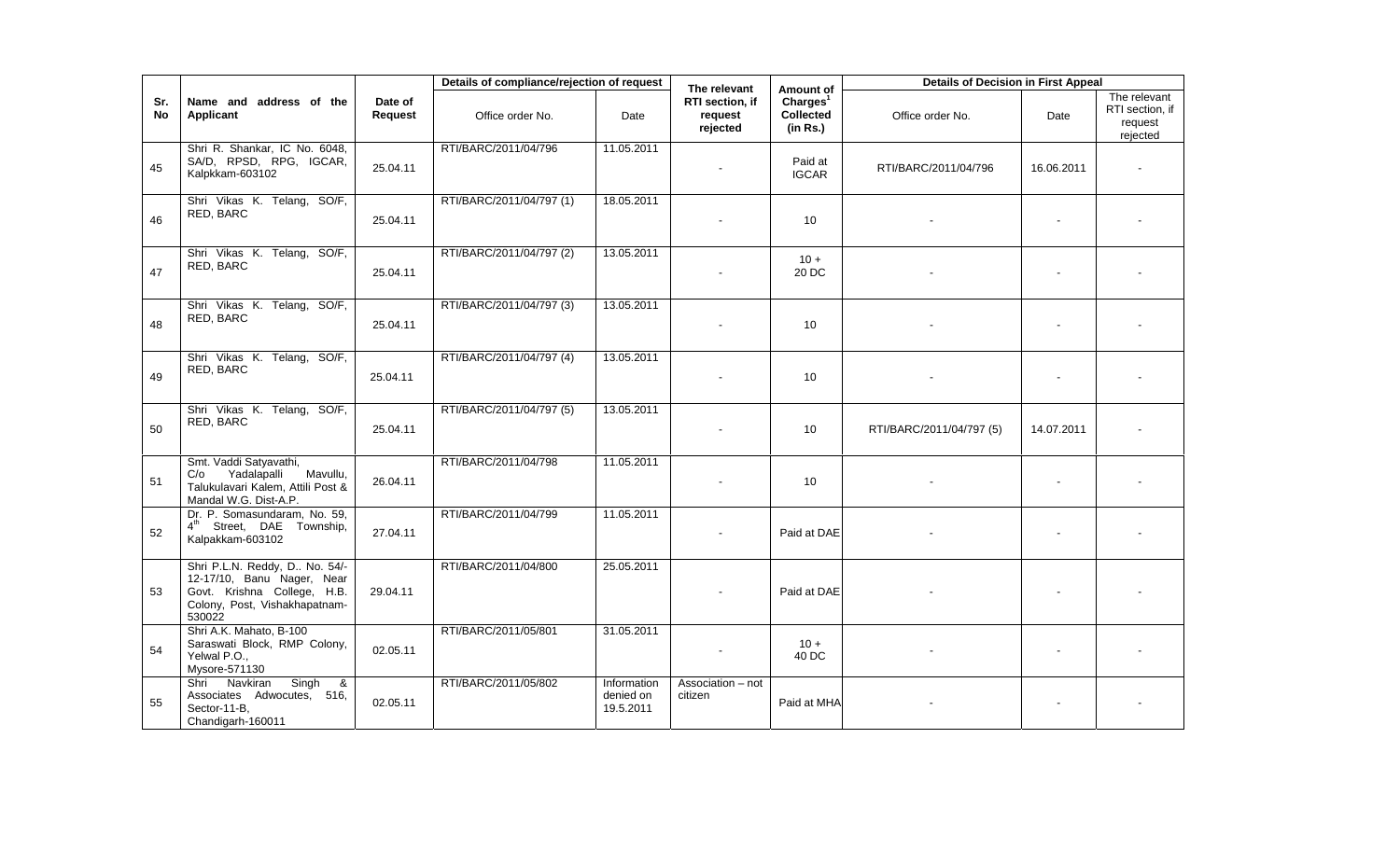|                  |                                                                                                                                                                                          |                                      | Details of compliance/rejection of request |                                                  | The relevant                           | Amount of                                     | <b>Details of Decision in First Appeal</b> |            |                                                        |
|------------------|------------------------------------------------------------------------------------------------------------------------------------------------------------------------------------------|--------------------------------------|--------------------------------------------|--------------------------------------------------|----------------------------------------|-----------------------------------------------|--------------------------------------------|------------|--------------------------------------------------------|
| Sr.<br><b>No</b> | Name and address of the<br><b>Applicant</b>                                                                                                                                              | Date of<br>Request                   | Office order No.                           | Date                                             | RTI section. if<br>request<br>rejected | Charles <sup>1</sup><br>Collected<br>(in Rs.) | Office order No.                           | Date       | The relevant<br>RTI section, if<br>request<br>rejected |
| 56               | Shri Gajanand Tanwar,<br>V.P. Anushakti, Dr. Ambedkar<br>SC/ST<br>Empl.Welfare<br>Association.,<br>(Canteen<br>RAPS-3&4,<br>)Rawatbhata, P.O. Anushakti,<br>Via Kota,<br>Rajastan-323303 | 03.05.11<br>Recd. from<br>PIO, NPCIL | RTI/BARC/2011/05/803                       | 10.06.2011<br>(File re-<br>opened on<br>31.5.11) |                                        | Paid at<br><b>RAPS</b>                        | RTI/BARC/2011/05/803                       | 29.07.2011 |                                                        |
| 57               | Shri K.C. Meena,<br>Type III/23H, Anupratap Colony,<br>P.O. Bhabha Nagar, Via Kota,<br>Rawatbhatta, Rajastan-323303                                                                      | 03.05.11<br>Recd. from<br>PIO, NPCIL | RTI/BARC/2011/05/804                       | 02.06.2011                                       |                                        | Paid at<br><b>RAPS</b>                        | RTI/BARC/2011/05/804                       | 12.08.2011 |                                                        |
| 58               | Shri Vikas K. Telang,<br>SO/F, RED, BARC                                                                                                                                                 | 05.05.11                             | RTI/BARC/2011/05/805                       | 31.05.2011                                       |                                        | 10                                            |                                            |            |                                                        |
| 59               | Shri E.P. Dhanadas<br>377, Shreeniketan, 9 <sup>th</sup> Cross<br>Road.<br>Chembur, Mumbai-71.                                                                                           | 05.05.11                             | RTI/BARC/2011/05/806                       | 24.05.2011                                       |                                        | 10                                            |                                            |            |                                                        |
| 60               | M. K. Tarale, Sukhwani,<br>Residensy, Ganesh Nagar,<br>Dapodi, Pune - 411012                                                                                                             | 11.05.11                             | RTI/BARC/2011/05/807                       | 10.06.2011                                       |                                        | 10                                            |                                            |            |                                                        |
| 61               | Smt. P. Mohansundari, PS(NS),<br>BRIT, D-20, Nalanda, A-nagar,<br>Mumbai - 94.                                                                                                           | 11.05.11<br>Recd. from<br>PIO, DAE   | RTI/BARC/2011/05/808                       | 03.06.2011                                       |                                        | Paid at DAE                                   |                                            |            |                                                        |
| 62               | Shri R. P. Thorat, A/104, Shri<br>Shivsai Palace, Siddharth Ngr,<br>Vasind (W), Tal.- Shahapur,<br>Dist. Thane - 421 604.                                                                | 13.05.11                             | RTI/BARC/2011/05/809                       | 07.06.2011                                       |                                        | 10 <sup>1</sup><br>Fee recd, on<br>6.6.11     |                                            |            |                                                        |
| 63               | Satish Mishra,<br>104,<br>Dr.<br>Akashganga, A-nagar,<br>Mumbai - 94.                                                                                                                    | 13.05.11                             | RTI/BARC/2011/05/810                       | 07.06.2011                                       |                                        | 10                                            | RTI/BARC/2011/05/810                       | 03.08.2011 |                                                        |
| 64               | Shri Umesh G. Vinarkar<br>E&CL, CDM, BARC, Trombay,<br>Mumbai - 85.                                                                                                                      | 13.05.11                             | RTI/BARC/2011/05/811                       | 19.05.2011                                       |                                        | 10 <sup>1</sup>                               |                                            |            |                                                        |
| 65               | Shri V. R. Jadhav,<br>T/G, B-21, M.B.D., Mod Lab,<br><b>BARC</b>                                                                                                                         | 19.05.11                             | RTI/BARC/2011/05/812                       | 13.06.2011                                       |                                        | 10                                            |                                            |            |                                                        |
| 66               | Shri R.R. Wallabhdas, B-8, 3rd<br>Snehachandra CHS,<br>floor,<br>Savarkar Road, Dombivali(E)-<br>421201                                                                                  | 19.5.11                              | RTI/BARC/2011/05/813                       | 20.06.2011                                       |                                        | 10 <sup>1</sup>                               |                                            |            |                                                        |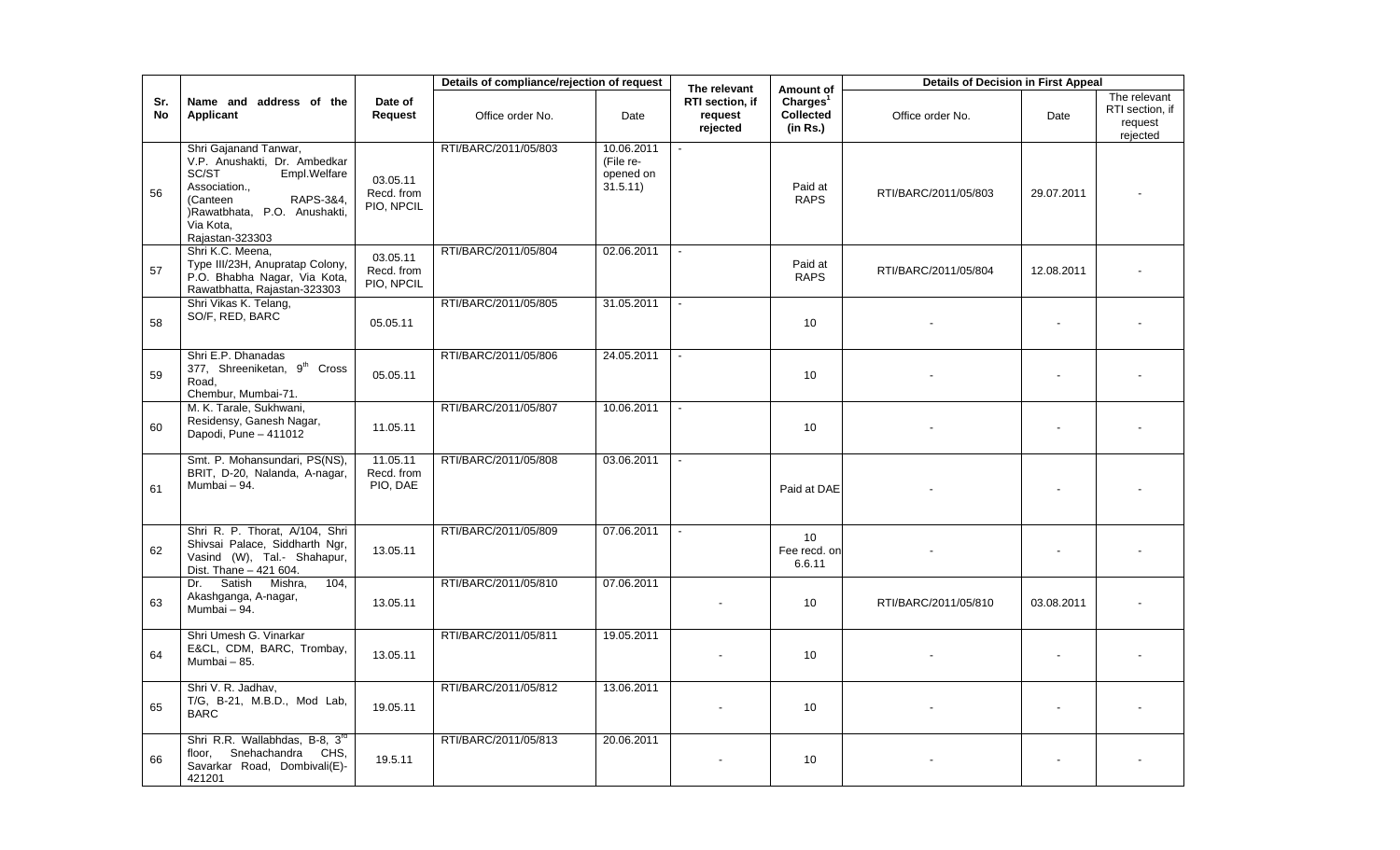|                  |                                                                                                                                                        |                                    | Details of compliance/rejection of request |                                                                   | The relevant                           | Amount of                                     | <b>Details of Decision in First Appeal</b> |            |                                                        |
|------------------|--------------------------------------------------------------------------------------------------------------------------------------------------------|------------------------------------|--------------------------------------------|-------------------------------------------------------------------|----------------------------------------|-----------------------------------------------|--------------------------------------------|------------|--------------------------------------------------------|
| Sr.<br><b>No</b> | Name and address of the<br><b>Applicant</b>                                                                                                            | Date of<br>Request                 | Office order No.                           | Date                                                              | RTI section. if<br>request<br>rejected | Charles <sup>1</sup><br>Collected<br>(in Rs.) | Office order No.                           | Date       | The relevant<br>RTI section, if<br>request<br>rejected |
| 67               | Shri Satya<br>Prakash<br>Sai,<br>Admn.Officer, Mines-II Secn.<br>R.NO.302 'D' Wing,<br>Shastri<br>Bhawan, Dr. Rajendra Prasad<br>Rd., New Delhi-110001 | 24.5.11                            | RTI/BARC/2011/05/814                       | Trd. u/s<br>$6(3)$ to PIO.<br>DAE on<br>10.6.11                   |                                        | 10                                            |                                            |            |                                                        |
| 68               | Dr. Vivek Monteiro,<br>Koken Bachao Samiti,<br>CITU Bhandup Kendra,<br>Sangharsh,<br>Quarry<br>Rd,<br>Bhandup, Mumbai-78                               | 30.05.11                           | RTI/BARC/2011/05/815                       | 21.06.2011                                                        |                                        | 10                                            |                                            |            |                                                        |
| 69               | Shri Satyjeet Sangavkar,<br>3, Yash Amber CHS,<br>Sector-10, Plot No.155-156,<br>New Panvel,<br>Distt-Raigad-<br>410206                                | 31.05.11                           | RTI/BARC/2011/05/816                       | 13.06.2011                                                        |                                        | 10                                            | RTI/BARC/2011/05/816                       | 02.03.2012 |                                                        |
| 70               | Shri Satyjeet Sangavkar,<br>3, Yash Amber CHS,<br>Sector-10, Plot No.155-156,<br>New Panvel,<br>Distt-Raigad-<br>410206                                | 31.05.11                           | RTI/BARC/2011/05/817                       | 14.06.2011                                                        |                                        | 10                                            |                                            |            |                                                        |
| 71               | Shri B.B. Nawle,<br>Kendriya Vidyalaya Sangatan,<br>Resional Office, IIT Pawai,<br>Mumbai-400 076.                                                     | 31.05.11                           | RTI/BARC/2011/05/818                       | 22.06.2011                                                        |                                        | 10                                            |                                            |            |                                                        |
| 72               | Smt Rajeshwari M.P.,<br>Puttegowda<br>M.S.,<br>D/o<br>Maralagala<br>Villege,<br>Srirangapattana(T), Mandya(D),<br>Karnataka                            | 31.05.11                           | RTI/BARC/2011/05/819                       | 13.06.2011                                                        |                                        | 10                                            |                                            |            |                                                        |
| 73               | Shri M.K. Tarale,<br>Sukhwani Residency,<br>Ganesh Nagar, Dapodi,<br>Pune $-411.012$                                                                   | 01.06.11                           | RTI/BARC/2011/06/820                       | 30.06.2011                                                        |                                        | 10                                            |                                            |            |                                                        |
| 74               | Smt A. V. Bhavtankar,<br>Opp KOEL, Ashok<br><b>Bhoite</b><br>Nagar, Manaji Bag,<br>Kirkee,<br>Pune-411003                                              | 01.06.11                           | RTI/BARC/2011/06/821                       | 30.06.2011                                                        |                                        | 10                                            |                                            |            |                                                        |
| 75               | Shri P.S. Shanmugam, NDDP,<br>BARC Facilities, Kalpakkam,<br>Kanchipuram Dstt.T.N.-603 102                                                             | 02.06.11<br>Recd. from<br>PIO, DAE | RTI/BARC/2011/06/822                       | Trd $u/s$ 6(3)<br>to PIO,<br>BARC(F),<br>Kalpakkam<br>on 06.06.11 |                                        | Paid at<br><b>PFRDA</b>                       |                                            |            |                                                        |
| 76               | Shri Rajkumar Rajak,<br>195, Sanora, Near Kailash<br>Parvat,<br>Jhansi-284201<br>Barwasagar,<br>(UP)                                                   | 03.06.11                           | RTI/BARC/2011/06/823                       | 14.06.2011                                                        |                                        | 10                                            |                                            |            |                                                        |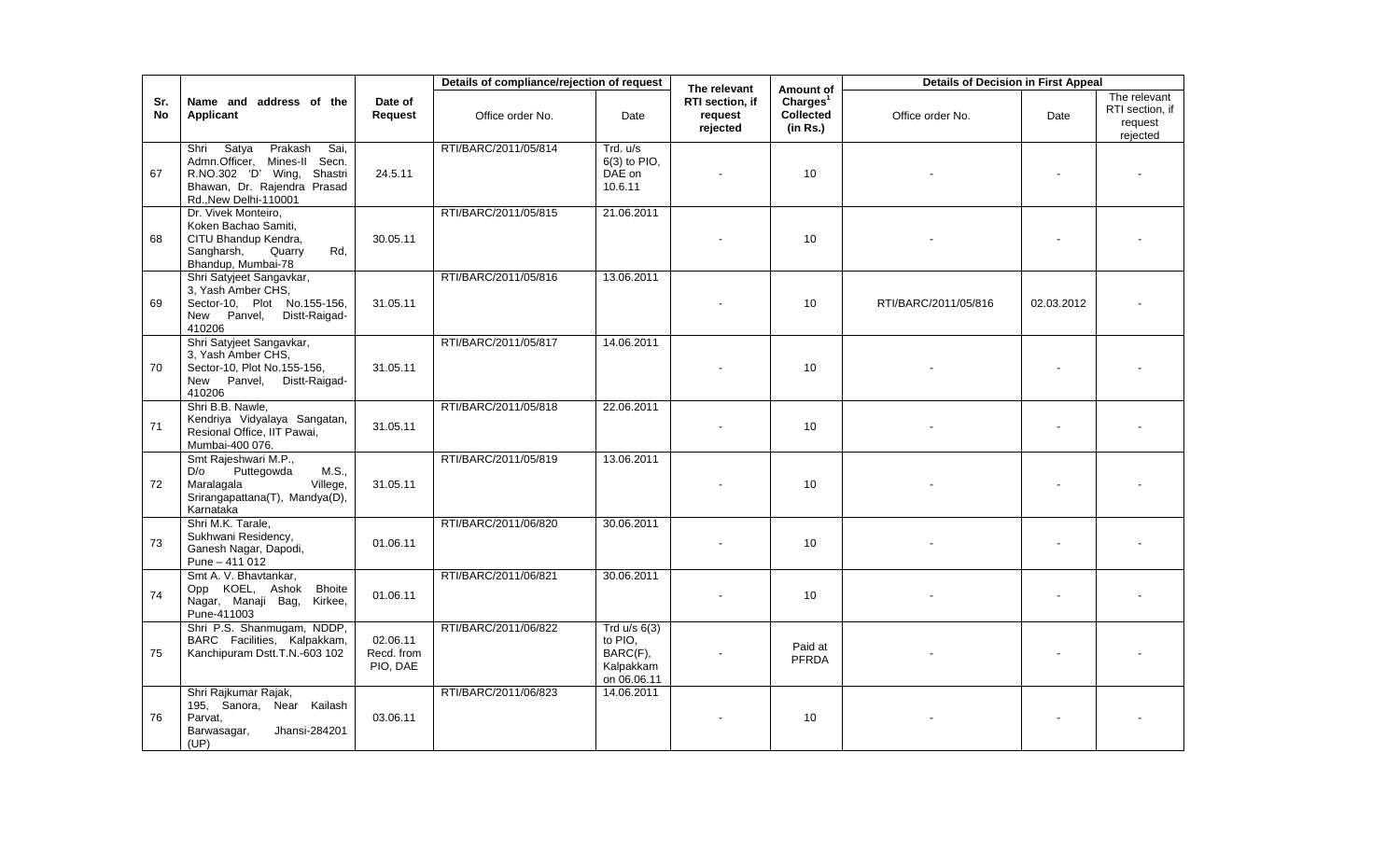|           |                                                                                                                                |                    | Details of compliance/rejection of request |                                                 | The relevant                           | Amount of                                            | <b>Details of Decision in First Appeal</b> |            |                                                        |
|-----------|--------------------------------------------------------------------------------------------------------------------------------|--------------------|--------------------------------------------|-------------------------------------------------|----------------------------------------|------------------------------------------------------|--------------------------------------------|------------|--------------------------------------------------------|
| Sr.<br>No | Name and address of the<br>Applicant                                                                                           | Date of<br>Request | Office order No.                           | Date                                            | RTI section, if<br>request<br>rejected | Charles <sup>1</sup><br><b>Collected</b><br>(in Rs.) | Office order No.                           | Date       | The relevant<br>RTI section, if<br>request<br>rejected |
| 77        | Shri Satyajeet Sangavkar,<br>033, Yesh Amber CHS,<br>Sector-10, Plot No. 155-156,<br>New Panvel, Destt-Raigad                  | 03.06.11           | RTI/BARC/2011/06/824 (1)                   | 10.06.2011                                      |                                        | 10 <sup>10</sup>                                     |                                            |            |                                                        |
| 78        | Shri Satyajeet Sangavkar,<br>033, Yesh Amber CHS,<br>Sector-10, Plot No. 155-156,<br>New Panvel, Destt-Raigad                  | 03.06.11           | RTI/BARC/2011/06/824 (2)                   | 10.06.2011                                      |                                        | 10 <sup>10</sup>                                     |                                            |            |                                                        |
| 79        | Shri V.C. Nayak,<br>C/o Atul Priyadarshi,<br>J-32, Flat No.19, Galino-5, New<br>Dogra Clink, Laxumi Nagar,<br>New Delhi-110092 | 03.06.11           | RTI/BARC/2011/06/825                       | 17.06.2011                                      |                                        | 10 <sup>10</sup>                                     |                                            |            |                                                        |
| 80        | Shri Satyajeet Sangavkar,<br>003, Yesh Amber CHS, Sector-<br>10, Plot No.155-156, New<br>Panvel,<br>Destt. Raigad.             | 06.06.11           | RTI/BARC/2011/06/826 (1)                   | 10.06.2011                                      |                                        | 10                                                   | RTI/BARC/2011/06/826 (1)                   | 23.09.2011 |                                                        |
| 81        | Shri Satyajeet Sangavkar,<br>003, Yesh Amber CHS, Sector-<br>10. Plot No.155-156. New<br>Panvel,<br>Destt. Raigad              | 06.06.11           | RTI/BARC/2011/06/826 (2)                   | 10.06.2011                                      |                                        | 10                                                   | RTI/BARC/2011/06/826 (2)                   | 23.09.2011 |                                                        |
| 82        | Dr. Vishvas M. Kulkarni,<br>Plant Cell culture Technology<br>Section, NABTD, BARC,<br>Trombay-400 085                          | 07.06.11           | RTI/BARC/2011/06/827                       | 29.07.2011<br>(Int. Reply)<br>on<br>05.07.11)   |                                        | 10                                                   | RTI/BARC/2011/06/827                       | 30.09.2011 |                                                        |
| 83        | Shri Santosh K. Mishra, 10,<br>Deepak-A, Anushakti Nagar-94.                                                                   | 07.06.11           | RTI/BARC/2011/06/828                       | 26.06.2011                                      |                                        | 10 <sup>1</sup>                                      |                                            |            |                                                        |
| 84        | Shri Tushar K. Roy,<br>S/o. S.K. Roy, Near B.C. Roy<br>Poly Clinic, Circus Maidan,<br>Kantwa,<br>Burdwan-713030(W.B.)          | 08.06.11           | RTI/BARC/2011/06/829                       | 21.06.2011                                      |                                        | 10 <sup>1</sup>                                      |                                            |            |                                                        |
| 85        | Dr. B.B. Singh,<br>D-7 Fairlawn, V.N. Purav Marg,<br>Chembur, Mumbai-400 071.                                                  | 08.06.11           | RTI/BARC/2011/06/830                       | 23.06.2011                                      |                                        | 10                                                   |                                            |            |                                                        |
| 86        | Shri K. S. Sailesh, Poornima,<br>Kattundi House, PO-Chazur,<br>Trichure, Kerala - 680571.                                      | 13.6.11            | RTI/BARC/2011/06/831                       | Query not<br>$clear -$<br>replied on<br>20.6.11 | Inf. denied                            | <b>IPO</b><br>returned<br>back                       |                                            |            |                                                        |
| 87        | Dr. B. B. Singh, D-7, Fairlawn,<br>V. N. Purav Marg, Chembur,<br>Mumbai - 400 071.                                             | 14.6.11            | RTI/BARC/2011/06/832                       | Trd $u/s$ 6(3)<br>to PIO,<br>DAE on<br>28.06.11 |                                        | 10 <sup>10</sup>                                     |                                            |            |                                                        |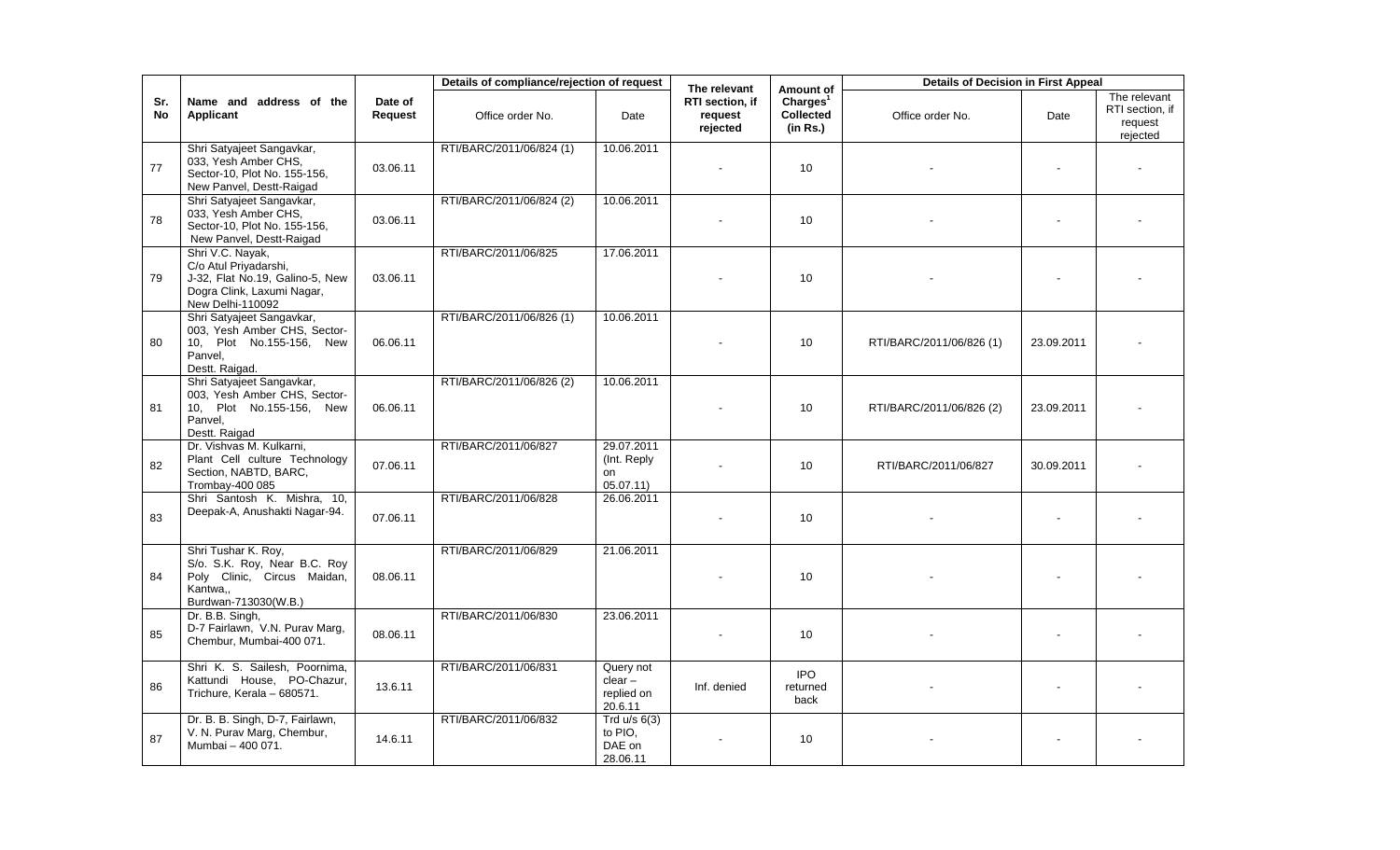|                  |                                                                                                                            |                                    | Details of compliance/rejection of request |                                                 | The relevant                           | Amount of                                                                    | <b>Details of Decision in First Appeal</b> |            |                                                        |
|------------------|----------------------------------------------------------------------------------------------------------------------------|------------------------------------|--------------------------------------------|-------------------------------------------------|----------------------------------------|------------------------------------------------------------------------------|--------------------------------------------|------------|--------------------------------------------------------|
| Sr.<br><b>No</b> | Name and address of the<br><b>Applicant</b>                                                                                | Date of<br>Request                 | Office order No.                           | Date                                            | RTI section, if<br>request<br>rejected | Charles <sup>1</sup><br>Collected<br>(in Rs.)                                | Office order No.                           | Date       | The relevant<br>RTI section, if<br>request<br>rejected |
| 88               | Shri Debashish Dutta, SO/D,<br>LEHIPA, Proj./NPD Van de<br>Graff, BARC, Trombay,<br>Mumbai-400 085.                        | 15.6.11                            | RTI/BARC/2011/06/833                       | 08.07.2011                                      |                                        | 10                                                                           | RTI/BARC/2011/06/833                       | 06.09.2011 |                                                        |
| 89               | Shri Mohandas Harris, T/F1,<br>Q.A.D., BARC                                                                                | 15.6.11                            | RTI/BARC/2011/06/834                       | 06.07.2011                                      |                                        | 10                                                                           |                                            |            |                                                        |
| 90               | Shri Subhasish Basak, Room #<br>203, Main Bldg., VECC, 1/AF<br>Saltlake, Kolkatta - 700 064                                | 20.6.11<br>Recd. from<br>PIO, DAE. | RTI/BARC/2011/06/835                       | 12.07.2011                                      |                                        | Paid at<br><b>DAE</b>                                                        |                                            |            |                                                        |
| 91               | Shri K. R. Krishna Murthy,<br>Plot-42, Ashok Manipuri Colony,<br>Kapra, E. C. I. L. (Po),<br>Hyderabad - 500 062           | 22.6.11<br>Recd. from<br>PIO, DAE. | RTI/BARC/2011/06/836                       | 12.07.2011                                      |                                        | Paid at<br><b>DAE</b>                                                        | RTI/BARC/2011/06/836                       | 16.08.2011 |                                                        |
| 92               | Shri Nirmal Kumar Kushwaha,<br>35/33 Rasulabad, Teliyerganj,<br>Allahabad, UP-211004                                       | 22.6.11                            | RTI/BARC/2011/06/837                       | 06.07.2011                                      |                                        | 10                                                                           |                                            |            |                                                        |
| 93               | Smt. Prema Chowdhari, 206<br>Kaji Kheda, Harjendar Nagar,<br>Kanpur - 208 007                                              | 22.6.11                            | RTI/BARC/2011/06/838                       | 19.07.2011                                      |                                        | 10                                                                           |                                            |            |                                                        |
| 94               | Shri Debashish Dutta, SO/D,<br>LEHIPA Proj/NPD, Van-de-graf<br>Bldg., BARC                                                 | 23.6.11                            | RTI/BARC/2011/06/839                       | 22.07.2011                                      |                                        | 10                                                                           | RTI/BARC/2011/06/839                       | 06.09.2011 |                                                        |
| 95               | Dr. A. Sankaranarayanan<br>Bhavan,<br>Breach<br>1-Anand<br>Candy, Mumbai 400 026                                           | 23.6.11                            | RTI/BARC/2011/06/840                       | 06.07.2011                                      |                                        | 10                                                                           |                                            |            |                                                        |
| 96               | Dr. Sudhir Dahiya,<br>$C-31$ ,<br>Ujjawalnagar, Sipat,<br>Bilaspur (CG) - 495555                                           | 23.6.11                            | RTI/BARC/2011/06/841                       | 06.07.2011                                      |                                        | 10 <sup>1</sup><br>Fee and<br>original<br>application<br>recd. on<br>28.6.11 |                                            |            |                                                        |
| 97               | Devidas<br>P. Chikane,<br>Shri<br>Bdlg.1, Room 17, Ganesh<br>Apartment, Chitranjandas Road,<br>Dombivali(E), Thane-421 201 | 27.6.11                            | RTI/BARC/2011/06/842                       | 24.08.2011<br>(Int. reply)<br>on<br>22.07.2011) |                                        | 10                                                                           | RTI/BARC/2011/06/842                       | 21.10.2011 |                                                        |
| 98               | Shri Rajendra P.Madgaonkar,<br>TMS, BARC, Trombay, Mumbai                                                                  | 27.6.11                            | RTI/BARC/2011/06/843 (1)                   | 14.07.2011                                      |                                        | 10                                                                           |                                            |            |                                                        |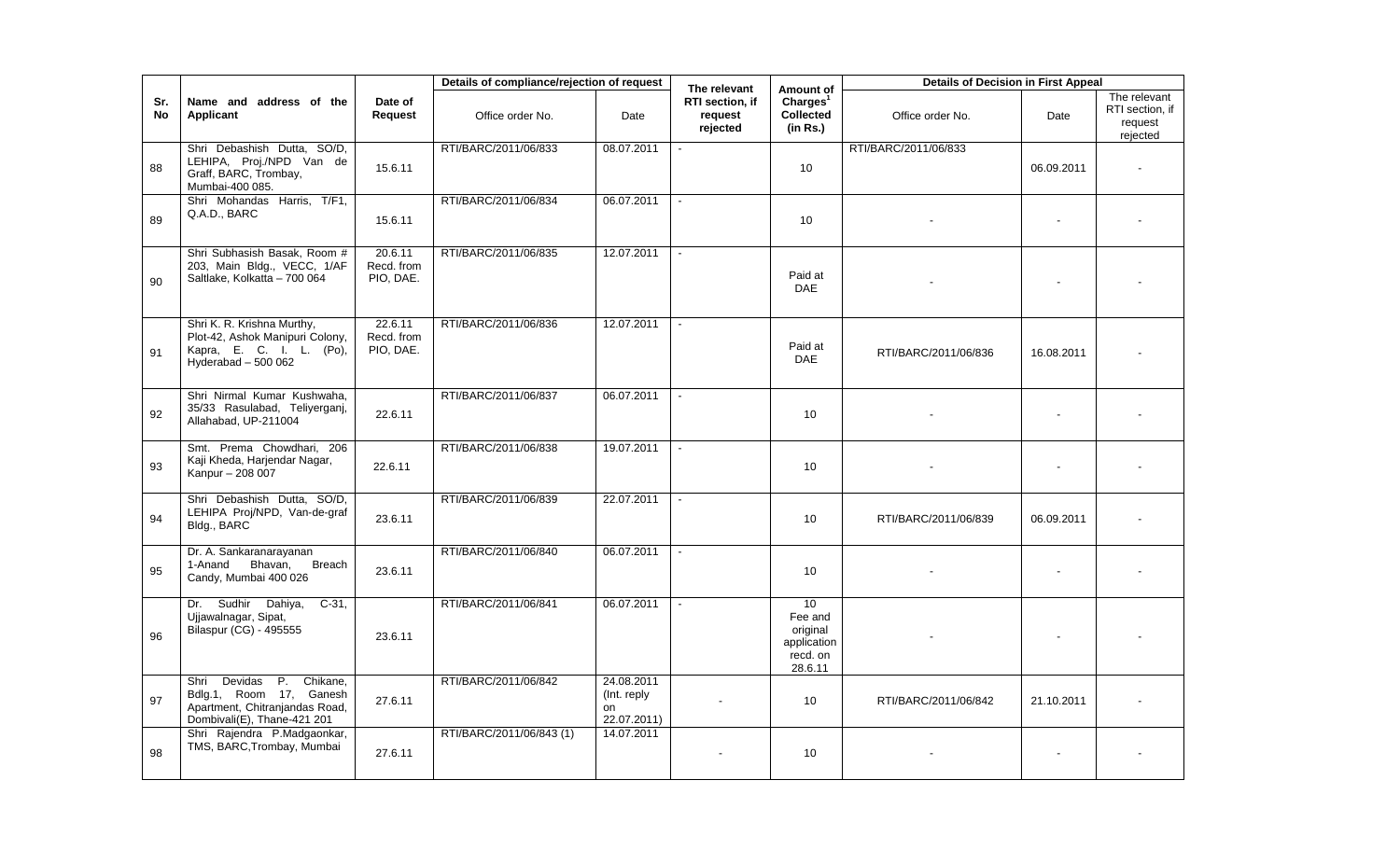|                  |                                                                                                                                            |                                     | Details of compliance/rejection of request |                                                                                                                          | The relevant                           | Amount of                                     | <b>Details of Decision in First Appeal</b> |            |                                                        |
|------------------|--------------------------------------------------------------------------------------------------------------------------------------------|-------------------------------------|--------------------------------------------|--------------------------------------------------------------------------------------------------------------------------|----------------------------------------|-----------------------------------------------|--------------------------------------------|------------|--------------------------------------------------------|
| Sr.<br><b>No</b> | Name and address of the<br>Applicant                                                                                                       | Date of<br>Request                  | Office order No.                           | Date                                                                                                                     | RTI section, if<br>request<br>rejected | Charles <sup>1</sup><br>Collected<br>(in Rs.) | Office order No.                           | Date       | The relevant<br>RTI section, if<br>request<br>rejected |
| 99               | Shri Rajendra P.Madgaonkar,<br>TMS, BARC, Trombay, Mumbai                                                                                  | 27.6.11                             | RTI/BARC/2011/06/843 (2)                   | 07.07.2011                                                                                                               |                                        | 10                                            |                                            |            |                                                        |
| 100              | Shri Vinit Sahdev Pawar, A/3,<br>Shivtej Soc., in front of Y.C.S.<br>Utkarsh<br>School,<br>Nagar,<br>Bhandup(W), Mumbai-400078             | 27.6.11                             | RTI/BARC/2011/06/844                       | 06.07.2011                                                                                                               |                                        | 10 <sup>10</sup>                              |                                            |            |                                                        |
| 101              | Dr.Sreeramappa, Type-IV, G-II,<br>TAPS Colony, PO-TAPP, Via-<br>Tal.Talghar,<br>Boisar.<br>Distt.Thane-401 504, under the<br>RTI Act, 2005 | 28.6.11                             | RTI/BARC/2011/06/845                       | Invalid IPO<br>returned to<br>applicant<br>and advised<br>to refer the<br>application<br>to CPIO<br>NPCIL on<br>01.07.11 | Inf. not provided                      |                                               |                                            |            |                                                        |
| 102              | Shri R.P. Thorat, A/104, Shree<br>Shiv Sai Palace, Siddharth<br>Vasind(W),<br>Nagar,<br>Tal.Shahapur, Distt.Thane-421<br>604               | 30.6.11                             | RTI/BARC/2011/06/846                       | 13.07.2011                                                                                                               |                                        | 10                                            |                                            |            |                                                        |
| 103              | Shri Deepak Vohra, R2-84,<br>Block-B, Old Roshan Pura<br>Extension, Najafgarh, New Delhi<br>$-110043$                                      | 30.6.11<br>Recd. from<br>PIO, DAE.  | RTI/BARC/2011/06/847                       | 14.07.2011                                                                                                               |                                        | Paid at DAE                                   |                                            |            |                                                        |
| 104              | Maj. Gen (Retd.) S. G.<br>Vombatkere, 475, 7th Main<br>Road, Vijaya Nagar 1st Stage,<br>Mysore - 570017.                                   | 01.07.11                            | RTI/BARC/2011/06/848                       | * Trd u/s<br>$6(3)$ to PIO,<br>RMP on<br>5.7.11                                                                          |                                        | 10 <sup>10</sup>                              |                                            |            |                                                        |
| 105              | Shri Ajay Kumar Singh, C/o<br>Rajendra Pawar, House No.10,<br>Room No.8, Old JNU Campus,<br>New Delhi - 110 016                            | 04.07.11                            | RTI/BARC/2011/06/849                       | 18.07.2011                                                                                                               |                                        | 10                                            |                                            |            |                                                        |
| 106              | Shri Akash M. Saraf, SO/C,<br>CDM, BARC                                                                                                    | 06.07.11                            | RTI/BARC/2011/06/850                       | 02.08.2011                                                                                                               |                                        | 10                                            | RTI/BARC/2011/06/850                       | 12.09.2011 |                                                        |
| 107              | Shri R.B. Raut, Ganeshwadi,<br>Po.Waduj, Tal.Khatau, Distt.<br>Satara-415506                                                               | 06.07.11                            | RTI/BARC/2011/07/851                       | 30.08.2011                                                                                                               |                                        | 10<br>Fee recd. on<br>23.08.11.               |                                            |            |                                                        |
| 108              | Shri Mayank Thapliyal, 5-B,<br>Pocket J And K, Dilshad<br>Garden, Delhi - 110095                                                           | 07.07.11                            | RTI/BARC/2011/07/852                       | 22.07.2011                                                                                                               |                                        | 10                                            |                                            |            |                                                        |
| 109              | Shri Mohammed Abrar, C-9/4,<br>RRCAT Colony, Indore-452 013                                                                                | 13.07.11<br>Recd. from<br>PIO, DAE. | RTI/BARC/2011/07/853                       | 17.8.2011                                                                                                                |                                        | Paid at DAE                                   |                                            |            |                                                        |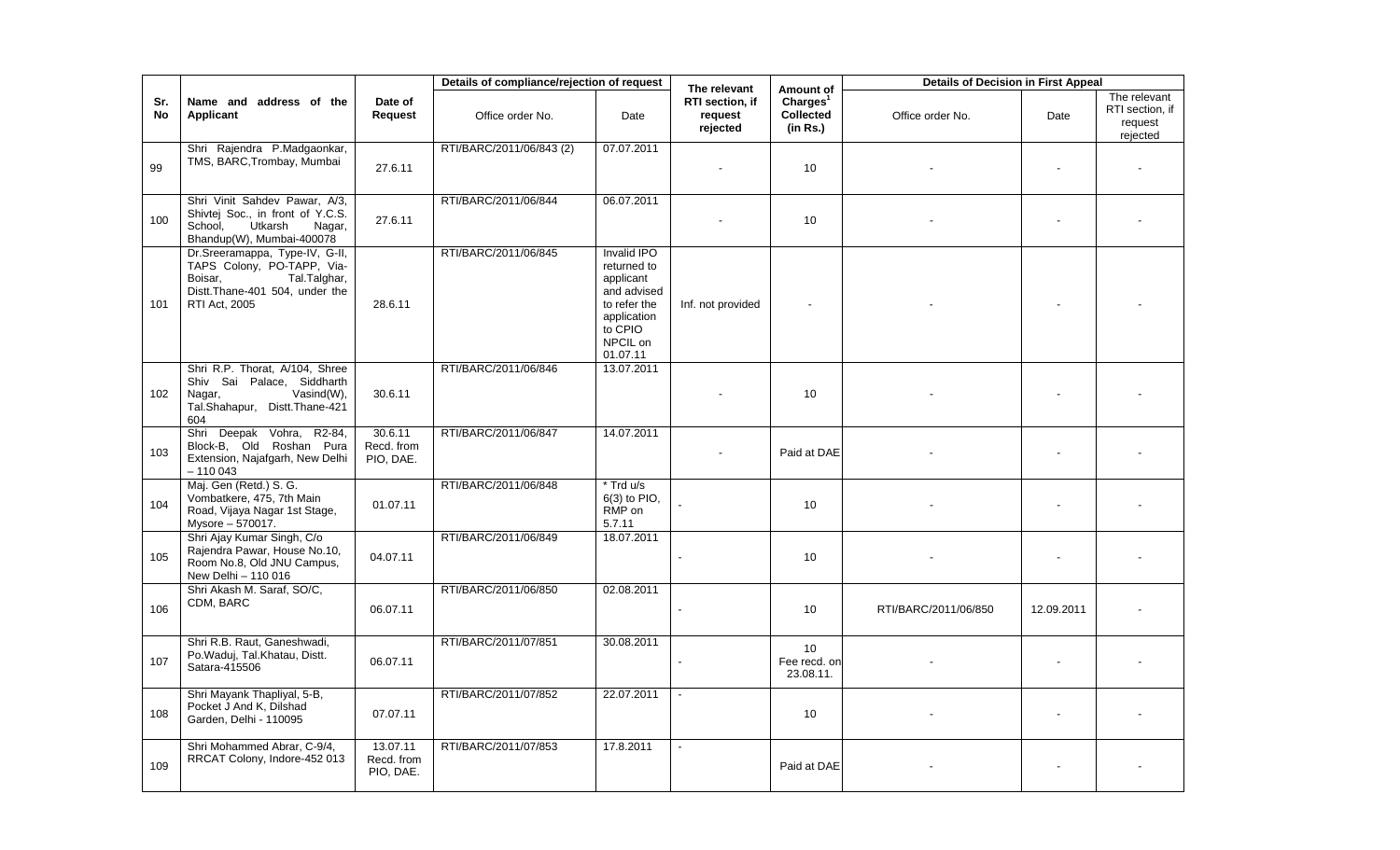|           |                                                                                                                                         |                                    | Details of compliance/rejection of request |                                                  | The relevant                           | Amount of                                     | <b>Details of Decision in First Appeal</b> |            |                                                        |
|-----------|-----------------------------------------------------------------------------------------------------------------------------------------|------------------------------------|--------------------------------------------|--------------------------------------------------|----------------------------------------|-----------------------------------------------|--------------------------------------------|------------|--------------------------------------------------------|
| Sr.<br>No | Name and address of the<br>Applicant                                                                                                    | Date of<br>Request                 | Office order No.                           | Date                                             | RTI section, if<br>request<br>rejected | Charles <sup>1</sup><br>Collected<br>(in Rs.) | Office order No.                           | Date       | The relevant<br>RTI section, if<br>request<br>rejected |
| 110       | Shri Rajendra P. Madgaonkar,<br>TMS, BARC, Trombay, Mumbai                                                                              | 14.07.11                           | RTI/BARC/2011/07/854                       | 21.07.2011                                       |                                        | 10                                            |                                            |            |                                                        |
| 111       | Shri Kiran S. Jikamade, UDC<br>AFD, BARC                                                                                                | 19.07.11                           | RTI/BARC/2011/07/855                       | 11.8.2011                                        |                                        | 10                                            |                                            |            |                                                        |
| 112       | Shri Amit Gautam, House No.<br>556, Gali No. 3, Shankar<br>Garden, Bahadur Ghar - 124<br>507 (Haryana).                                 | 19.07.11                           | RTI/BARC/2011/07/856                       | 12.8.2011<br>Issued in<br>Hindi                  |                                        | 10                                            |                                            |            |                                                        |
| 113       | Shri B. P. Arote, Brahmanwada<br>Co-op. Soc., 2/2 Modi Shet<br>Chawl, J.D. Ambekar Marg,<br>Ambewadi, Kala Chowki,<br>Mumbai - 400 033. | 19.07.11                           | RTI/BARC/2011/07/857                       | Trd. u/s<br>$6(3)$ to PIO.<br>DPS on<br>22.07.11 |                                        | Court fee<br>stamp                            |                                            |            |                                                        |
| 114       | Shri Kishore M. Kende, Plot No.<br>2, Road No. 9, Sector - 12, New<br>Panvel (E) - 410206                                               | 19.7.11                            | RTI/BARC/2011/07/858                       | Inf. denied<br>on<br>22.07.2011                  | No record<br>available.                | 10 <sup>°</sup>                               |                                            |            |                                                        |
| 115       | Shri Rahul Verma, Flat No.2, 1st<br>Floor, B-36, Panchsheel<br>Vihar(Malviya Nagar), New<br>Delhi-110017.                               | 21.7.11<br>Recd.from<br>PIO, DAE.  | RTI/BARC/2011/07/859                       | 12.8.2011                                        | $\blacksquare$                         | Paid at<br><b>NDMA</b>                        |                                            |            |                                                        |
| 116       | Shri Subodh Kumar, S/o.Shiv<br>Nandan Prasad, At-Barheta,<br>PO-Jamuara Kala, Via-Bankey<br>Bazar, Distt.Gaya-824217,Bihar.             | 26.7.11                            | RTI/BARC/2011/07/860                       | 9.8.2011                                         |                                        | 10<br>Fee recd on<br>9.8.11                   |                                            |            |                                                        |
| 117       | Shri Ashutosh Tiwari, Tau ji ki<br>Bldg., House No.6, Room<br>No.10, Near C/5, Bersarai, Opp.<br>JNU, New Delhi-110016.                 | 26.7.11                            | RTI/BARC/2011/07/861                       | 8.8.2011                                         |                                        | 10                                            |                                            |            |                                                        |
| 118       | Shri Akash M. Saraf, CDM,<br>BARC, Trombay, Mumbai - 85                                                                                 | 27.7.11                            | RTI/BARC/2011/07/862                       | 26.8.2011                                        | ÷.                                     | 10<br>4 DC                                    | RTI/BARC/2011/07/862                       | 11.10.2011 |                                                        |
| 119       | Shri Akash M. Saraf, CDM,<br>BARC, Trombay, Mumbai - 85                                                                                 | 27.7.11                            | RTI/BARC/2011/07/863                       | 26.8.2011                                        |                                        | 10<br>10 DC                                   | RTI/BARC/2011/07/863                       | 11.10.2011 |                                                        |
| 120       | Ms. Aishwarya Madineni, 60,<br>Wellington Street, Richmond<br>Town, Bangalore - 560 025.                                                | 27.7.11<br>Recd. from<br>PIO, DAE. | RTI/BARC/2011/07/864                       | 10.8.2011                                        |                                        | Paid at<br><b>NPCIL</b>                       |                                            |            |                                                        |
| 121       | Shri Jugal Pandya, S/o.Shri<br>Harish Chandra Pandya,<br>Brahman Mohalla, Partapur<br>Tehsil, Garhi Distt. Banswara,<br>Rajasthan.      | 28.7.11<br>Recd. from<br>PIO, DAE. | RTI/BARC/2011/07/865                       | 19.8.2011                                        |                                        | Paid at<br>DAE.                               |                                            |            |                                                        |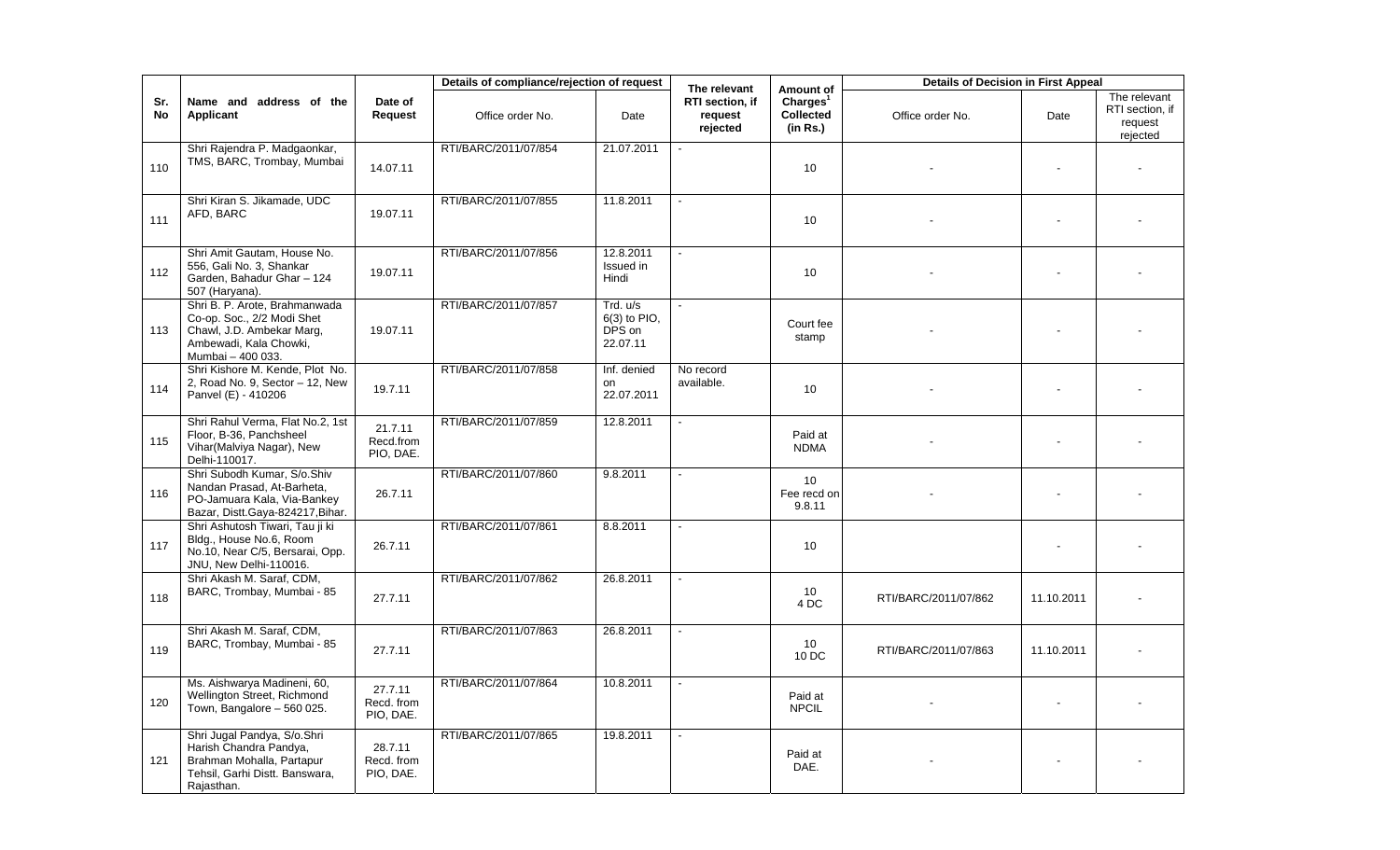|                  |                                                                                                                                     |                                             | Details of compliance/rejection of request |                                                      | The relevant                           | Amount of                                     | <b>Details of Decision in First Appeal</b> |            |                                                        |
|------------------|-------------------------------------------------------------------------------------------------------------------------------------|---------------------------------------------|--------------------------------------------|------------------------------------------------------|----------------------------------------|-----------------------------------------------|--------------------------------------------|------------|--------------------------------------------------------|
| Sr.<br><b>No</b> | Name and address of the<br><b>Applicant</b>                                                                                         | Date of<br>Request                          | Office order No.                           | Date                                                 | RTI section, if<br>request<br>rejected | Charles <sup>1</sup><br>Collected<br>(in Rs.) | Office order No.                           | Date       | The relevant<br>RTI section, if<br>request<br>rejected |
| 122              | Shri Rajendra Prasad, 97/A,<br>North Malaka, Allahabad-<br>211001, UP                                                               | 1.8.11                                      | RTI/BARC/2011/08/866                       | 17.08.2011                                           |                                        | 10                                            |                                            |            |                                                        |
| 123              | Shri Narendra Kumar,<br>O-58, Chanakya Place, Part-II,<br>Janak Puri, Nr Dalbir Cycle<br>Shop, New Delhi - 110 058.                 | 1.8.11                                      | RTI/BARC/2011/08/867                       | 17.08.2011                                           |                                        | Paid at<br><b>CVC</b>                         | RTI/BARC/2011/08/867                       | 25.10.2011 |                                                        |
| 124              | Shri Rahul Kumar, S/o.Shri<br>Godhu Singh, Vill.Doumila<br>Hasangarh, Po-Khailiya<br>Kalyanpur, Distt.Bullandshahar,<br>UP-202 394. | 2.8.11                                      | RTI/BARC/2011/08/868                       | 26.08.2011                                           |                                        | 10                                            |                                            |            |                                                        |
| 125              | Smt. Munni Devi, w/o<br>Ghanashyam, Hal Mukam<br>Paranankar Thana-Kotwali, Po-<br>Dhenabazar,<br>Distt.Sidharthnagar, U.P.          | 2.8.11                                      | RTI/BARC/2011/08/869                       | 12.9.2011<br>Issued in<br>Hindi                      |                                        | $10^*$<br>App/. fee<br>received on<br>7.9.11  |                                            |            |                                                        |
| 126              | Shri Ashok S. Mungekar,<br>ESD(V)/ESG, BARC Hosp.,<br>A.Nagar, Mumbai-400094.                                                       | 3.8.11                                      | RTI/BARC/2011/08/870                       | 30.08.2011<br>Replied in<br>Hindi                    |                                        | 10                                            |                                            |            |                                                        |
| 127              | Shri G.V.S.S.N.R. Prasad, Flat<br>No.207, Sai Deepthi<br>Apartments,<br>Kamalanagar(South), E.C.I.L.<br>Post, Hyderabad-500062.     | 9.8.11<br>Recd from<br>APIO, DAE.           | RTI/BARC/2011/08/871                       | 25.8.2011                                            |                                        | Paid at<br><b>DAE</b>                         |                                            |            |                                                        |
| 128              | Shri Satish Chandra, FM/A, IC<br>No.7063, KARP, BARCF,<br>Kalpakkam.                                                                | 10.8.11<br>Recd from<br>AAO(O&M),<br>IGCAR. | RTI/BARC/2011/08/872                       | 07.09.2011                                           |                                        | Paid at<br>IGCAR.                             |                                            |            |                                                        |
| 129              | Shri S.Jayaprakash, SO/SB,<br>ACVSD/ESG, IGCAR, Kalpakkam                                                                           | 10.8.11<br>Recd from<br>AAO(O&M),<br>IGCAR. | RTI/BARC/2011/08/873                       | 12.08.2011                                           |                                        | Paid at<br>IGCAR.                             |                                            |            |                                                        |
| 130              | Shri U.G. Vinarkar, SO/C,<br>E&CL, CDM, BARC, Trombay,<br>Mumbai-400085.                                                            | 10.8.11                                     | RTI/BARC/2011/08/874                       | 07.09.2011                                           |                                        | 10                                            |                                            |            |                                                        |
| 131              | Shri Akash M. Saraf, CDM,<br>BARC, Trombay, Mumbai - 85                                                                             | 10.8.11                                     | RTI/BARC/2011/08/875                       | 15.9.2011<br>(Interim<br>reply issued<br>on 8.9.11.) |                                        | 10                                            |                                            |            |                                                        |
| 132              | Shri M.S. Dhaken, 113, Nagsen<br>Nagar, Near Bhim Chowk,<br>Jaripatka, Nagpur.                                                      | 12.8.11<br>Recd. from<br>PIO, DAE           | RTI/BARC/2011/08/876                       | 30.08.2011                                           |                                        | Paid at<br><b>DAE</b>                         |                                            |            |                                                        |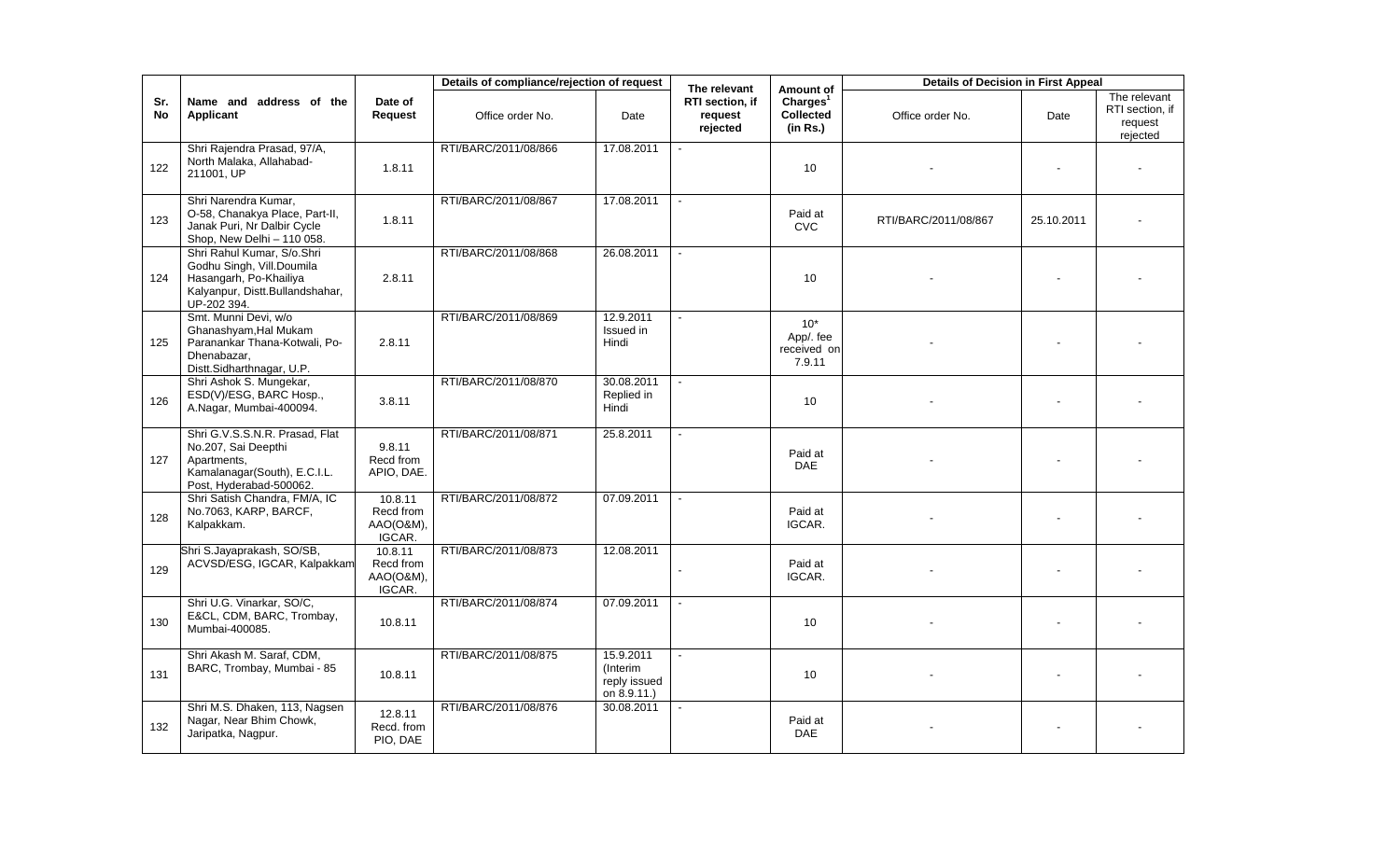|           |                                                                                                                                                                                                            |                                    | Details of compliance/rejection of request |                                                     | The relevant                             | Amount of                                            | <b>Details of Decision in First Appeal</b> |            |                                                        |
|-----------|------------------------------------------------------------------------------------------------------------------------------------------------------------------------------------------------------------|------------------------------------|--------------------------------------------|-----------------------------------------------------|------------------------------------------|------------------------------------------------------|--------------------------------------------|------------|--------------------------------------------------------|
| Sr.<br>No | Name and address of the<br>Applicant                                                                                                                                                                       | Date of<br>Request                 | Office order No.                           | Date                                                | RTI section, if<br>request<br>rejected   | Charles <sup>1</sup><br><b>Collected</b><br>(in Rs.) | Office order No.                           | Date       | The relevant<br>RTI section, if<br>request<br>rejected |
| 133       | Shri Amar Y. Panhalkar, Spl.<br>Recovery & Sales Officer, Co-<br>op. Soc., Yogeshwar Co-op. Cr.<br>Soc. Ltd., Yogeshwar Bhavan,<br>Vinayak CHS, Singh Estate<br>Rd.No.2, Kandivali(E), Mumbai-<br>400 101. | 16.8.11                            | RTI/BARC/2011/08/877                       | 27.9.2011<br>(Reply<br>issued in<br>Hindi)          |                                          | $10*$<br>Fee<br>received on<br>16.9.11.              |                                            |            |                                                        |
| 134       | Smt.Sharmistha Patro, Flat<br>No.104, Ridhi Sidhi Apartment,<br>263, Dhanwantari Nagar,<br>Indore-452 012.                                                                                                 | 17.8.11                            | RTI/BARC/2011/08/878                       | 30.08.11                                            |                                          | 10 <sup>10</sup>                                     | RTI/BARC/2011/08/878                       | 19.10.2011 |                                                        |
| 135       | Ms. Malluri Gnaneswari,<br>D/o.Malluri V.Rao, Kanteru(PO),<br>Tadikonda(Mandal),<br>Guntur(District), A.P.-522 508.                                                                                        | 17.8.11                            | RTI/BARC/2011/08/879                       | 30.08.2011                                          |                                          | 10                                                   |                                            |            |                                                        |
| 136       | Shri V.Thanu Moorthy, 15/26,<br>South Bagavathipuram,<br>Jamestown Post.<br>Kanniyakumari Distt., Pin-629<br>504.                                                                                          | 128.11<br>Rec. from<br>APIO, DAE.  | RTI/BARC/2011/08/880                       | 30.8.2011                                           |                                          | Paid at<br>DAE.                                      |                                            |            |                                                        |
| 137       | Shri Syed K. Hussain, H.No.11-<br>2-71, Srinagar Colony,<br>Paloncha-507 115, Khammam<br>Dist.107 116, A.P.                                                                                                | 19.8.11<br>Rec. from<br>APIO, DAE. | RTI/BARC/2011/08/881                       | 16.9.2011                                           |                                          | Paid at<br><b>DAE</b>                                |                                            |            |                                                        |
| 138       | Shri V.R.G. Prakash, 1/75, Raja<br>Industrial Estate P.K. Road,<br>Mulund-400080.                                                                                                                          | 19.8.11                            | RTI/BARC/2011/08/882                       | $*$ Fee not<br>recd. File<br>closed on<br>20.9.2011 | File closed $-$<br>Info. not<br>provided |                                                      |                                            |            |                                                        |
| 139       | Shri Amar Y. Panhalkar,<br>Spl. Recovery & Sales Officer,<br>Co-op.Soc., Yogeshwar Co-<br>op.Cr.Soc. Ltd., Yogeshwar<br>Bhavan, Vinayak CHS, Singh<br>Estate Rd.No.2, Kandivali(E),<br>Mumbai-400 101.     | 24.8.11                            | RTI/BARC/2011/08/883                       | 27.9.2011<br>(Reply<br>issued in<br>Hindi.)         |                                          | $10*$<br>Fee<br>received on<br>15.9.11.              |                                            |            |                                                        |
| 140       | Shri Anant P. Shukla, 63/7,<br>Type B, BARC Colony, Tarapur,<br>Distt. Thane, PO-TAPP - 401<br>504.                                                                                                        | 24.8.11                            | RTI/BARC/2011/08/884                       | 23.9.2011                                           |                                          | $\sim$                                               |                                            | $\sim$     |                                                        |
| 141       | Shri Bijendra Kumar Jain, Post<br>Box No.27249, Head Post<br>Office, Chembur, Mumbai-<br>400071.                                                                                                           | 25.8.11                            | RTI/BARC/2011/08/885                       | 12.9.2011                                           |                                          |                                                      | RTI/BARC/2011/08/885                       | 04.11.2011 |                                                        |
| 142       | Shri S. Mohan Kumar No.366/D,<br>Sharavathi Marg, M.G. Railways<br>Colony, Bangalore - 560 023,<br>Karnataka                                                                                               | 26.8.11                            | RTI/BARC/2011/08/886                       | 23.9.2011                                           |                                          | Paid at<br><b>PMO</b>                                |                                            |            |                                                        |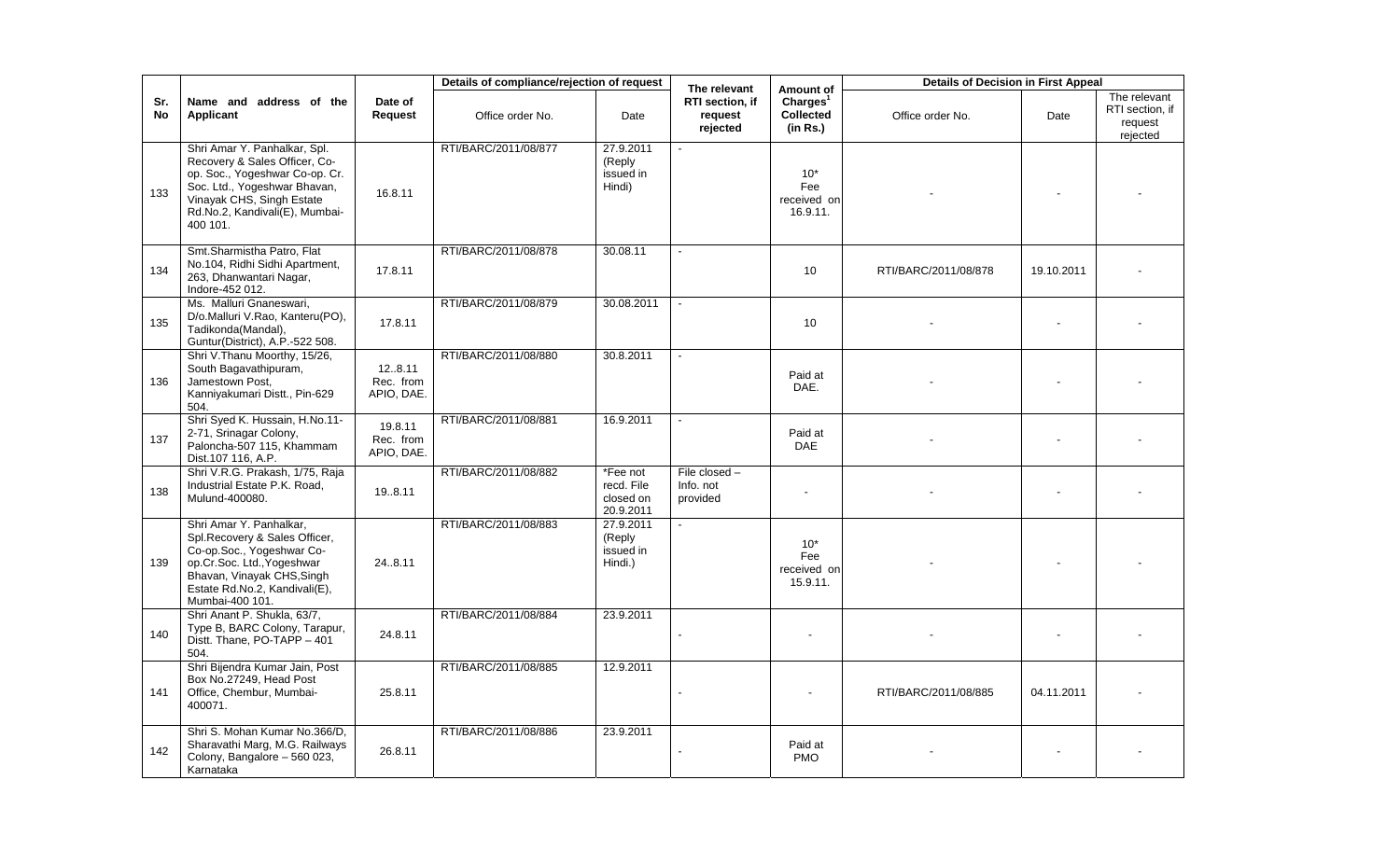|           |                                                                                                                                    |                                                        | Details of compliance/rejection of request |                                                               | The relevant                           | Amount of                                            | <b>Details of Decision in First Appeal</b> |            |                                                        |
|-----------|------------------------------------------------------------------------------------------------------------------------------------|--------------------------------------------------------|--------------------------------------------|---------------------------------------------------------------|----------------------------------------|------------------------------------------------------|--------------------------------------------|------------|--------------------------------------------------------|
| Sr.<br>No | Name and address of the<br><b>Applicant</b>                                                                                        | Date of<br>Request                                     | Office order No.                           | Date                                                          | RTI section, if<br>request<br>rejected | Charles <sup>1</sup><br><b>Collected</b><br>(in Rs.) | Office order No.                           | Date       | The relevant<br>RTI section, if<br>request<br>rejected |
| 143       | Shri Birbal Sohal, Advocate<br>Seat No.182, LITIGANT Hall,<br>District Court, Rohtak-124001                                        | 29.8.11                                                | RTI/BARC/2011/08/887                       | Trd.u/s $6(3)$<br>to PIO.<br>AERB on<br>9.9.2011              |                                        | $\sim$                                               |                                            |            |                                                        |
| 144       | Shri M. Satish,<br>Door No. 9-100, Laxmi Nilayam,<br>Jayaprakash Nagar, Turangi,<br>Kakinada - 533016, E. G. Dt,<br>Andhra Pradesh | 02.9.11                                                | RTI/BARC/2011/09/888                       | 26.9.2011                                                     |                                        | 10                                                   |                                            |            |                                                        |
| 145       | Dr. Vishvas M. Kulkarni, Plant Cell<br>Culture Technology Section,<br>NABTD, BARC, Mumbai - 85                                     | 02.9.11                                                | RTI/BARC/2011/09/889                       | 11.10.2011                                                    |                                        | 10                                                   |                                            |            |                                                        |
| 146       | Shri Vivek Kishore,<br>C-5/10, BARC Colony, PO<br>TAPP, Tarapur - 401 504.                                                         | 05.9.11                                                | RTI/BARC/2011/09/890                       | Trd. u/s<br>$6(3)$ to PIO,<br>BARC.<br>Tarapur on<br>9.9.2011 |                                        | 10                                                   |                                            |            |                                                        |
| 147       | Shri Dipankar Bagchi, E-6/4,<br>Milan Pally, Kururia Danga, P.<br>O. Amrai, Durgapur - 713203                                      | 08.9.11<br>Recd $u/s$ 6(3)<br>from PIO.<br><b>VECC</b> | RTI/BARC/2011/09/891                       | 29.9.2011                                                     |                                        | Paid at<br><b>VECC</b>                               | RTI/BARC/2011/09/891                       | 29.11.2011 |                                                        |
| 148       | Ms.Jayalakshmi M.P.,<br>D/o.Puttegowda M.S.,<br>Maralagala Vill.,<br>Srirangapattana Taluk, Mandya<br>Distt., Karnataka.           | 12.9.11                                                | RTI/BARC/2011/09/892                       | 22.9.2011                                                     |                                        | 10                                                   |                                            |            |                                                        |
| 149       | Shri Rajiv Patel, Room<br>No.120/04, BARC Colony,<br>Tarapur-401 504.                                                              | 12.9.11                                                | RTI/BARC/2011/09/893                       | 26.9.2011                                                     |                                        | 10                                                   | RTI/BARC/2011/09/893                       | 21.10.2011 |                                                        |
| 150       | Shri Vishwanath Verma, 106/7,<br>B. P. Road, Kanpur-208 012.                                                                       | 12.9.11                                                | RTI/BARC/2011/09/894                       | 26.9.2011                                                     |                                        | 10                                                   |                                            |            |                                                        |
| 151       | Shri Y.C. Turbhekar, Trombay<br>Wadi, Gaothan(Upper<br>Trombay), Turbhekar House,<br>Custom Road, Mumbai-400088.                   | 12.9.11                                                | RTI/BARC/2011/09/895                       | 27.9.2011<br>Reply<br>issued in<br>Hindi                      | $\sim$                                 | 10<br>Appl. fee<br>recd. on<br>23.9.11.              | RTI/BARC/2011/09/895                       | 21.10.2011 |                                                        |
| 152       | Shri Devendra B.Kokane, 25,<br>Anand Bhuvan, T.H. Katariya<br>Marg, Opp.Hinduja Hospital,<br>Mahim, Mumbai-400016                  | 14.9.11                                                | RTI/BARC/2011/09/896                       | 26.9.2011                                                     |                                        | 10                                                   |                                            |            |                                                        |
| 153       | Shri V.R.G. Prakash, 1/75, Raja<br>Industrial Estate P.K. Road,<br>Mulund, Mumbai-400080.                                          | 14.9.11                                                | RTI/BARC/2011/09/897                       | 11.10.2011                                                    |                                        | 10                                                   |                                            |            |                                                        |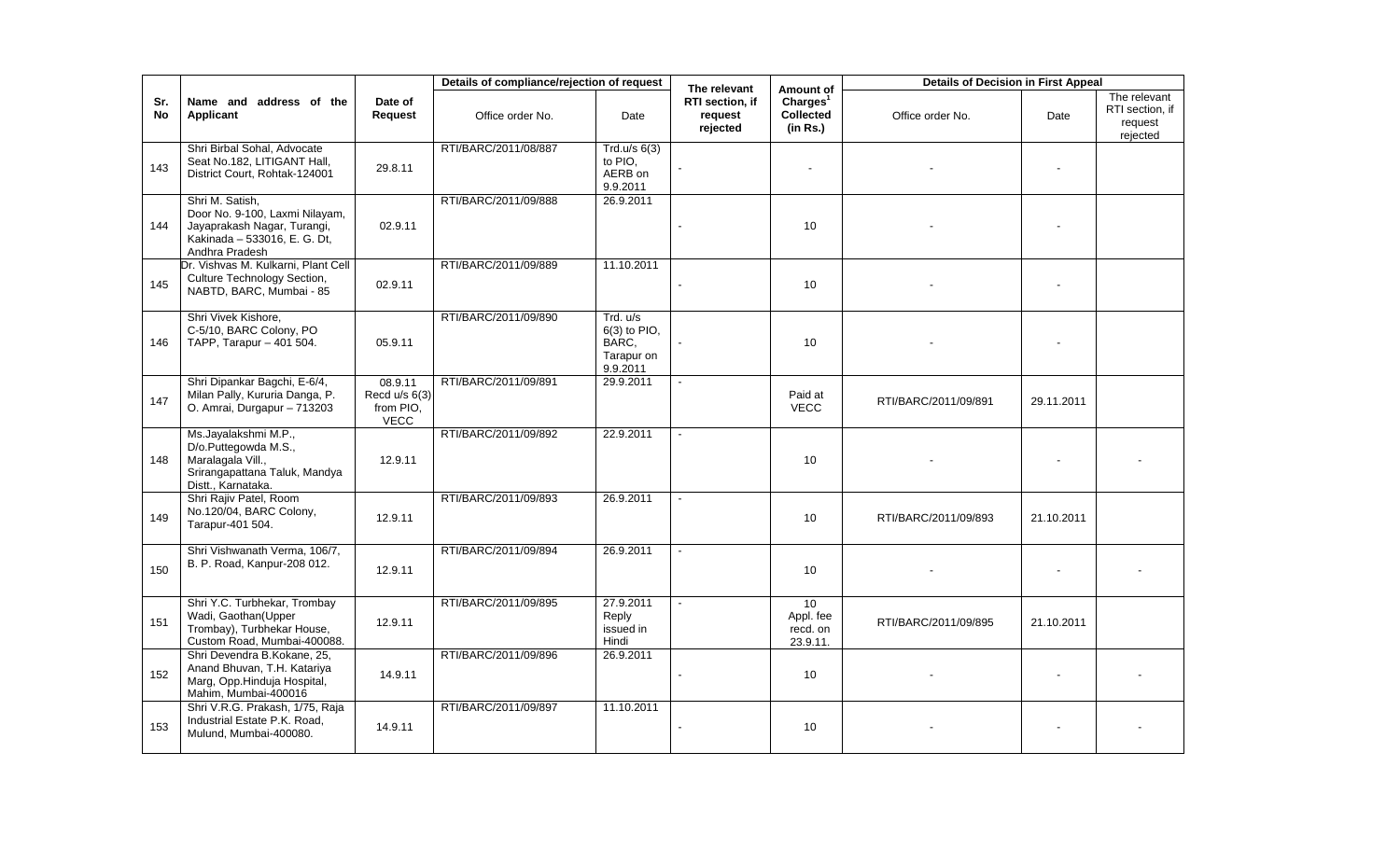|           |                                                                                                                                                           |                                                                  | Details of compliance/rejection of request |                                                    | The relevant                           | Amount of                                     | <b>Details of Decision in First Appeal</b> |      |                                                        |
|-----------|-----------------------------------------------------------------------------------------------------------------------------------------------------------|------------------------------------------------------------------|--------------------------------------------|----------------------------------------------------|----------------------------------------|-----------------------------------------------|--------------------------------------------|------|--------------------------------------------------------|
| Sr.<br>No | Name and address of the<br><b>Applicant</b>                                                                                                               | Date of<br>Request                                               | Office order No.                           | Date                                               | RTI section, if<br>request<br>rejected | Charles <sup>1</sup><br>Collected<br>(in Rs.) | Office order No.                           | Date | The relevant<br>RTI section, if<br>request<br>rejected |
| 154       | Shri Sayyad Hashim,<br>Sr.Attendant/A, Security<br>Section, BARC, Trombay,<br>Mumbai-400085.                                                              | 14.9.11                                                          | RTI/BARC/2011/09/898                       | 22.9.2011                                          |                                        | 10                                            |                                            |      |                                                        |
| 155       | Shri Ashok Kumar, SO/D,<br>HUL&ESS, RLG Bldg., BARC,<br>Trombay, Mumbai-400085.                                                                           | 15.9.11                                                          | RTI/BARC/2011/09/899                       | 10.10.2011                                         |                                        | 10                                            |                                            |      |                                                        |
| 156       | Shri Sunil K. Sahu, SO/C, TPD,<br>3-10-H, Mod.Labs, BARC,<br>Trombay, Mumbai-400085.                                                                      | 15.9.11                                                          | RTI/BARC/2011/09/900                       | 14.10.2011                                         |                                        | 10                                            |                                            |      |                                                        |
| 157       | Shri R.Balu, Type III, 12-K, Anu<br>Kiran Colony, Bhabha Nagar<br>P.O. Rawatbhata, Via-Kota,<br>Rajasthan State-323 307.                                  | 15.9.11                                                          | RTI/BARC/2011/09/901                       | 30.9.2011                                          |                                        | 10                                            |                                            |      |                                                        |
| 158       | Shri N.M. Gandhi,<br>RB&HSD/BMG, BARC,<br>Trombay, Mumbai-400085.                                                                                         | 15.9.11                                                          | RTI/BARC/2011/09/902                       | 07.10.2011                                         |                                        | 10                                            |                                            |      |                                                        |
| 159       | Shri N.M. Gandhi,<br>RB&HSD/BMG, BARC,<br>Trombay, Mumbai-400085                                                                                          | 15.9.11                                                          | RTI/BARC/2011/09/903                       | 27.9.2011                                          |                                        | 10<br>28 DC*                                  |                                            |      |                                                        |
| 160       | Shri Suresh G. Gholap, Spl.<br>Recovery Officer, Yashomandir<br>Co-op. Cr. Soc. Ltd, 307,<br>Mahavir Apptts., Pantnagarn,<br>Ghatkopar(E), Mumbai-400075. | 19.9.11                                                          | RTI/BARC/2011/09/904                       | 17.10.2011                                         |                                        | Paid at PO.<br>Pantnagar                      |                                            |      |                                                        |
| 161       | Shri Naresh Kumar, ASO(A),<br>Security Secn., Praful, S.Site,<br>BARC, Trombay, Mumbai-<br>400085.                                                        | 19.9.11                                                          | RTI/BARC/2011/09/905                       | 28.9.2011                                          |                                        | 10                                            |                                            |      |                                                        |
| 162       | Shri T.G. Raveendran, APO,<br>Estt.II, BARC, Trombay,<br>Mumbai-400085.                                                                                   | 19.9.11                                                          | RTI/BARC/2011/09/906                       | 03.11.2011<br>(Int. reply<br>on<br>20.10.11)       |                                        | 14                                            |                                            |      |                                                        |
| 163       | Shri Akash Saraf, A-20,<br>Yamuna, Anushakti Nagar,<br>Mumbai-400094.                                                                                     | 20.9.11<br>Recd. u/s 6(3)<br>from PIO,<br>DAE                    | RTI/BARC/2011/09/907                       | 11.10.2011                                         |                                        | Paid at DAE                                   |                                            |      |                                                        |
| 164       | Shri M.T. Shariff, Tahir Cottage,<br>Paily Pada, Trombay, Mumbai-<br>40 088.                                                                              | 20.9.11                                                          | RTI/BARC/2011/09/908                       | Trd. u/s<br>$6(3)$ to PIO,<br>DCS&EM<br>on 22.9.11 |                                        | 10                                            |                                            |      |                                                        |
| 165       | Shri Deepak Mishra, EB-3/13,<br><b>Efficiency Apartment, RRCAT</b><br>Colony, PO-CAT, Indore-452<br>013.                                                  | 20.9.11<br>Recd. u/s 6(3)<br>from SPM,<br>Indore post<br>office. | RTI/BARC/2011/09/909                       | Trd. u/s<br>6(3) to PIO,<br>DPS on<br>23.9.11      |                                        | Paid at<br>PO, Indore                         |                                            |      |                                                        |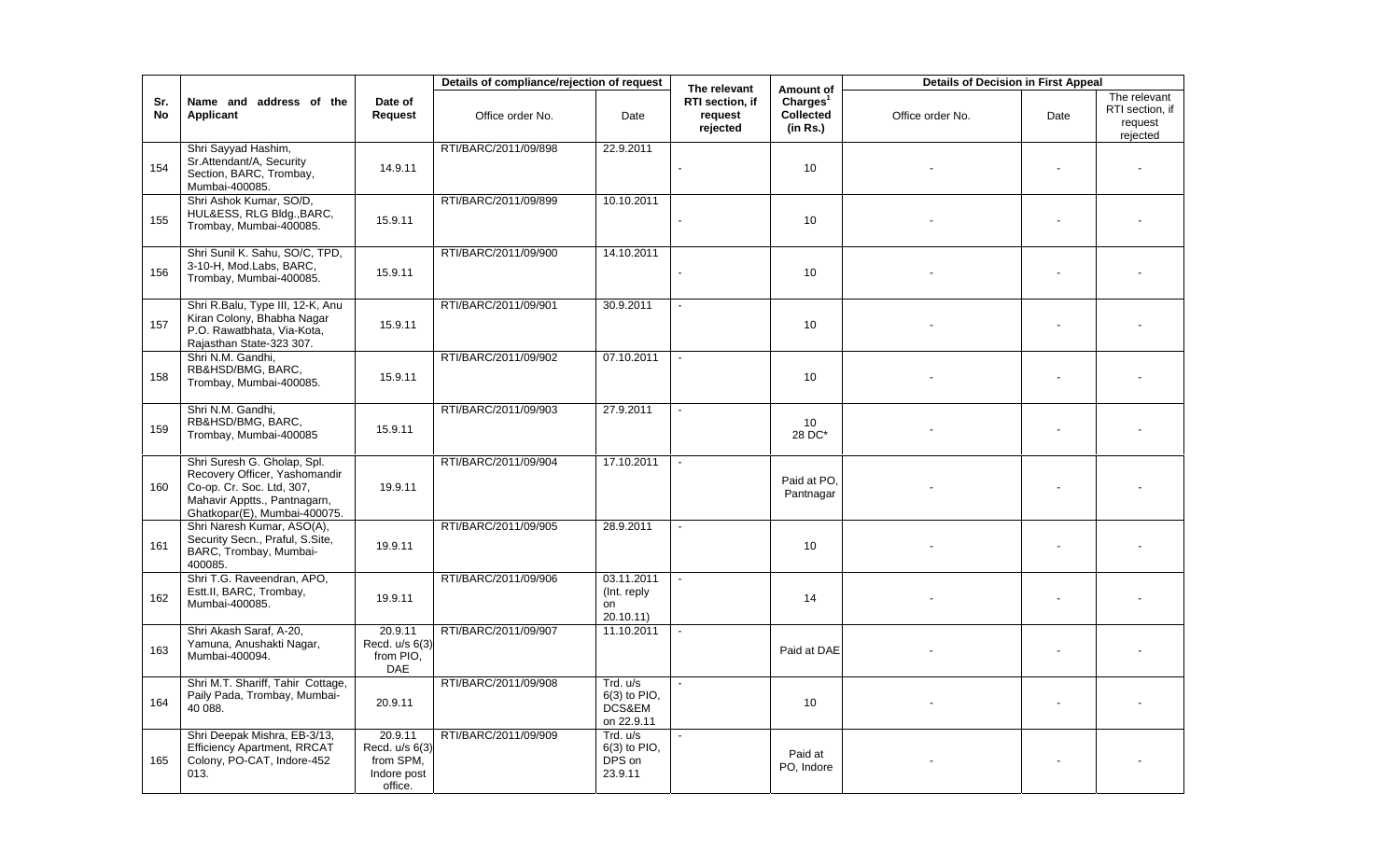|           |                                                                                                      |                                                        | Details of compliance/rejection of request |                                   | The relevant                           | Amount of                                            | <b>Details of Decision in First Appeal</b> |            |                                                        |
|-----------|------------------------------------------------------------------------------------------------------|--------------------------------------------------------|--------------------------------------------|-----------------------------------|----------------------------------------|------------------------------------------------------|--------------------------------------------|------------|--------------------------------------------------------|
| Sr.<br>No | Name and address of the<br>Applicant                                                                 | Date of<br><b>Request</b>                              | Office order No.                           | Date                              | RTI section, if<br>request<br>rejected | Charles <sup>1</sup><br><b>Collected</b><br>(in Rs.) | Office order No.                           | Date       | The relevant<br>RTI section, if<br>request<br>rejected |
| 166       | Shri B.S. Saraswat, HPU, RAPS<br>1&2, PO Anushakti Via-Kota<br>(Rajasthan) - 323 303.                | 20.9.11<br>Recd. u/s 6(3)<br>from PIO.<br><b>NPCIL</b> | RTI/BARC/2011/09/910                       | 13.10.2011                        |                                        | Paid at<br><b>NPCIL</b>                              |                                            |            |                                                        |
| 167       | Shri Deepak Vohra, R2-84,<br>Block-B, Old Roshan Pura<br>Extension, Najafgarh, New<br>Delhi-110 043. | 21.9.11<br>Recd. u/s 6(3)<br>from PIO.<br>DAE          | RTI/BARC/2011/09/911                       | 11.10.2011                        |                                        | Paid at<br><b>DAE</b>                                |                                            |            |                                                        |
| 168       | Shri Akash Saraf, CDM, BARC,<br>Trombay, Mumbai-400085.                                              | 22.9.11                                                | RTI/BARC/2011/09/912                       | 23.9.2011                         |                                        | 10<br>86 DC                                          |                                            |            |                                                        |
| 169       | Shri Akash Saraf, CDM, BARC,<br>Trombay, Mumbai-400085.                                              | 22.9.11                                                | RTI/BARC/2011/09/913                       | 19.10.2011                        |                                        | 10 <sup>°</sup>                                      | RTI/BARC/2011/09/913                       | 07.12.2011 |                                                        |
| 170       | Shri Bijendra Kumar Jain, Post<br>Box No.27249, Head Post<br>Office, Chembur, Mumbai-<br>400071.     | 22.09.11                                               | RTI/BARC/2011/09/914                       | 29.9.2011                         |                                        | 10                                                   | RTI/BARC/2011/09/914                       | 01.12.2011 |                                                        |
| 171       | Smt. Manjeet Kaur,<br>16, Canara Apartment,<br>Sector - 13, Rohini, Delhi - 85                       | 23.09.11                                               | RTI/BARC/2011/09/915                       | 30.9.2011                         |                                        | 10                                                   |                                            |            |                                                        |
| 172       | Shri Nitin Kumar Khurana, 425,<br>Railway Road, Pilkhuwa,<br>Distt.Gaziabad(U.P.)Pin: 245<br>304.    | 27.09.11                                               | RTI/BARC/2011/09/916                       | 19.10.2011<br>(Reply in<br>Hindi) |                                        | Paid at<br><b>MHA</b>                                |                                            |            |                                                        |
| 173       | Shri T. Natarasu T/A (Civil),<br>CED, GSO, Kalpakkam -<br>603102.                                    | 27.09.11<br>Recd. from<br>PIO, DAE                     | RTI/BARC/2011/09/917                       | 19.10.2011<br>(P)<br>21.11.2011   |                                        | Paid at<br><b>DAE</b>                                |                                            |            |                                                        |
| 174       | Shri Ursal G.R., SO/E, TT&CD,<br><b>BARC</b>                                                         | 28.09.11                                               | RTI/BARC/2011/09/918                       | 10.10.2011                        |                                        | 10<br>158 (DC)                                       |                                            |            |                                                        |
| 175       | Shri Varun Gupta, U 10 RH-II,<br>Sector 6, Vashi New Mumbai-<br>400 703.                             | 28.09.11                                               | RTI/BARC/2011/09/919                       | 03.11.2011                        | $\sim$                                 | 10 <sup>°</sup><br>(Fee recd.<br>on 12.10.11)        |                                            |            |                                                        |
| 176       | Shri Bijendra Kumar Jain, Post<br>Box No.27249, Head Post<br>Office, Chembur, Mumbai-<br>400071      | 29.09.11                                               | RTI/BARC/2011/09/920 (1)                   | 19.10.2011                        |                                        | 10 <sup>°</sup>                                      |                                            |            |                                                        |
| 177       | Shri Bijendra Kumar Jain, Post<br>Box No.27249, Head Post<br>Office, Chembur, Mumbai-<br>400071      | 29.09.11                                               | RTI/BARC/2011/09/920 (2)                   | 10.10.2011                        |                                        | 10                                                   | RTI/BARC/2011/09/920 (2)                   | 05.12.2011 |                                                        |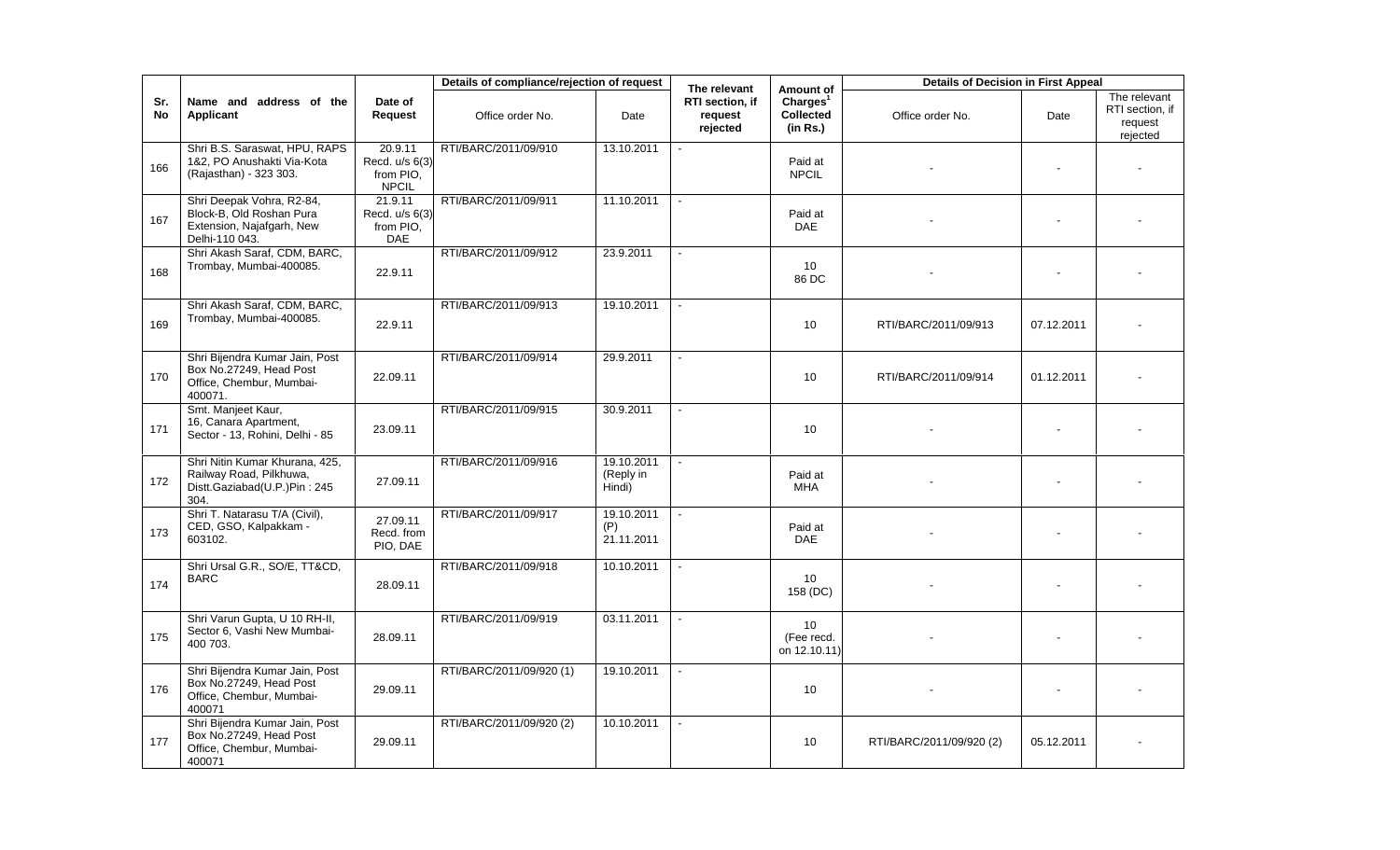|            |                                                                                                                                                               |                                                              | Details of compliance/rejection of request |                                                       | The relevant                             | Amount of                                     | <b>Details of Decision in First Appeal</b> |                          |                                                        |
|------------|---------------------------------------------------------------------------------------------------------------------------------------------------------------|--------------------------------------------------------------|--------------------------------------------|-------------------------------------------------------|------------------------------------------|-----------------------------------------------|--------------------------------------------|--------------------------|--------------------------------------------------------|
| Sr.<br>No. | Name and address of the<br>Applicant                                                                                                                          | Date of<br>Request                                           | Office order No.                           | Date                                                  | RTI section, if<br>request<br>rejected   | Charles <sup>1</sup><br>Collected<br>(in Rs.) | Office order No.                           | Date                     | The relevant<br>RTI section, if<br>request<br>rejected |
| 178        | Ms Rajbala Vyas<br>38, Bahubali Colony, Bohra<br>Ganesh Road, Udaipur,<br>Rajasthan - 313 001.                                                                | 30.9.11                                                      | RTI/BARC/2011/09/921                       | *Trd. to<br>PIO. IOB<br>$u/s$ 6(3) on<br>10.10.2011   |                                          | 10                                            |                                            |                          |                                                        |
| 179        | Shri Santhosh Kumar Mishra,<br>10, Deepak-A, Anushaktinagar,<br>Mumbai - 400 094.                                                                             | 04.10.11                                                     | RTI/BARC/2011/10/922                       | 23.11.11<br>(Int. reply)<br>on<br>21.10.11)           |                                          | 10                                            | RTI/BARC/2011/10/922                       | 13.12.2011<br>19.01.2012 |                                                        |
| 180        | Smt. Aarti N.Avasare, 103 Kunj<br>Apptt., Gogatewadi,<br>Goregaon(E), Mumbai-400063.                                                                          | 04.10.11                                                     | RTI/BARC/2011/10/923                       | ** File<br>closed on<br>05.12.11.<br>Fee not<br>recd. | File closed $-$<br>Info. not<br>provided | $\star$                                       |                                            |                          |                                                        |
| 181        | Shri A. A. Pandey,<br>M/s. NPCIL, F-601, Powai Park,<br>High Street, Hiranandani<br>Gardens, Powai, Mumbai - 76.                                              | 10.10.11<br>Rec. u/s<br>$6(3)$ from<br>CPIO,<br><b>NPCIL</b> | RTI/BARC/2011/10/924                       | 23.11.2011                                            | $\mathbf{r}$                             | Paid at<br><b>NPCIL</b>                       |                                            |                          |                                                        |
| 182        | Dr. (Mrs) Krishnaja A. P., 303-<br>304, Dhiraj Tower, V. N. Purav<br>Marg, Deonar, Mumbai - 400<br>088                                                        | 10.10.11                                                     | RTI/BARC/2011/10/925                       | 11.11.2011                                            |                                          | 10<br>188<br>(DC)                             |                                            |                          |                                                        |
| 183        | Shri N. Seshaiah,<br>Opp. HWPM Colony Main Gate, H.<br>No. 3-183/2, Khammam Dist.,<br>Aswapuram - 507 116.                                                    | 11.10.11                                                     | RTI/BARC/2011/10/926                       | 19.10.2011.                                           |                                          | 10 <sup>1</sup>                               |                                            |                          |                                                        |
| 184        | Shri B.B. Naik, Gen.Secretary,<br>DAE SC/ST Employees Welfare<br>Association, B-30, HWP Colony,<br>Bhabha Nagar, Rawatbhata,<br>Via. Kota, Rajasthan-323 307. | 12.10.11                                                     | RTI/BARC/2011/10/927                       | 14.11.2011                                            |                                          | 10                                            | RTI/BARC/2011/10/927                       | 22.12.2011               |                                                        |
| 185        | Smt. Swati A. Pachupate, SA/B,<br>F&L Section, BARC                                                                                                           | 12.10.11                                                     | RTI/BARC/2011/10/928                       | 29.11.2011<br>(Int. reply<br>on<br>11.11.11)          |                                          | 10                                            |                                            |                          |                                                        |
| 186        | Shri D. S. Kulkarni, SA/B<br>(Horticulture), CM Section,<br><b>BARC</b>                                                                                       | 12.10.11                                                     | RTI/BARC/2011/10/929                       | 29.11.2011<br>(Int. reply<br>on<br>11.11.11           |                                          | 10                                            |                                            |                          |                                                        |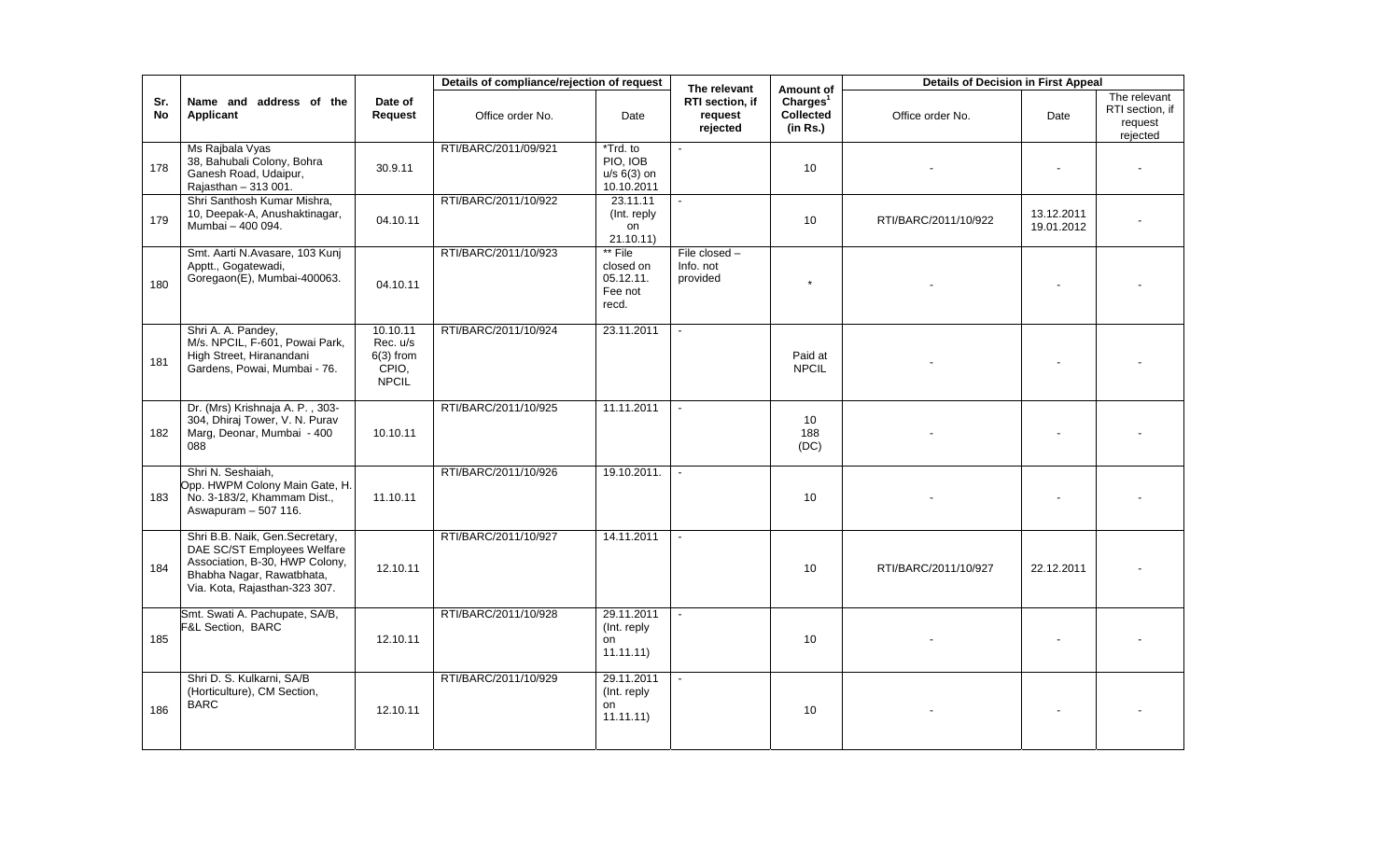|                  |                                                                                                                                   |                                         | Details of compliance/rejection of request |                                              | The relevant                           | Amount of                                     | <b>Details of Decision in First Appeal</b> |                |                                                        |
|------------------|-----------------------------------------------------------------------------------------------------------------------------------|-----------------------------------------|--------------------------------------------|----------------------------------------------|----------------------------------------|-----------------------------------------------|--------------------------------------------|----------------|--------------------------------------------------------|
| Sr.<br><b>No</b> | Name and address of the<br>Applicant                                                                                              | Date of<br>Request                      | Office order No.                           | Date                                         | RTI section, if<br>request<br>rejected | Charles <sup>1</sup><br>Collected<br>(in Rs.) | Office order No.                           | Date           | The relevant<br>RTI section, if<br>request<br>rejected |
| 187              | Smt.Urmila C. Langhi,<br>C/o.Ramu N.Bhagit, Avhat,<br>Tal.Khed, Distt.Pune                                                        | 13.10.11                                | RTI/BARC/2011/10/930                       | 31.10.2011                                   |                                        | <b>BPL</b>                                    |                                            |                |                                                        |
| 188              | Shri R.B. Vishwakarma.<br>S.Security Guard, PD/Security,<br><b>BARC</b>                                                           | 13.10.11                                | RTI/BARC/2011/10/931                       | 14.11.2011                                   | $\sim$                                 | 10                                            |                                            |                |                                                        |
| 189              | Smt.Swati V.Kokale, 130<br>Thowar Mention No.2, 2 <sup>nd</sup> floor,<br>RM 33, Shivadas Chapasi Rd.,<br>Dongari, Mumbai-400009. | 14.10.11                                | RTI/BARC/2011/10/932                       | 14.11.2011                                   |                                        | 10 <sup>1</sup>                               |                                            | $\blacksquare$ |                                                        |
| 190              | Dr.Sreeramappa, Type-IV, G-II,<br>TAPS Colony, PO-TAPP, Via-<br>Boisar, ,Tal-Palghar,<br>Distt. Thane-401 504,                    | 17.10.11                                | RTI/BARC/2011/10/933                       | 14.11.2011                                   |                                        | 10                                            |                                            |                |                                                        |
| 191              | Shri H.M. Polekar, SA/C, F&L<br>Section, BARC                                                                                     | 18.10.11                                | RTI/BARC/2011/10/934                       | 29.11.2011<br>(Int. reply)<br>on<br>11.11.11 |                                        | 10                                            |                                            |                |                                                        |
| 192              | Shri H.M. Polekar, SA/C, F&L<br>Section, BARC                                                                                     | 18.10.11                                | RTI/BARC/2011/10/935                       | 11.11.2011                                   | $\sim$                                 | 10 <sup>1</sup>                               |                                            | $\sim$         |                                                        |
| 193              | Shri P.Y. Bhosale, SA/F,<br>ROD/P4,BARC                                                                                           | 18.10.11                                | RTI/BARC/2011/10/936                       | 11.11.2011                                   |                                        | 10                                            |                                            |                |                                                        |
| 194              | Shri P.Y. Bhosale, SA/F,<br>ROD/P4,BARC                                                                                           | 18.10.11                                | RTI/BARC/2011/10/937                       | 11.11.2011                                   | $\omega$                               | 10                                            |                                            |                |                                                        |
| 195              | Shri K.V. Ramana, Door No.14-<br>23-15/3, Near Sri<br>Sattammathalli Temple,<br>Anakapalle-531002, Vizag Distt.<br>A.P            | 18.10.11<br>Recd. through<br>CAO, Vizag | RTI/BARC/2011/10/938                       | 09.11.2011                                   |                                        | 10                                            |                                            |                |                                                        |
| 196              | Shr M.C. Goel, 33- Venkatgiri,<br>Anushaktinagar,<br>Mumbai - 400 094.                                                            | 19.10.11                                | RTI/BARC/2011/10/939                       | 24.11.2011<br>(Int. reply<br>on<br>17.11.11) |                                        | 10                                            |                                            |                |                                                        |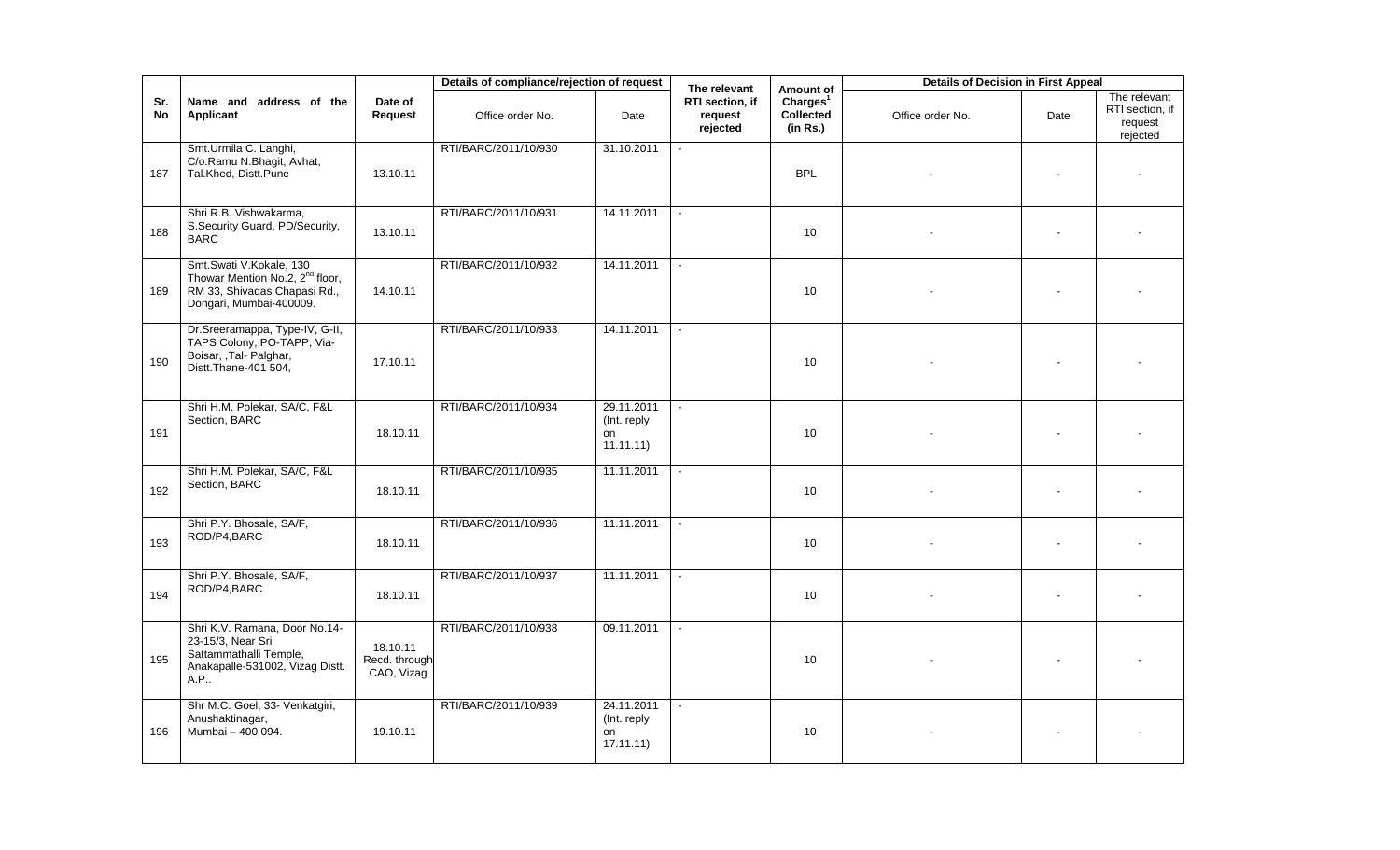|                  |                                                                                                                                                               |                                                   | Details of compliance/rejection of request |            | The relevant                           | Amount of                                     | <b>Details of Decision in First Appeal</b> |            |                                                        |
|------------------|---------------------------------------------------------------------------------------------------------------------------------------------------------------|---------------------------------------------------|--------------------------------------------|------------|----------------------------------------|-----------------------------------------------|--------------------------------------------|------------|--------------------------------------------------------|
| Sr.<br><b>No</b> | Name and address of the<br><b>Applicant</b>                                                                                                                   | Date of<br>Request                                | Office order No.                           | Date       | RTI section, if<br>request<br>rejected | Charles <sup>1</sup><br>Collected<br>(in Rs.) | Office order No.                           | Date       | The relevant<br>RTI section, if<br>request<br>rejected |
| 197              | Shri A. S. Bagadi, TT&CD,<br>KMG, Old Training School,<br>South Site, Trombay, Mumbai -<br>400 085.                                                           | 19.10.11                                          | RTI/BARC/2011/10/940                       | 11.11.2011 |                                        | 10 <sup>°</sup><br>252<br>(DC)                |                                            |            |                                                        |
| 198              | Shri Tapan Das, S/O: Sh.<br>Amulya Das, Mouza: Janabar,<br>G. P.: No.7 Haripur, P.S. Belda,<br>Block: Datan No: II, Dist:<br>Midnapur (West),<br>Pin: 721443. | 20.10.11<br>Recd. u/s 6(3)<br>from PIO,<br>AERB   | RTI/BARC/2011/10/941                       | 21.11.2011 |                                        | Paid at<br><b>AERB</b>                        | RTI/BARC/2011/10/941                       | 09.01.2012 |                                                        |
| 199              | Shri Ursal G.R., SO/E, TT&CD,<br><b>BARC</b>                                                                                                                  | 24.10.11                                          | RTI/BARC/2011/10/942                       | 11.11.2011 |                                        | 10 <sup>10</sup><br>160<br>(DC)               |                                            |            |                                                        |
| 200              | Shri Anoop K.Singh, 137/B-1,<br>Gautam Nagar, New Delhi-<br>110049                                                                                            | 24.10.11                                          | RTI/BARC/2011/10/943                       | 24.11.2011 |                                        | 10                                            |                                            |            |                                                        |
| 201              | DR. P. Venu Babu,<br>NABTD/BMG, BARC, Trombay,<br>Mumbai-400085.                                                                                              | 24.10.11                                          | RTI/BARC/2011/10/944                       | 22.11.2011 |                                        | 10 <sup>°</sup><br>370<br>(DC)                |                                            |            |                                                        |
| 202              | Shri V.V.R Mohan, C-162(C6-<br>5/6), HWP Colony, Aswapuram-<br>507 116, Khammam Distt., A.P.                                                                  | 01.11.11<br>Recd. u/s6(3)<br>from APIO.<br>DAE    | RTI/BARC/2011/11/945                       | 28.11.2011 |                                        | Paid at<br>DAE.                               |                                            |            |                                                        |
| 203              | Shri R.D. Bairagi, T2/26-B,<br>Anukiran Colony, PO-<br>Bhabhanagar, Rawatbhata, Via-<br>Kota(Rajasthan)-323 307                                               | 01.11.11<br>Recd. u/s6(3)<br>from CPIO,<br>NPCIL. | RTI/BARC/2011/11/946                       | 23.11.2011 | $\sim$                                 | Paid at<br><b>NPCIL</b>                       | RTI/BARC/2011/11/946                       | 09.01.2012 |                                                        |
| 204              | Shri R.D. Bairagi, T2/26-B,<br>Anukiran Colony, PO-<br>Bhabhanagar, Rawatbhata, Via-<br>Kota(Rajasthan)-323 307                                               | 01.11.11<br>Recd. u/s6(3)<br>from CPIO,<br>NPCIL. | RTI/BARC/2011/11/947                       | 21.11.2011 |                                        | Paid at<br><b>NPCIL</b>                       |                                            |            |                                                        |
| 205              | Shri Naresh Kumar, ASO,<br>Security Section(Dhruva),<br><b>BARC</b>                                                                                           | 01.11.11                                          | RTI/BARC/2011/11/948                       | 22.11.2011 |                                        | 10 <sup>°</sup>                               | RTI/BARC/2011/11/948                       | 10.01.2012 |                                                        |
| 206              | Shri R.K. Singh, Ellora-A-20,<br>Anushakti Nagar, Mumbai-<br>400094.                                                                                          | 01.11.11                                          | RTI/BARC/2011/11/949                       | 25.11.2011 |                                        | 10 <sup>°</sup>                               |                                            |            |                                                        |
| 207              | Shri Sandeep Tripathi,<br>C/o.IHBT, CSIR, Palampur,<br>H.P.-176 061.                                                                                          | 02.11.11                                          | RTI/BARC/2011/11/950                       | 25.11.2011 |                                        | 10 <sup>°</sup>                               | RTI/BARC/2011/11/950                       | 23.01.2012 |                                                        |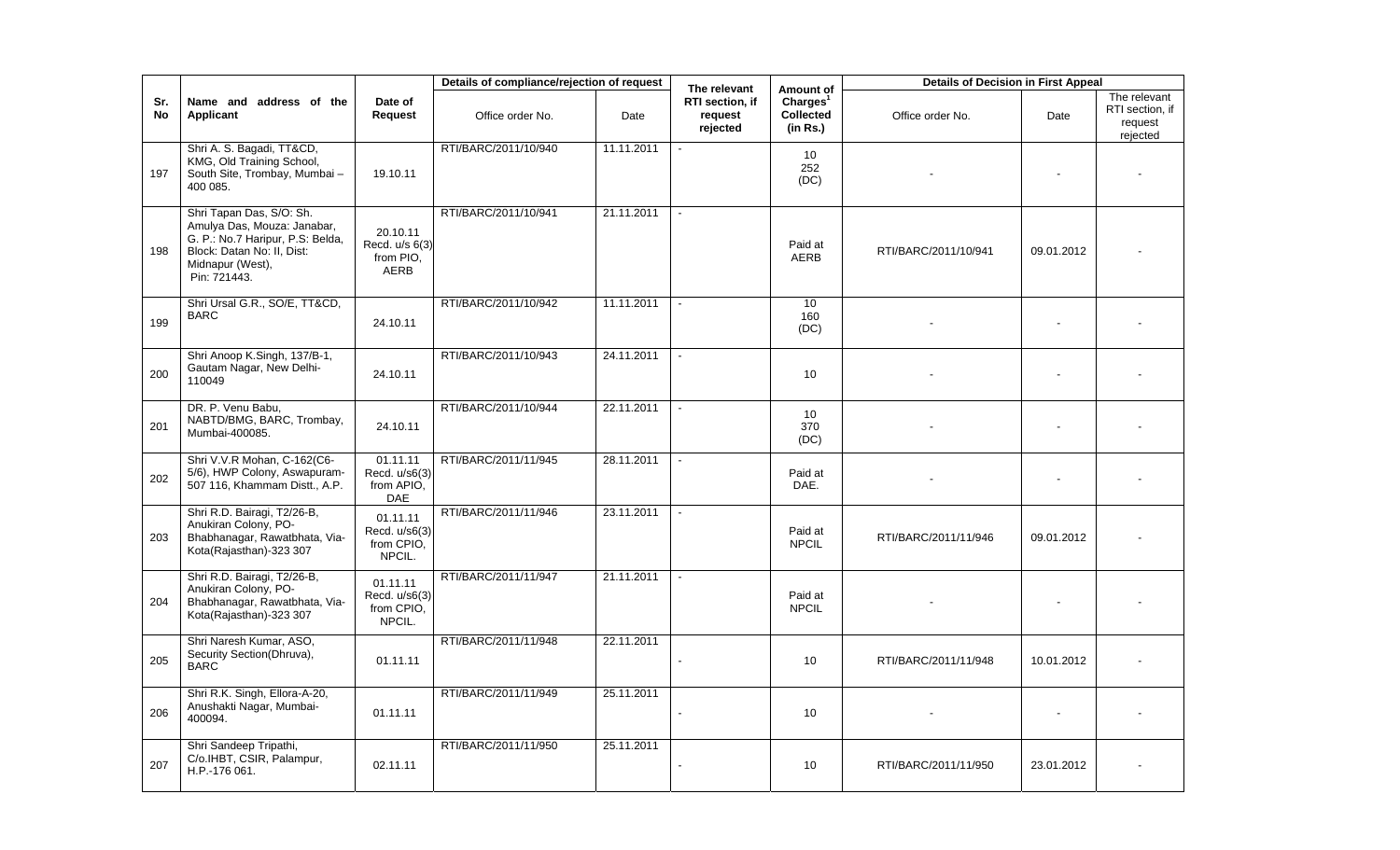|           |                                                                                                                                                                                       |                    | Details of compliance/rejection of request |                                                       | The relevant                           | Amount of                                     | <b>Details of Decision in First Appeal</b> |            |                                                        |
|-----------|---------------------------------------------------------------------------------------------------------------------------------------------------------------------------------------|--------------------|--------------------------------------------|-------------------------------------------------------|----------------------------------------|-----------------------------------------------|--------------------------------------------|------------|--------------------------------------------------------|
| Sr.<br>No | Name and address of the<br>Applicant                                                                                                                                                  | Date of<br>Request | Office order No.                           | Date                                                  | RTI section, if<br>request<br>rejected | Charles <sup>1</sup><br>Collected<br>(in Rs.) | Office order No.                           | Date       | The relevant<br>RTI section, if<br>request<br>rejected |
| 208       | Shri Tiku Ram Gahlot, VPO-<br>Niyara, Distt. & Tal.Hissar,<br>Haryana-125001.                                                                                                         | 03.11.11           | RTI/BARC/2011/11/951                       | 02.12.2011                                            |                                        | 10                                            | RTI/BARC/2011/11/951                       | 09.01.2012 |                                                        |
| 209       | Dr. Vishvas M. Kulkarni, Plant<br>Cell Culture Technology<br>Section, NABTD, BARC,<br>Mumbai - 85                                                                                     | 11.11.11           | RTI/BARC/2011/11/952                       | 12.12.2011                                            |                                        | 10                                            |                                            |            |                                                        |
| 210       | Ms Sapana Singh,<br>B-13/6 Cat Colony,<br>Post: CAT, Indore-452013                                                                                                                    | 14.11.11           | RTI/BARC/2011/11/953                       | 28.11.2011                                            | $\sim$                                 | 10                                            |                                            |            |                                                        |
| 211       | Ms J. V. Vijaya Durga, Q.<br>No.B27, 2/5, Door No. 23, HWP<br>(M) Colony, Aswapuram<br>(Post), Khammam (District),<br>Andhra Pradesh - 507116                                         | 14.11.11           | RTI/BARC/2011/11/954                       | 13.12.2011                                            |                                        | 10                                            |                                            |            |                                                        |
| 212       | Shri A. P. Jadhav, B/201,<br>Neelkanth Dhara CHS, Sector<br>12, Opposite Balbharti, Near<br>CKT Collage, Khanda Colony,<br>New Panvel (W), Dist. Raigad,<br>Maharashtra, Pin - 410206 | 15.11.11           | RTI/BARC/2011/11/955                       | 14.12.2011                                            |                                        | 10 <sup>°</sup>                               |                                            |            |                                                        |
| 213       | Shri Sandeep J. Sable, R-10,<br>Matruchhaya Society, Chaitanya<br>Nagar, Opp. IIT Market Gate,<br>Powai, Mumbai - 400 076                                                             | 16.11.11           | RTI/BARC/2011/11/956                       | 19.12.2011                                            | $\sim$                                 | $*10$<br>(Recd. on<br>02.12.11)               | RTI/BARC/2011/11/956                       | 23.01.2012 |                                                        |
| 214       | Shri Shaikh Nooruddin<br>Husnuddin, D-Sector/ K-Line/<br>room No. 18, Cheeta Camp,<br>Trombay, Mumbai - 400 088                                                                       | 17.11.11           | RTI/BARC/2011/11/957                       | * Tred u/s<br>$6(3)$ to PIO,<br>DCS&EM<br>on 21.11.11 |                                        | 10                                            |                                            |            |                                                        |
| 215       | Shri Vikas K. Telang,<br>SO/F, RED, BARC, Mumbai                                                                                                                                      | 22.11.11           | RTI/BARC/2011/11/958                       | 05.12.2011                                            |                                        | 10 <sup>10</sup>                              | RTI/BARC/2011/11/958                       | 23.12.2011 |                                                        |
| 216       | Shri Varun Gupta,<br>U 10 Sector 6 RH2,<br>Vashi, New Mumbai 400 703                                                                                                                  | 23.11.11           | RTI/BARC/2011/11/959                       | 14.12.2011                                            | $\blacksquare$                         | 10                                            |                                            |            |                                                        |
| 217       | Shri Devendra S. Gadekar, Sr.<br>Engineer, CNBC TC 18, Empire<br>Complex, 414 Senapati Bapat<br>Marg, Lower Parel (W),<br>Mumbai - 13                                                 | 23.11.11           | RTI/BARC/2011/11/960                       | 22.12.2011                                            | $\blacksquare$                         | 10 <sup>10</sup>                              | RTI/BARC/2011/11/960                       | 27.01.2012 |                                                        |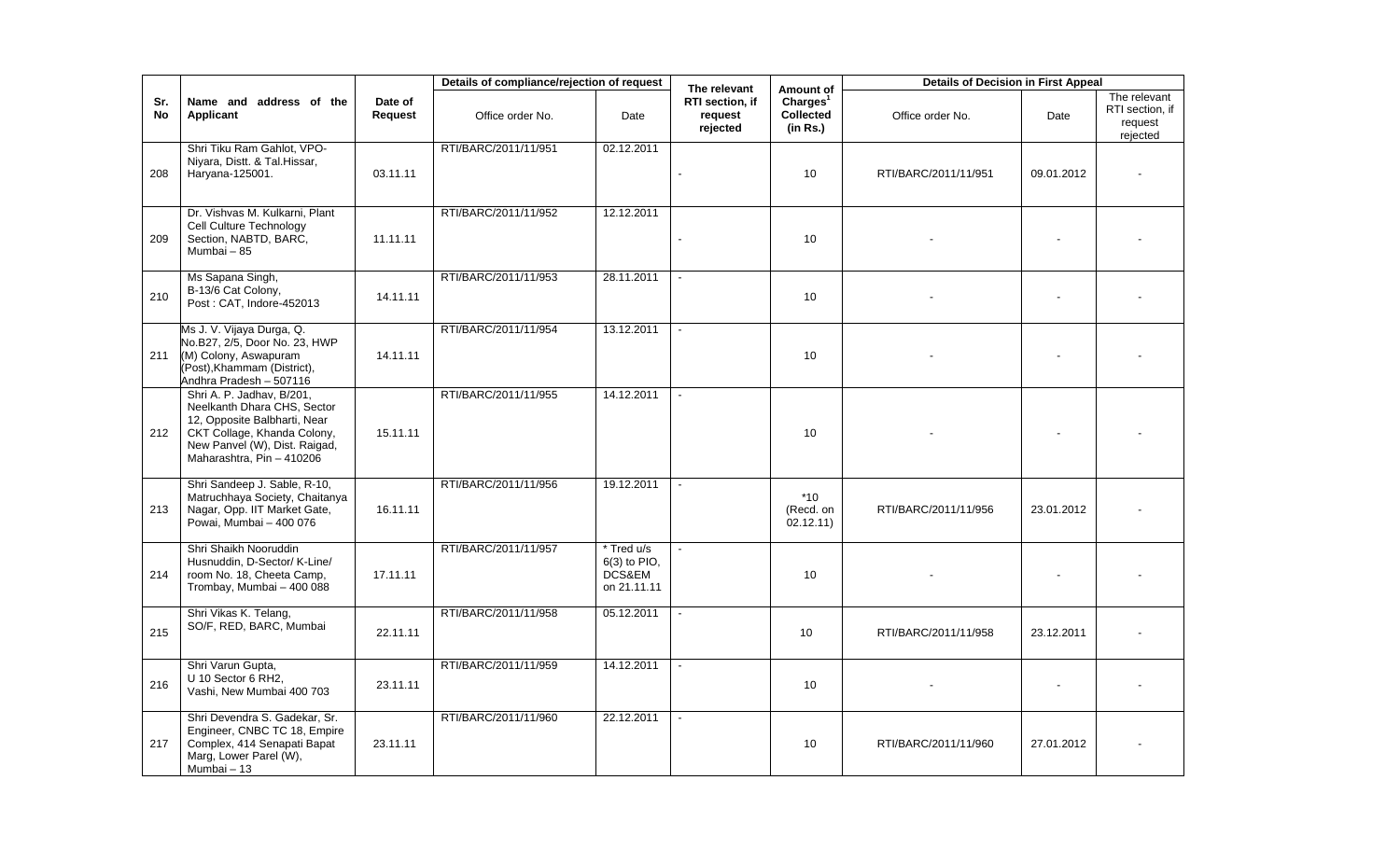|           |                                                                                                                                                             |                                                       | Details of compliance/rejection of request |                                                        | The relevant                            | Amount of                                            | <b>Details of Decision in First Appeal</b> |            |                                                        |
|-----------|-------------------------------------------------------------------------------------------------------------------------------------------------------------|-------------------------------------------------------|--------------------------------------------|--------------------------------------------------------|-----------------------------------------|------------------------------------------------------|--------------------------------------------|------------|--------------------------------------------------------|
| Sr.<br>No | Name and address of the<br>Applicant                                                                                                                        | Date of<br>Request                                    | Office order No.                           | Date                                                   | RTI section. if<br>request<br>rejected  | Charles <sup>1</sup><br><b>Collected</b><br>(in Rs.) | Office order No.                           | Date       | The relevant<br>RTI section, if<br>request<br>rejected |
| 218       | Shri Prem Kumar, C/o Ranjeet<br>Prasad, Plot No - 22E, Shrinath<br>Nagar, (Behind Ramlila Maidan)<br>Para Gaon, Rajajipuram,<br>Lucknow (U.P), PIN - 266017 | 25.11.11                                              | RTI/BARC/2011/11/961                       | 19.12.2011                                             |                                         | 10 <sup>1</sup>                                      |                                            |            |                                                        |
| 219       | Shri Arun Kumar, A-6,<br>Mateshwari, Ram Nagar<br>Colony, Bhudoli Road, Neem Ka<br>Thana, Distt- Sikar, Rajasthan<br>332713                                 | 25.11.11<br>Recd. u/s 6(3)<br>from PIO.<br><b>DAE</b> | RTI/BARC/2011/11/962                       | 22.12.2011                                             |                                         | Paid at<br><b>DAE</b>                                | RTI/BARC/2011/11/962                       | 30.01.2012 |                                                        |
| 220       | Shri Vikas K. Telang, SO/F,<br>RED, BARC                                                                                                                    | 25.11.11                                              | RTI/BARC/2011/11/963                       | 15.12.2011                                             |                                         | 10 <sup>°</sup><br>50<br>(DC)                        |                                            |            |                                                        |
| 221       | The Chief Manager, Union Bank<br>of India, Boisar Branch, TAPS<br>Staff Colony, Boisar Taluka:<br>Palghar, Dist. thane - 401504                             | 28.11.11                                              | RTI/BARC/2011/11/964                       | Information<br>denied on<br>01.12.11                   | Information<br>denied - not<br>citizen. | * Fee<br>returned                                    |                                            |            |                                                        |
| 222       | Ms.Jayalakshmi M. P., D/o<br>Puttegowda M. S., Maralagala<br>Village, Srirangapattana (T)<br>Mandya (D) 571 438 Karnataka                                   | 28.11.11                                              | RTI/BARC/2011/11/965                       | 05.12.2011                                             |                                         | 10                                                   |                                            |            |                                                        |
| 223       | Shri Pramil Chaturvedi, 3/8<br>Medical College Campus,<br>$Kota - 324005$                                                                                   | 29.11.11                                              | RTI/BARC/2011/11/966                       | * Trad. u/s<br>$6(3)$ to PIO.<br>AERB on<br>30.11.2011 |                                         | 10 <sup>°</sup>                                      |                                            |            |                                                        |
| 224       | Shri Farid Hussain, S/o Iqbal<br>Hussain, F-Sector/ I-Lane/ room<br>No. 10, Cheeta Camp,<br>Trombay, Mumbai - 400 088                                       | 01.12.11                                              | RTI/BARC/2011/12/967                       | * Trad u/s<br>6(3) to PIO,<br>DCS&EM<br>on 05.12.11    |                                         | 10 <sup>1</sup>                                      |                                            |            |                                                        |
| 225       | Shri T. H. Salunke, SA(E),<br>TT&CD, BARC                                                                                                                   | 02.12.11                                              | RTI/BARC/2011/12/968                       | 20.12.2011                                             |                                         | 10 <sup>1</sup>                                      |                                            |            |                                                        |
| 226       | Shri S. Mohandas, KARP,<br>BARCF, Kancheepuram,<br>Tamilnadu $-603102$                                                                                      | 05.12.11                                              | RTI/BARC/2011/12/969                       | 26.12.2011                                             |                                         | 10 <sup>10</sup>                                     |                                            |            |                                                        |
| 227       | Shri Chandrakant M. Koli,<br>Narayan Hasu House, 106/2,<br>Trombay Koliwada,<br>Mumbai - 400 088                                                            | 05.12.11                                              | RTI/BARC/2011/12/970                       | 26.12.2011                                             |                                         | 10                                                   |                                            |            |                                                        |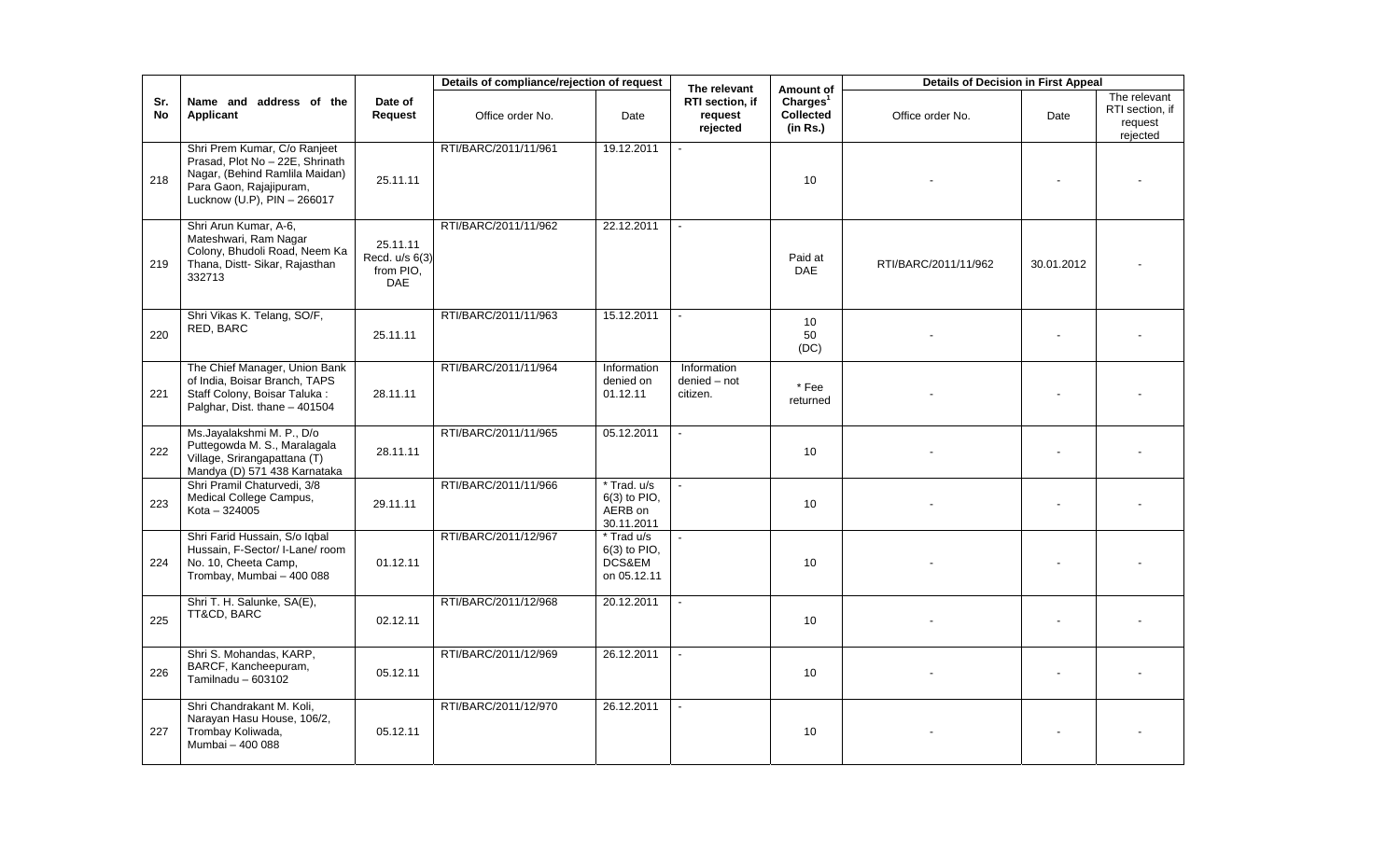|                  |                                                                                                                                                                                       |                                        | Details of compliance/rejection of request |                                                     | The relevant                           | Amount of                                            | <b>Details of Decision in First Appeal</b> |            |                                                        |
|------------------|---------------------------------------------------------------------------------------------------------------------------------------------------------------------------------------|----------------------------------------|--------------------------------------------|-----------------------------------------------------|----------------------------------------|------------------------------------------------------|--------------------------------------------|------------|--------------------------------------------------------|
| Sr.<br><b>No</b> | Name and address of the<br>Applicant                                                                                                                                                  | Date of<br>Request                     | Office order No.                           | Date                                                | RTI section, if<br>request<br>rejected | Charles <sup>1</sup><br><b>Collected</b><br>(in Rs.) | Office order No.                           | Date       | The relevant<br>RTI section, if<br>request<br>rejected |
| 228              | Shri K. V. Nazare, PS(NS),<br>A&CED, BARC                                                                                                                                             | 05.12.11                               | RTI/BARC/2011/12/971                       | 28.12.2011                                          |                                        | 10                                                   |                                            |            |                                                        |
| 229              | Shri S. Singh,<br>B-45/5 RRCAT Colony, Indore,<br>MP-452013                                                                                                                           | 07.12.11                               | RTI/BARC/2011/12/972                       | 27.12.2011                                          |                                        | Paid at<br><b>RRCAT</b>                              |                                            |            |                                                        |
| 230              | Shri Gopal Chandra Das, C/o<br>Sanjay Prasad, Rastra Guru<br>Surendra Nath Nagar, Near<br>North BarrackPore Muncipality,<br>PO - BarrackPore Disst-24<br>Pgs(N) West Bengal - 700 120 | 07.12.11                               | RTI/BARC/2011/12/973                       | 26.12.2011                                          |                                        | 10 <sup>1</sup>                                      |                                            |            |                                                        |
| 231              | Shri M. C. Goel,<br>33-Venkatgiri, Anushaktinagar,<br>Mumbai - 400 094                                                                                                                | 08.12.11                               | RTI/BARC/2011/12/974                       | 21.12.2011                                          |                                        | 10 <sup>1</sup>                                      | RTI/BARC/2011/12/974                       | 01.03.2012 |                                                        |
| 232              | Shri Ram Kunwar Singh, Ellora<br>A-20, Anushaktinagar,<br>Mumbai - 400 094                                                                                                            | 08.12.11<br>Recd. u/s.6(3)<br>from DAE | RTI/BARC/2011/12/975                       | 30.12.2011                                          |                                        | Paid at DAE                                          |                                            | $\sim$     |                                                        |
| 233              | Shri Rajiv Patel, Room<br>No.120/04, BARC Staff Colony,<br>Tarapur-401 504.                                                                                                           | 08.12.11                               | RTI/BARC/2011/12/976                       | 13.12.2011                                          |                                        | 10 <sup>1</sup>                                      |                                            |            |                                                        |
| 234              | Dr. S. Pal.<br>Pranabananda Seva Niketan,<br>237, Rashbehari Avenue,<br>Kolkata 700 019                                                                                               | 13.12.11                               | RTI/BARC/2011/12/977                       | 12.01.2012                                          |                                        | 10 <sup>1</sup>                                      | RTI/BARC/2011/12/977                       | 23.02.2012 |                                                        |
| 235              | Shri Farid Hussain, S/o Iqbal<br>Hussain, F-Sector/ I-Lane,<br>Room No. 10, Cheeta Camp,<br>Trombay, Mumbai - 400 088                                                                 | 13.12.11                               | RTI/BARC/2011/12/978                       | * Tred u/s<br>6(3) to PIO,<br>DCS&EM<br>on 15.12.11 |                                        | 10                                                   |                                            | $\sim$     |                                                        |
| 236              | Shri D. Georgekutty, Poikavila<br>House, Mulavarrikkai Road,<br>Konthuruthy, Thevera,<br>Kochi - 682013                                                                               | 13.12.11                               | RTI/BARC/2011/12/979                       | 28.12.2011                                          |                                        | 10 <sup>1</sup>                                      |                                            |            |                                                        |
| 237              | Dr.Pratibha A. Bind,<br>C/o.Keshavrao D.Pajai,<br>Budhwaripeth, Sangh Maidan,<br>Old Post Office, Umred,<br>Distt.Nagpur                                                              | 15.12.11                               | RTI/BARC/2011/12/980                       | 13.01.2012<br>(Reply<br>issued in<br>Hindi)         |                                        | 10                                                   |                                            |            |                                                        |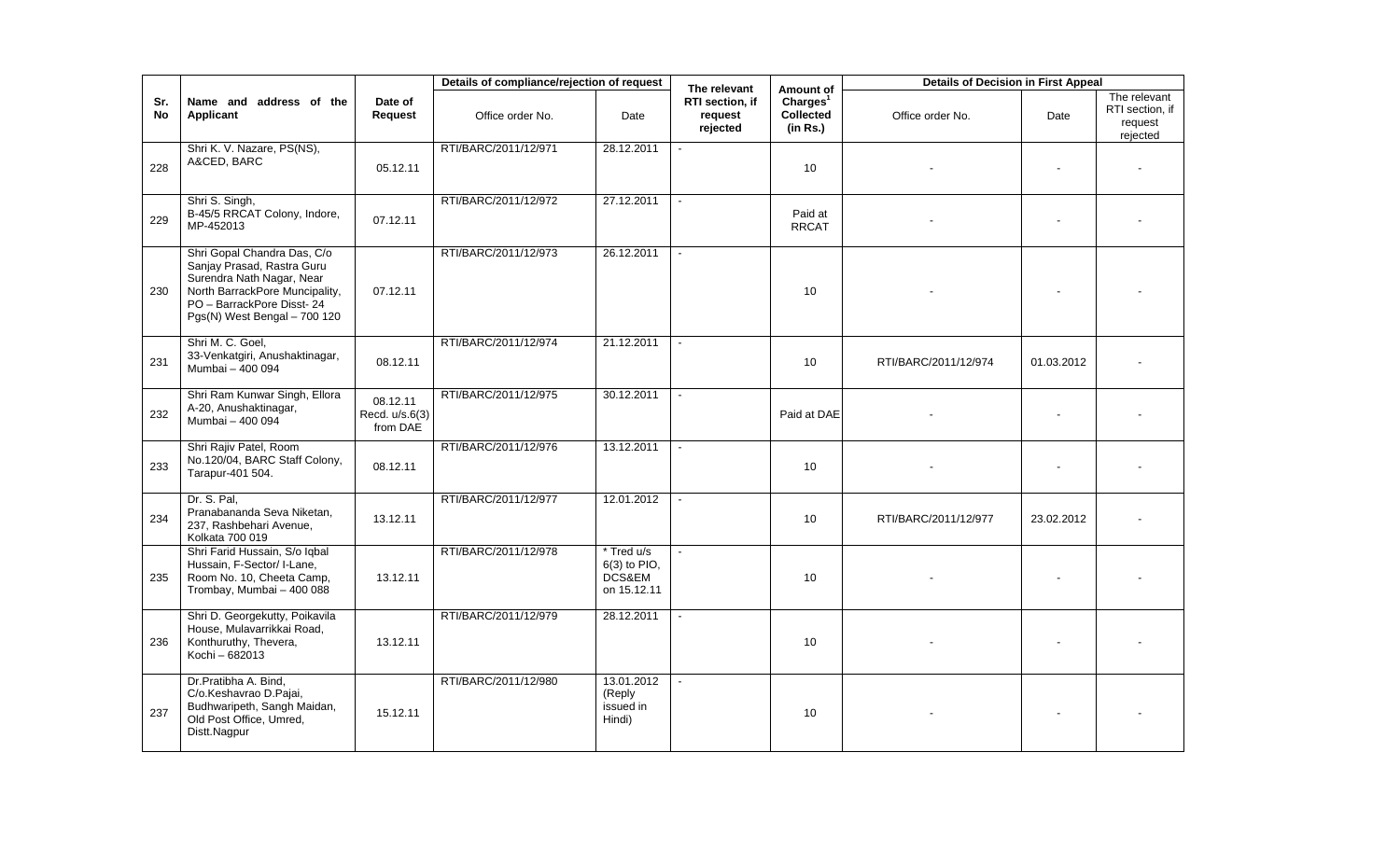|           |                                                                                                            |                                          | Details of compliance/rejection of request |                                                        | The relevant                           | Amount of                                            | <b>Details of Decision in First Appeal</b> |            |                                                        |
|-----------|------------------------------------------------------------------------------------------------------------|------------------------------------------|--------------------------------------------|--------------------------------------------------------|----------------------------------------|------------------------------------------------------|--------------------------------------------|------------|--------------------------------------------------------|
| Sr.<br>No | Name and address of the<br>Applicant                                                                       | Date of<br>Request                       | Office order No.                           | Date                                                   | RTI section, if<br>request<br>rejected | Charles <sup>1</sup><br><b>Collected</b><br>(in Rs.) | Office order No.                           | Date       | The relevant<br>RTI section, if<br>request<br>rejected |
| 238       | Shri Vikas K. Telang,<br>B-32-5, Kendriya Vihar, Sector-<br>11, Kharghar, Navi Mumbai -<br>410210          | 15.12.11                                 | RTI/BARC/2011/12/981                       | 28.12.2011                                             |                                        | 10<br>6<br>(DC)                                      |                                            |            |                                                        |
| 239       | Shri Santosh Kumar Mishra,<br>10, Deepak-A, Anushaktinagar,<br>Mumbai - 400094                             | 15.12.11                                 | RTI/BARC/2011/12/982                       | 11.01.2012                                             |                                        | 10<br>74<br>(DC)                                     | RTI/BARC/2011/12/982                       | 05.03.2012 |                                                        |
| 240       | Shri Sanjiban De, 12-B<br>Gulmarg, Anushaktinagar,<br>Mumbai - 400094                                      | 15.12.11                                 | RTI/BARC/2011/12/983                       | 23.12.2011                                             |                                        | 10 <sup>1</sup>                                      |                                            | $\sim$     |                                                        |
| 241       | Shri J V S R Krishna, D7-5/3,<br>HWP Colony, Aswapuram - 507<br>116, Khammam Dist.                         | 15.12.11                                 | RTI/BARC/2011/12/984                       | 11.01.2012                                             |                                        | 10<br>90<br>(DC)                                     |                                            |            |                                                        |
| 242       | Shri L. R. Gurjar, Type-2/54-J,<br>Anupratap Colony, Rawatbhata,<br>Via Kota (Raj)                         | 15.12.11<br>Recd. u/s.6(3)<br>from NPCIL | RTI/BARC/2011/12/985                       | 28.12.2011                                             |                                        | Paid at<br><b>NPCIL</b>                              |                                            |            |                                                        |
| 243       | Shri Satish Chandra, No.200, 12 <sup>th</sup><br>Avenue, DAE Township<br>Kalpakkam-603 102                 | 15.12.11                                 | RTI/BARC/2011/12/986                       | 27.12.2011                                             |                                        | 10 <sup>1</sup>                                      |                                            |            |                                                        |
| 244       | Shri Tapan K.Mahapatra,<br>C/o.S.K.Bera, 11 No,<br>Panchanantala Byelane,<br>Po.Balgharia, Kolkata-700056. | 20.12.11                                 | RTI/BARC/2011/12/987                       | 28.12.2011                                             |                                        | 10 <sup>1</sup>                                      |                                            |            |                                                        |
| 245       | Shri Naresh Kumar, ASO,<br>BARC(Dhruva), Trombay,<br>Mumbai-85                                             | 20.12.11                                 | RTI/BARC/2011/12/988                       | 06.01.2012                                             |                                        | 10 <sup>°</sup><br>84(DC)                            |                                            |            |                                                        |
| 246       | Shr Ramakant Choube,<br>3/37(1960), 3 <sup>rd</sup> floor, Matunga<br>Labour Camp, Mumbai-400019.          | 21.12.11                                 | RTI/BARC/2011/12/989                       | * Trad. U/s<br>$6(3)$ to PIO,<br>DCS&EM<br>on 26.12.11 |                                        | 10 <sup>°</sup>                                      |                                            |            |                                                        |
| 247       | Shri H. D. Wagh, Mech. Maint.,<br>CDM, BARC, Trombay,<br>Mumbai - 400 085                                  | 21.12.11                                 | RTI/BARC/2011/12/990                       | 02.01.2012                                             |                                        | 10<br>214(DC)                                        |                                            |            |                                                        |
| 248       | Shri Brajesh Rajpoot, R/o-5168,<br>Patel Nagar, Orai (Jalaun),<br>UP-285001                                | 23.12.11                                 | RTI/BARC/2011/12/991                       | 12.01.2012                                             |                                        | 10                                                   |                                            |            |                                                        |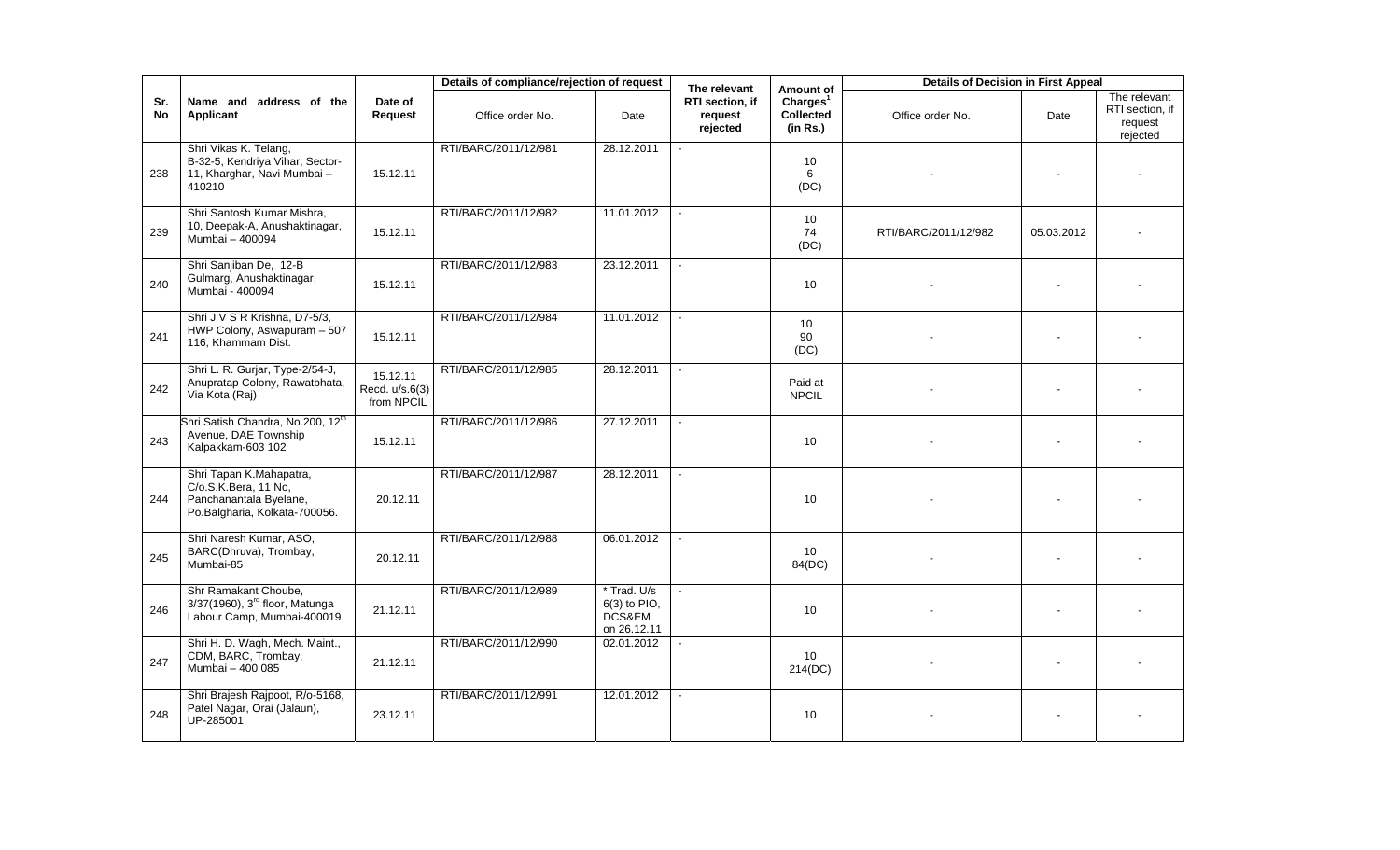|                  |                                                                                                                       |                    | Details of compliance/rejection of request |                                                             | The relevant                             | Amount of                                            | <b>Details of Decision in First Appeal</b> |                          |                                                        |
|------------------|-----------------------------------------------------------------------------------------------------------------------|--------------------|--------------------------------------------|-------------------------------------------------------------|------------------------------------------|------------------------------------------------------|--------------------------------------------|--------------------------|--------------------------------------------------------|
| Sr.<br><b>No</b> | Name and address of the<br><b>Applicant</b>                                                                           | Date of<br>Request | Office order No.                           | Date                                                        | RTI section, if<br>request<br>rejected   | Charles <sup>1</sup><br><b>Collected</b><br>(in Rs.) | Office order No.                           | Date                     | The relevant<br>RTI section, if<br>request<br>rejected |
| 249              | Shri Gourisankar Samal, C/o<br>Amit Kumar Mohanty, Qr. No. -<br>2RA-12, Road-5, Unit-9,<br>Bhubaneswar, Odisha-751022 | 23.12.11           | RTI/BARC/2011/12/992                       | 10.01.2012                                                  |                                          | 10                                                   |                                            |                          |                                                        |
| 250              | Shri Santosh Kumar Mishra, 10,<br>Deepak-A, Anushaktinagar,<br>Mumbai - 94                                            | 23.12.11           | RTI/BARC/2011/12/993                       | 23.01.2012                                                  |                                          | 10<br>90 (DC)                                        | RTI/BARC/2011/12/993                       | 15.03.2012               |                                                        |
| 251              | Smt Dhanya Rajendran, Bureau<br>Chief (south), Times Now, 40/1,<br>M G Road, Bangalore - 560 001                      | 27.12.11           | RTI/BARC/2011/12/994                       | * Trad. u/s<br>6(3) to PIO,<br>AERB on<br>30.12.11          |                                          | Paid at<br>PMO's<br>office                           |                                            |                          |                                                        |
| 252              | Shri J V S R Krishna, D7-5/3,<br>HWP Colony, Aswapuram - 507<br>116, Khammam Dist.                                    | 30.12.11           | RTI/BARC/2011/12/995                       | 30.01.2012                                                  |                                          | $10/-$                                               |                                            |                          |                                                        |
| 253              | Ms.JVV Durga, Door No. 23,<br>Krishna Street, HWP(M) Colony,<br>Aswapuram (District), Andhra<br>Pradesh - 507 116     | 30.12.11           | RTI/BARC/2011/12/996                       | 18.01.2012                                                  |                                          | 10                                                   |                                            |                          |                                                        |
| 254              | Shri G R Ursal,<br>SO/E, TT&CD, BARC                                                                                  | 30.12.11           | RTI/BARC/2011/12/997                       | 27.01.2012                                                  |                                          | 10 <sup>°</sup><br>14 (DC)                           |                                            | $\overline{\phantom{a}}$ |                                                        |
| 255              | Shri Sonaji Bhaurao Sonavane,<br>12 F, Siddhivinayak Tower, A<br>Wing, Near Runwal Nagar,<br>Thane (W) 400 601        | 02.01.12           | RTI/BARC/2012/01/998                       | 31.01.2012                                                  |                                          | 10                                                   | RTI/BARC/2012/01/998                       | 24.02.2012               |                                                        |
| 256              | Shri Pothuraj Srinivasarao, H.<br>No. C-12/3/1, HWPM Colony,<br>Aswapuram, Pin - 507 116,<br>Khammam Dist.            | 03.01.12           | RTI/BARC/2012/01/999                       | 18.01.2012                                                  |                                          | 10<br>10<br>(DC)                                     |                                            |                          |                                                        |
| 257              | Shri Baldev Choudhary, H. No.<br>178, Nehru Colony, Ratanada<br>Jodhpur, Rajasthan 342 001                            | 03.01.12           | RTI/BARC/2012/01/1000                      | 23.01.2012                                                  |                                          | 10                                                   |                                            |                          |                                                        |
| 258              | Shri Gautam K.Kamble, B-8,<br>Sahjeevan, Mahatma Phule Rd.,<br>Gandhi Chk, Naigaon,<br>Dadar(E), Mumbai-400014.       | 04.01.12           | RTI/BARC/2012/01/1001                      | <b>File Closed</b><br>on<br>22.02.12.<br>(Fee not<br>recd.) | File closed $-$<br>Info. not<br>provided | $\star$                                              |                                            |                          |                                                        |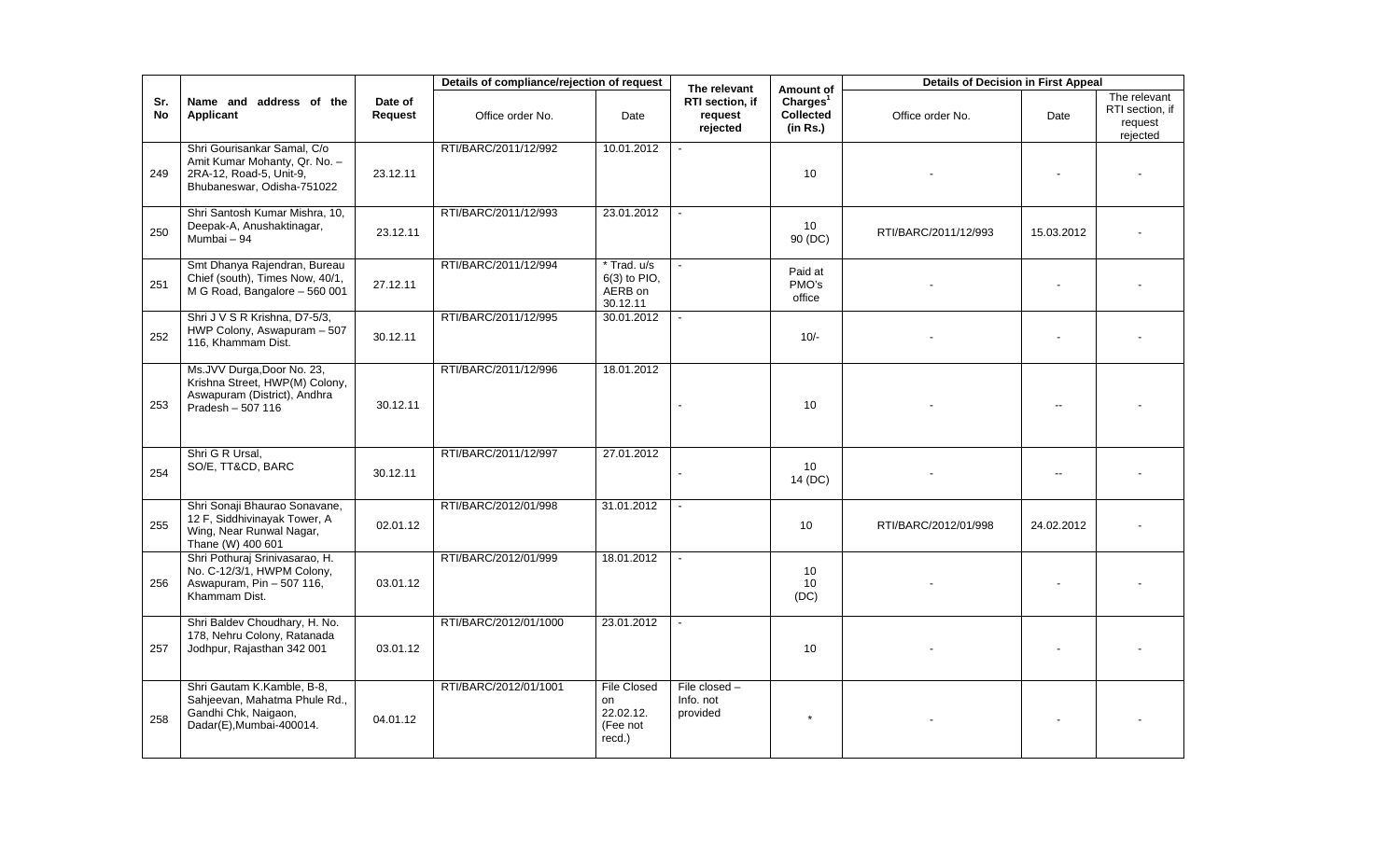|                  |                                                                                                                     |                                                          | Details of compliance/rejection of request |                                                      | The relevant                           | Amount of                                     | <b>Details of Decision in First Appeal</b> |                  |                                                        |
|------------------|---------------------------------------------------------------------------------------------------------------------|----------------------------------------------------------|--------------------------------------------|------------------------------------------------------|----------------------------------------|-----------------------------------------------|--------------------------------------------|------------------|--------------------------------------------------------|
| Sr.<br><b>No</b> | Name and address of the<br>Applicant                                                                                | Date of<br>Request                                       | Office order No.                           | Date                                                 | RTI section, if<br>request<br>rejected | Charles <sup>1</sup><br>Collected<br>(in Rs.) | Office order No.                           | Date             | The relevant<br>RTI section, if<br>request<br>rejected |
| 259              | Shri B.S. Saraswat, HPU, RAPS<br>1&2, PO Anushakti Via-<br>Kota(Rajasthan)-323 303.                                 | 05.01.12<br>Recd. u/s.6(3)<br>from CPIO,<br><b>NPCIL</b> | RTI/BARC/2012/01/1002                      | 23.01.2012                                           |                                        | Paid at<br><b>NPCIL</b>                       |                                            |                  |                                                        |
| 260              | Shri Rajendra D. Gangavane, At<br>& Post Parali, Tal. & Dist.<br>Satara                                             | 06.01.12                                                 | RTI/BARC/2012/01/1003                      | Information<br>denied on<br>17.01.2012               | u/s. 8(1)(j)                           |                                               |                                            |                  |                                                        |
| 261              | Shri B. K. Pathak, SO/H,<br>TT&CD, BARC, Trombay - 400<br>085                                                       | 09.01.12                                                 | RTI/BARC/2012/01/1004                      | 31.01.2012                                           | $\mathbf{r}$                           | 10                                            |                                            |                  |                                                        |
| 262              | Shri Yogesh Keshwani, S/o Lt.<br>Mannuram Keshwani, No.308,<br>Govindpuri, Near Lines Hospital,<br>Distt. Haridwar. | 09.01.12                                                 | RTI/BARC/2012/01/1005                      | * Trd. to<br>PIO. AERB<br>$u/s$ 6(3) on<br>13.1.2012 |                                        | Stamp paper                                   |                                            |                  |                                                        |
| 263              | Shr M.C. Goel, 33- Venkatgiri,<br>Anushaktinagar, Mumbai - 400<br>094.                                              | 1101.12                                                  | RTI/BARC/2012/01/1006                      | 30.01.2012                                           |                                        | 10                                            | RTI/BARC/2012/01/1006                      | 01.03.2012       |                                                        |
| 264              | Shri Vikas K. Telang,<br>B 32-5, Kendriya Vihar, Sector<br>11, Kharghar, Navi Mumbai-410<br>210                     | 11.01.12                                                 | RTI/BARC/2012/01/1007                      | 01.02.2012                                           |                                        | 10<br>14<br>(DC)                              | RTI/BARC/2012/01/1007                      | 05.03.2012       |                                                        |
| 265              | Shri Santhosh Kumar Mishra,<br>10, Deepak-A, Anushaktinagar,<br>Mumbai - 400 094.                                   | 1101.12                                                  | RTI/BARC/2012/01/1008                      | 18.01.2012                                           |                                        | 10                                            |                                            |                  |                                                        |
| 266              | Shri Benny Sebastian,<br>Foreman/B, QAD, BARC,<br>Trombay, Mumbai-400085.                                           | 12.01.12                                                 | RTI/BARC/2012/01/1009                      | 03.02.2012                                           |                                        | 10                                            |                                            |                  |                                                        |
| 267              | Shri Santhosh Kumar Mishra,<br>10, Deepak-A, Anushaktinagar,<br>Mumbai - 400 094.                                   | 16.01.12                                                 | RTI/BARC/2012/01/1010                      | 14.02.2012                                           |                                        | 10<br>196<br>(DC)                             | RTI/BARC/2012/01/1010                      | Under<br>Process |                                                        |
| 268              | Shri Bijendra Kumar Jain, Post<br>Box No.27249, Head Post<br>Office, Chembur, Mumbai-<br>400071.                    | 16.01.12                                                 | RTI/BARC/2012/01/1011                      | 01.02.2012                                           |                                        | 10                                            |                                            |                  |                                                        |
| 269              | Shri T. R. Chikkannaiah, CC No.<br>26/209, SA/E, RMP/BARC,<br>Yelawala - Post,<br>Mysore - 571130                   | 17.01.12                                                 | RTI/BARC/2012/01/1012                      | 02.02.2012                                           | $\sim$                                 | 10<br>15<br>(DC)                              | RTI/BARC/2012/01/1012                      | Under<br>Process |                                                        |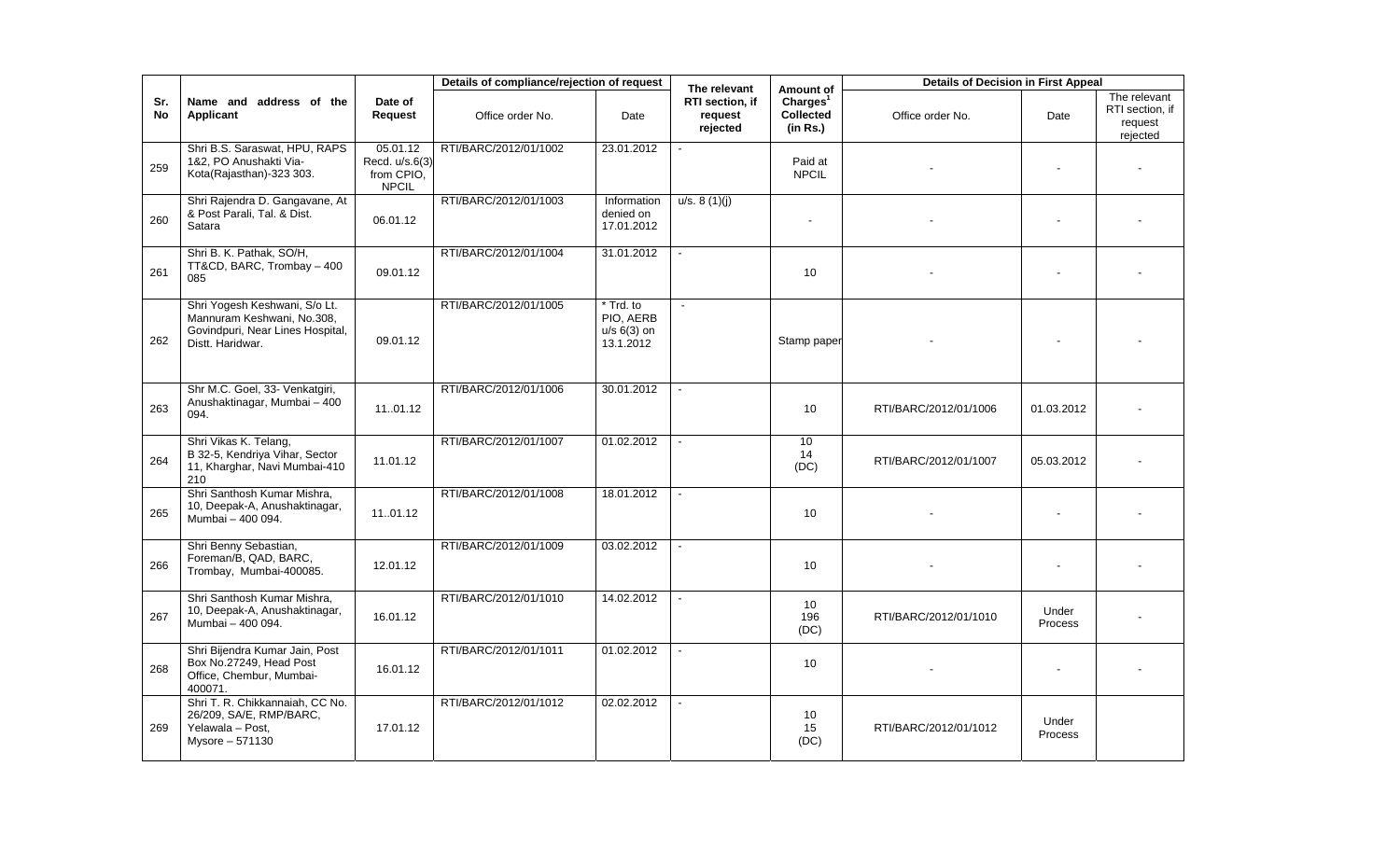|           |                                                                                                                                                      |                                                                                                   | Details of compliance/rejection of request |                                                       | The relevant                             | Amount of                                            | <b>Details of Decision in First Appeal</b> |      |                                                        |
|-----------|------------------------------------------------------------------------------------------------------------------------------------------------------|---------------------------------------------------------------------------------------------------|--------------------------------------------|-------------------------------------------------------|------------------------------------------|------------------------------------------------------|--------------------------------------------|------|--------------------------------------------------------|
| Sr.<br>No | Name and address of the<br>Applicant                                                                                                                 | Date of<br>Request                                                                                | Office order No.                           | Date                                                  | RTI section, if<br>request<br>rejected   | Charles <sup>1</sup><br><b>Collected</b><br>(in Rs.) | Office order No.                           | Date | The relevant<br>RTI section, if<br>request<br>rejected |
| 270       | Mrs. R. Chellammal, D. No. 92,<br>Kumaresan Nagar,<br>Thiyagarajanagar (East),<br>Tirunelveli - 11, Tamil Nadu                                       | 17.01.12                                                                                          | RTI/BARC/2012/01/1013                      | Under<br>Process<br>(Interim<br>reply on<br>29.02.12) |                                          | 10 <sup>°</sup><br>Fee recd. on<br>23.01.12          |                                            |      |                                                        |
| 271       | Ms Renu Sharma,<br>C/o Shri Om Prakash Gupta, 7<br>Dila Ram Bayar, Rajpur Road,<br>Dehradun, Uttarakhand-<br>240001                                  | 19.01.12                                                                                          | RTI/BARC/2012/01/1014                      | 31.01.12                                              |                                          | 10                                                   |                                            |      |                                                        |
| 272       | Shri Ram Kishan Sharma, C-<br>4/123, Sector-31, Noida, Uttar<br>Pradesh, Pin-201203                                                                  | 20.01.12<br>*Recd. u/s<br>6(3) PIO,<br>TMC.<br>Enclosure<br>recd on<br>30.01.12 from<br>PIO, TMC. | RTI/BARC/2012/01/1015                      | 29.02.2012                                            |                                          | Paid at<br><b>TMC</b>                                |                                            |      |                                                        |
| 273       | Mrs. Kavita Shyam Masure,<br>303, 3 <sup>rd</sup> Floor, Siddhivinayak<br>Co-operative Housing Society<br>Ltd, Vitawa, Kalwa (W),<br>Thane - 400 605 | 23.01.12                                                                                          | RTI/BARC/2012/01/1016                      | 10.02.2012                                            |                                          | 10                                                   |                                            |      |                                                        |
| 274       | Shri R. C. Tuplandhe,<br>Z. P. Nagar, Khadaki Br.,<br>Akola - 444501                                                                                 | 25.01.12                                                                                          | RTI/BARC/2012/01/1017                      | File closed<br>on<br>07.03.2012<br>(Fee not<br>recd.) | File closed $-$<br>Info. not<br>provided |                                                      |                                            |      |                                                        |
| 275       | Shri Mujjaffar Patel, 28, Raja<br>Bahadur Mansion, 8, Ambalal<br>Doshi Marg, Fort,<br>Mumbai - 400 023                                               | 25.01.12                                                                                          | RTI/BARC/2012/01/1018                      | File closed<br>on 9.3.12<br>(Fee not<br>recd.)        | File closed -<br>Info. not<br>provided   | $\star$                                              |                                            |      |                                                        |
| 276       | Shri Sathish Babu,<br>1/1, Chairman Rajagopal Street,<br>Krishnapuram, Ambur, Vellore<br>District, Tamilnadu, Pin-<br>635802                         | 30.01.12<br>*Recd. from<br>Director &<br><b>PIO (R&amp;D),</b><br>DAE                             | RTI/BARC/2012/01/1019                      | 29.02.2012                                            |                                          | Paid at<br>DAE                                       |                                            |      |                                                        |
| 277       | Shri Rathod Premlal,<br>Technician/D, C.C. No. 26/30,<br>MQF/Bldg. 15, RMP, BARC,<br>Yelwal, Mysore - 571130                                         | 30.01.12                                                                                          | RTI/BARC/2012/01/1020                      | 21.02.2012                                            |                                          | 10<br>30<br>(DC)                                     |                                            |      |                                                        |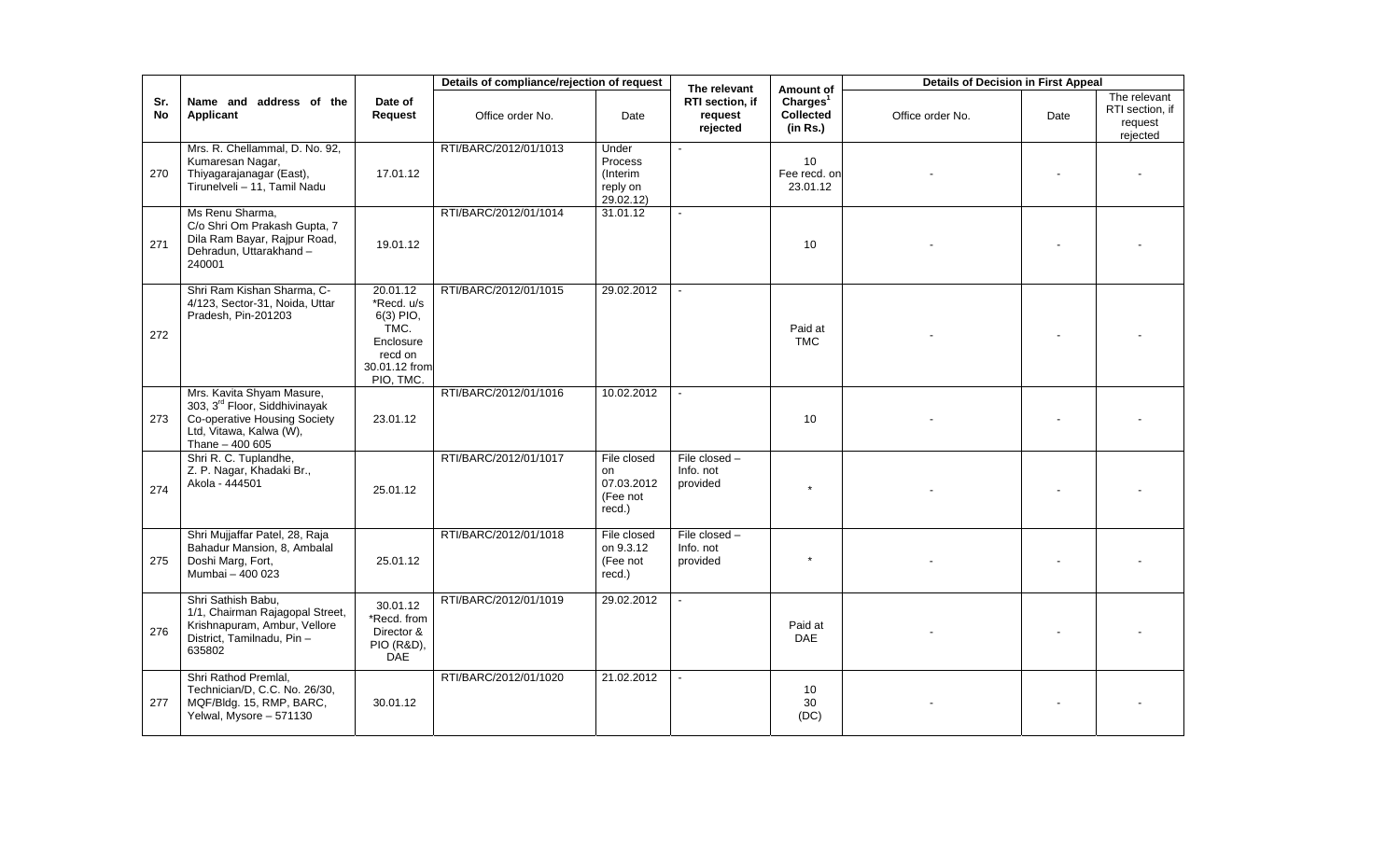|           |                                                                                                                                                             |                               | Details of compliance/rejection of request |                                                | The relevant                             | Amount of                                     | <b>Details of Decision in First Appeal</b> |                  |                                                        |
|-----------|-------------------------------------------------------------------------------------------------------------------------------------------------------------|-------------------------------|--------------------------------------------|------------------------------------------------|------------------------------------------|-----------------------------------------------|--------------------------------------------|------------------|--------------------------------------------------------|
| Sr.<br>No | Name and address of the<br><b>Applicant</b>                                                                                                                 | Date of<br>Request            | Office order No.                           | Date                                           | RTI section, if<br>request<br>rejected   | Charges <sup>1</sup><br>Collected<br>(in Rs.) | Office order No.                           | Date             | The relevant<br>RTI section, if<br>request<br>rejected |
| 278       | Shri K. Prakasa Rao,<br>07/16, BARC Staff Colony,<br>TAPP (Post), Taluka - Palghar,<br>Dist - Thane, 401504                                                 | 30.01.12                      | RTI/BARC/2012/01/1021                      | 10.02.2012                                     |                                          | 10                                            |                                            |                  |                                                        |
| 279       | Shri Shelendra Kumar Singh,<br>SA/E (CC No. NG/406/1744),<br>EE&I, FRD/PP, BARC,<br>Trombay, Mumbai - 400 085                                               | 30.01.12                      | RTI/BARC/2012/01/1022                      | 17.02.2012                                     |                                          | 10<br>230<br>(DC)                             | RTI/BARC/2012/01/1022                      | Under<br>Process |                                                        |
| 280       | Shri Shelendra Kumar Singh,<br>SA/E (CC No. NG/406/1744),<br>EE&I, FRD/PP, BARC,<br>Trombay, Mumbai - 400 085                                               | 30.01.12                      | RTI/BARC/2012/01/1023                      | 29.02.2012                                     |                                          | 10<br>610<br>(DC)                             | RTI/BARC/2012/01/1023                      | Under<br>Process |                                                        |
| 281       | Shri R. Visvalingam,<br>RPSD/RPG, I.G.C.A.R.,<br>Kalpakkam-603 102<br><b>Tamil Nadu</b>                                                                     | 02.02.12<br>Recd. from<br>DAE | RTI/BARC/2012/02/1024                      | 01.03.12                                       |                                          | Paid at<br><b>DAE</b>                         |                                            | $\mathbf{r}$     |                                                        |
| 282       | Shri Suresh Mehare, 002,<br>Grd.Floor, Shri Siddhii<br>Residency, Shri Ram Nagar,<br>Near Rathi Nagar, Amravati-<br>444603.                                 | 02.0212                       | RTI/BARC/2012/02/1025                      | 21.02.12                                       |                                          | 10 <sup>1</sup>                               |                                            |                  |                                                        |
| 283       | Shri M.Vasudevan, T.C.<br>43/491(2), Vallakkadavu PO,<br>Trivandrum-695 008.<br>Kerala State.                                                               | 02.02.12                      | RTI/BARC/2012/02/1026                      | 28.02.11                                       |                                          | 10<br>20<br>(DC)                              |                                            |                  |                                                        |
| 284       | Shri B. D. Chaulkar, SA/D,<br>MSD, BARC, Trombay, Mumbai<br>$-85$                                                                                           | 06.02.12                      | RTI/BARC/2012/02/1027                      | * File closed<br>on 28.02.12                   | File closed $-$<br>Info. not<br>provided | 10                                            |                                            |                  |                                                        |
| 285       | Shri Gurvinder Singh Chadha,<br>3-222, Govind Pura Haldwani,<br>Uttarakhand - 263139                                                                        | 07.02.12                      | RTI/BARC/2012/02/1028                      | 29.02.2012<br>(Reply<br>issued in<br>Hindi)    |                                          | Paid at<br>PMO's<br>Office                    |                                            |                  |                                                        |
| 286       | Shri Shashi Kant,<br>12-B, Annapurna,<br>Anushaktinagar,<br>Mumbai - 400 094                                                                                | 07.02.12                      | RTI/BARC/2012/02/1029                      | 01.03.2012<br>(Int. reply<br>on<br>09.02.2012) |                                          | 10 <sup>°</sup><br>228<br>(DC)                |                                            |                  |                                                        |
| 287       | Shri Anand K. N.,<br>Joint Secretary,<br><b>Atomic Energy Employees</b><br>Association (R.), RMP,<br>Ratnahalli Complex,<br>Yelwal<br>Post, Mysore - 571130 | 07.02.12                      | RTI/BARC/2012/02/1030                      | 29.02.2012                                     |                                          | 10                                            |                                            |                  |                                                        |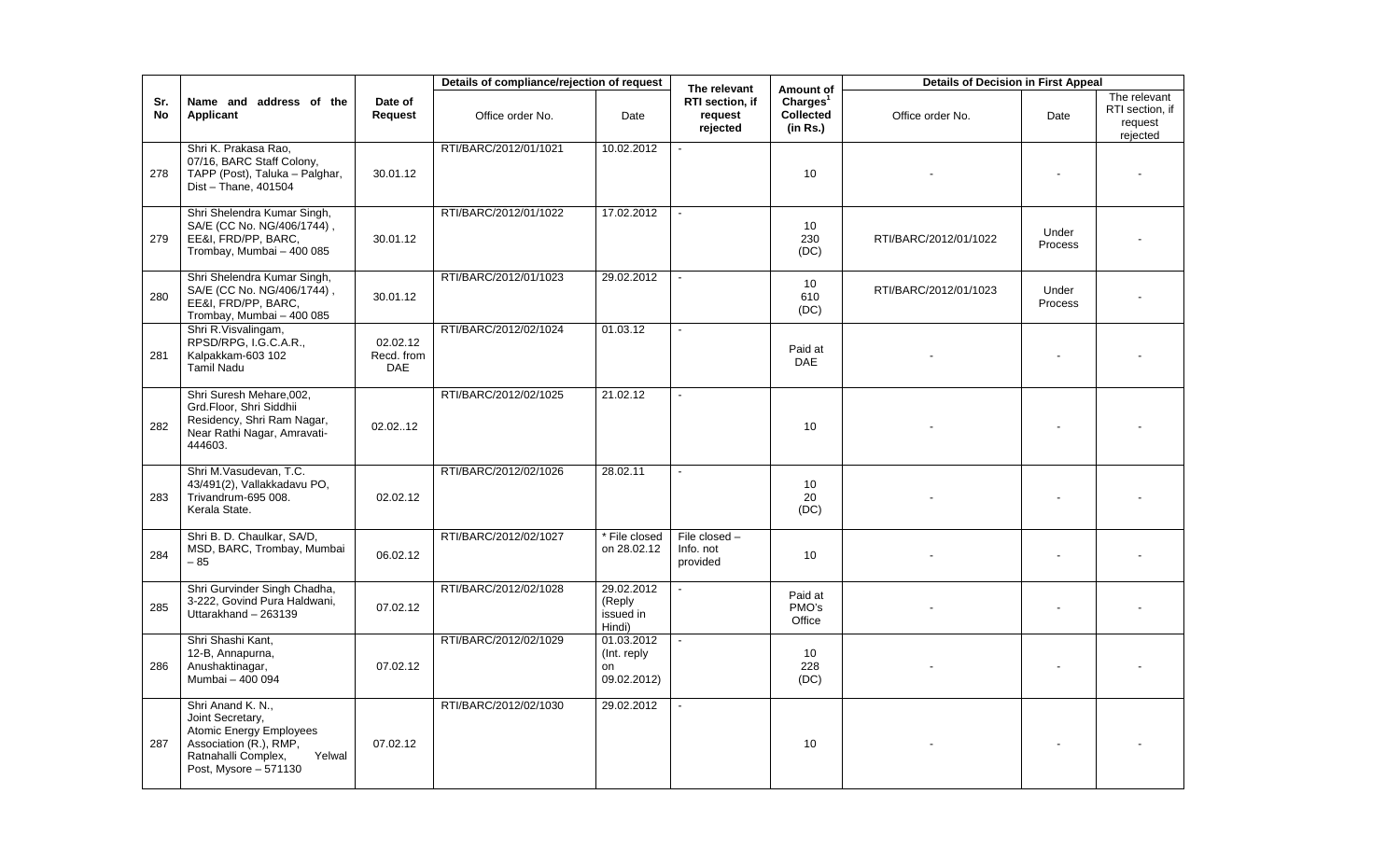|           |                                                                                                                                                   |                                                | Details of compliance/rejection of request |                                                  | The relevant                           | Amount of                                     | <b>Details of Decision in First Appeal</b> |      |                                                        |
|-----------|---------------------------------------------------------------------------------------------------------------------------------------------------|------------------------------------------------|--------------------------------------------|--------------------------------------------------|----------------------------------------|-----------------------------------------------|--------------------------------------------|------|--------------------------------------------------------|
| Sr.<br>No | Name and address of the<br>Applicant                                                                                                              | Date of<br>Request                             | Office order No.                           | Date                                             | RTI section, if<br>request<br>rejected | Charles <sup>1</sup><br>Collected<br>(in Rs.) | Office order No.                           | Date | The relevant<br>RTI section, if<br>request<br>rejected |
| 288       | Shri Pothuraj Srinivasa Rao, C-<br>12-3/1, HWP Colony,<br>Aswapuram, - 507 116<br>Khammam Dist.A.P.,                                              | 10.02.12                                       | RTI/BARC/2012/02/1031                      | 09.03.2012                                       |                                        | 10<br>20<br>(DC)                              |                                            |      |                                                        |
| 289       | Shri Linganna S., Tech/A,<br>RMP/BARC, BLD-15,<br>Mysore-571 130.                                                                                 | 13.02.12                                       | RTI/BARC/2012/02/1032                      | 12.03.2012                                       |                                        | 10                                            |                                            |      |                                                        |
| 290       | Shri Satyajit B.Sagavkar, 003,<br>Yesh Amer Co-op.Hsg.Soc.,<br>Sector 10, Plot No.155/156, New<br>Panvel, Distt.Raigad-410 206.                   | 14.02.12                                       | RTI/BARC/2012/02/1033                      | * Trd u/s<br>6(3) to PIO,<br>AEES on<br>20.02.12 |                                        | 10                                            |                                            |      |                                                        |
| 291       | Shri Satyajeet B.Sagavkar, Plot<br>No.52, Sector-9, V-104, G+3<br>Haware Vrundavan CHS,<br>Khanda Colony, New Panvel,<br>Distt.Raigad-410 206.    | 14.02.12                                       | RTI/BARC/2012/02/1034                      | 23.02.12                                         |                                        | 10                                            |                                            |      |                                                        |
| 292       | Shri Satyajit B.Sagavkar, 003,<br>Yesh Amer Co-op.Hsg.Soc.,<br>Sector 10, Plot No.155/156,<br>New Panvel, Distt.Raigad-410<br>206.                | 14.02.12                                       | RTI/BARC/2012/02/1035                      | 12.03.2012                                       |                                        | 26                                            |                                            |      |                                                        |
| 293       | Shri Satyajit B.Sagavkar, 003,<br>Yesh Amer Co-op.Hsg.Soc.,<br>Sector 10, Plot No.155/156,<br>New Panvel, Distt.Raigad-410<br>206.                | 14.02.12                                       | RTI/BARC/2012/02/1036                      | 13.03.2012                                       |                                        | 10                                            |                                            |      |                                                        |
| 294       | Shri Satyajit B.Sagavkar, 003,<br>Yesh Amer Co-op.Hsg.Soc.,<br>Sector 10, Plot No.155/156,<br>New Panvel, Distt.Raigad-410<br>206.                | 14.02.12                                       | RTI/BARC/2012/02/1037                      | 13.03.2012                                       |                                        | 10                                            |                                            |      |                                                        |
| 295       | Shri Y.Aruldoss, Youth<br>Coordinator, NAPM, 39,<br>Dr.Alagappa Rd.,<br>Purasawakkam, Chennai-84,<br>Tamil Nadu.                                  | 15.02.12<br>Recd. u/s6(3)<br>from PIO,<br>DAE. | RTI/BARC/2012/02/1038                      | 14.03.2012                                       |                                        | Paid at<br><b>DAE</b>                         |                                            |      |                                                        |
| 296       | Smt.Chekka Hemalatha,<br>W/o.Prem Kumar, R/o.D.No.3-<br>173, Harijanawada, Uppuluru<br>Vill., Kankipadu Mandal, Krishna<br>Distt., Andhra Pradesh | 15.02.12                                       | RTI/BARC/2012/02/1039                      | 28.02.2012                                       |                                        | 50                                            |                                            |      |                                                        |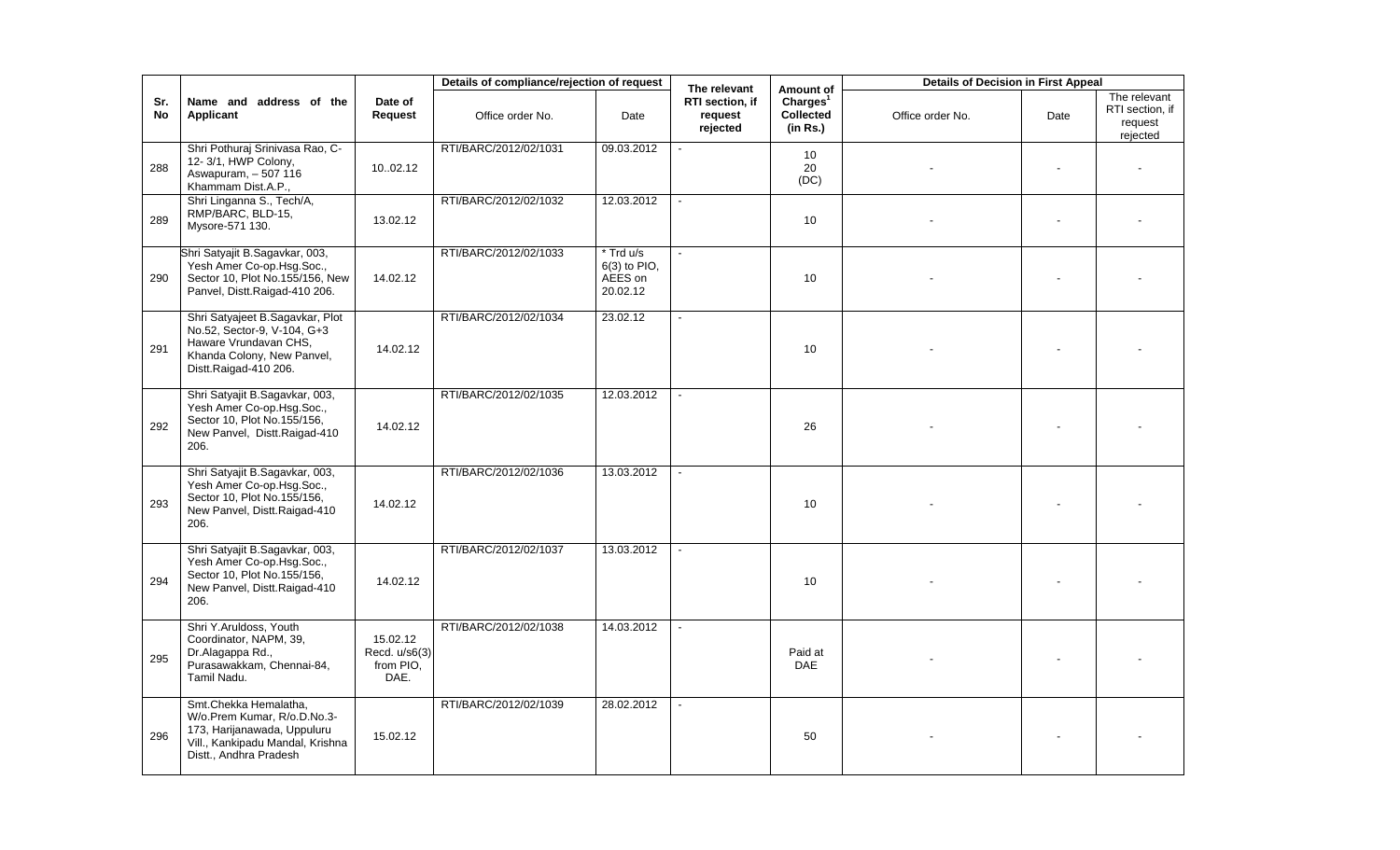|           |                                                                                                                                                                                                 |                                                  | Details of compliance/rejection of request |                                                       | The relevant                           | Amount of                                            | <b>Details of Decision in First Appeal</b> |                  |                                                        |
|-----------|-------------------------------------------------------------------------------------------------------------------------------------------------------------------------------------------------|--------------------------------------------------|--------------------------------------------|-------------------------------------------------------|----------------------------------------|------------------------------------------------------|--------------------------------------------|------------------|--------------------------------------------------------|
| Sr.<br>No | Name and address of the<br>Applicant                                                                                                                                                            | Date of<br><b>Request</b>                        | Office order No.                           | Date                                                  | RTI section, if<br>request<br>rejected | Charles <sup>1</sup><br><b>Collected</b><br>(in Rs.) | Office order No.                           | Date             | The relevant<br>RTI section, if<br>request<br>rejected |
| 297       | Shri Ramesh Baura, G-100,<br>CEERI Colony,<br>Pilani(Rajasthan), PIN-333031                                                                                                                     | 16.02.12                                         | RTI/BARC/2012/02/1040                      | 02.03.2012                                            |                                        | 10                                                   |                                            |                  |                                                        |
| 298       | Shri Santosh Kumar Mishra,<br>10, Deepak-A, Anushaktinagar,<br>Mumbai - 400094                                                                                                                  | 20.02.12                                         | RTI/BARC/2012/02/1041                      | 20.03.2012                                            |                                        | 10                                                   | RTI/BARC/2012/02/1041                      | Under<br>Process |                                                        |
| 299       | Dr. Jayachendra,<br>18, Palar, Anupuram Township,<br>Kalpakkam, 603 102,<br>Tamil<br>Nadu                                                                                                       | 21.02.12<br>Recd. from<br>OSD&PIO,<br><b>DAE</b> | RTI/BARC/2012/02/1042                      | 19.03.2012                                            |                                        | Paid at<br><b>DAE</b>                                |                                            |                  |                                                        |
| 300       | Shri P. N. Verma, Lucky Nivas,<br>Plot No. 21, Salarbawri<br>Charbhuja, Bartaknagar,<br>Chittorgarh, Rajasthan - 323<br>307                                                                     | 28.02.12<br>Recd.from<br>OSD&PIO,<br>DAE.        | RTI/BARC/2012/02/1043                      | 26.03.2012<br>(Reply<br>issued in<br>Hindi)           |                                        | Paid at<br><b>DAE</b>                                |                                            |                  |                                                        |
| 301       | Shri Sawanth Dinesh Vasant,<br>Technician 'C', CC No. 17/439,<br>AF-II, RMP, BARC, BLD-15,<br>Mysore - 571130                                                                                   | 28.02.12                                         | RTI/BARC/2012/02/1044                      | Under<br>Process<br>(Int. reply)<br>on<br>26.03.2012) | $\mathbf{r}$                           | 10                                                   |                                            |                  |                                                        |
| 302       | Shri G R Pradeep Kumar, M<br>357, 6 <sup>th</sup> Main, 3 <sup>rd</sup> Cross, H<br>Block, Ramakrishna Nagar,<br>Mysore - 570022, Karnataka                                                     | 02.03.12                                         | RTI/BARC/2012/03/1045                      | 13.03.2012                                            |                                        | 10                                                   |                                            |                  |                                                        |
| 303       | Smt. Poonam Mishra, C/o Mr. P.<br>Tiwari, Bharat Timber Dipot,<br>Maligaon Chariali, Post Office -<br>Pandu. Police Station-<br>Jalukbari, Guwahati - 781012,<br>District-Kamrup, State - Assam | 02.03.12                                         | RTI/BARC/2012/03/1046                      | 22.03.2012                                            |                                        | 10                                                   |                                            |                  |                                                        |
| 304       | Shri P. S. Sreekumaran,<br>Foreman-B, Emp. No. 11091,<br>CC No. NG/543/006, QAD,<br>BARC, Trombay, Mumbai                                                                                       | 05.03.12                                         | RTI/BARC/2012/03/1047                      | Under<br>Process                                      |                                        | 10                                                   |                                            |                  |                                                        |
| 305       | Shri R. P. Sharma, 29, New<br>Govind Nagar, Shahganj,<br>Agra $- 282010$                                                                                                                        | 06.03.12                                         | RTI/BARC/2012/03/1048                      | 20.03.2012                                            |                                        | 10                                                   |                                            |                  |                                                        |
| 306       | Shri Anant P. Shukla, T/D,<br>NG/924/508, AFFF, BARC,<br>Tarapur                                                                                                                                | 06.03.12                                         | RTI/BARC/2012/03/1049                      | 20.03.2012                                            |                                        | 10                                                   |                                            |                  |                                                        |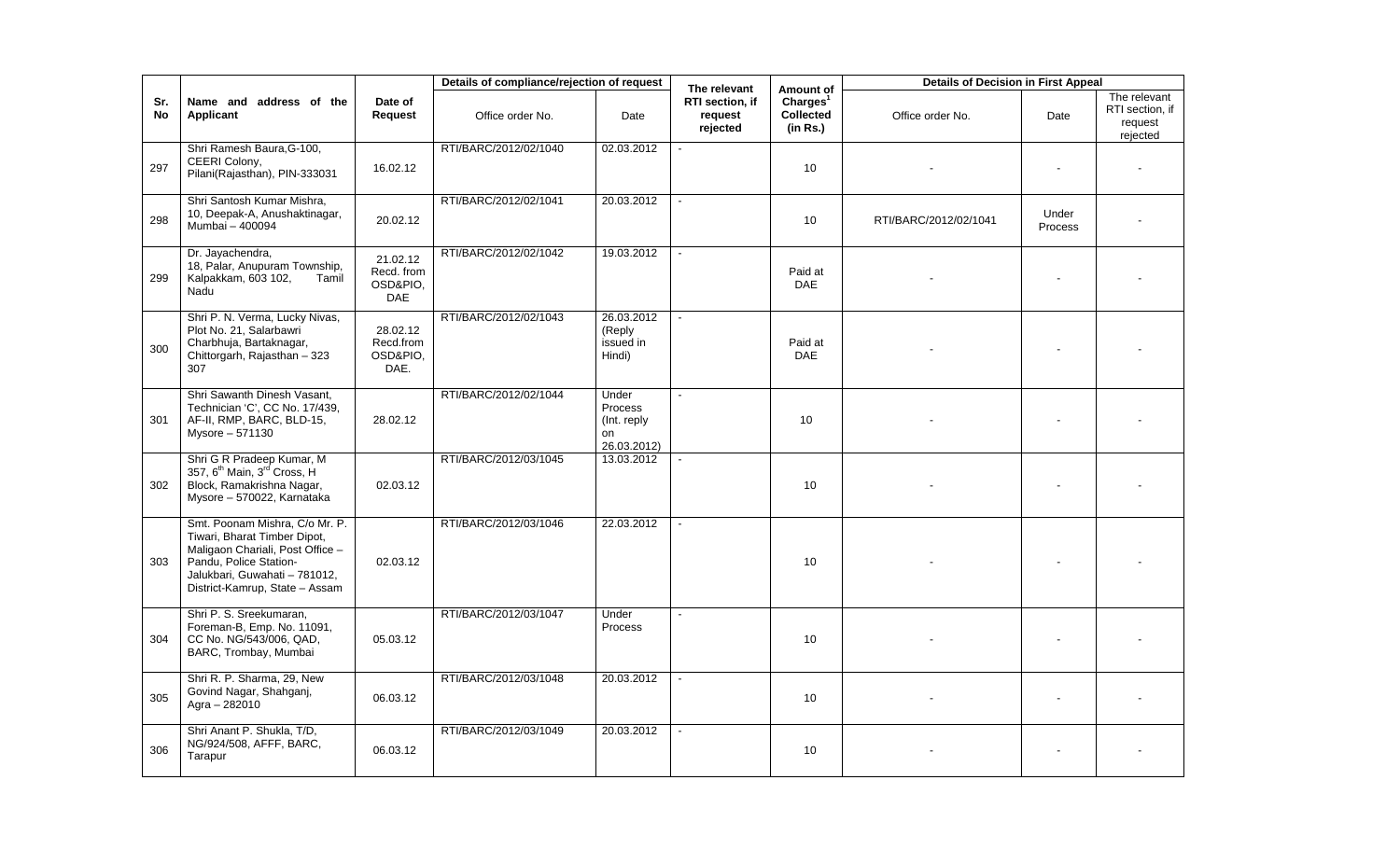|           |                                                                                                                                                    |                                                                 | Details of compliance/rejection of request |                                                                                    | The relevant                           | Amount of                                                                                                         | <b>Details of Decision in First Appeal</b> |      |                                                        |
|-----------|----------------------------------------------------------------------------------------------------------------------------------------------------|-----------------------------------------------------------------|--------------------------------------------|------------------------------------------------------------------------------------|----------------------------------------|-------------------------------------------------------------------------------------------------------------------|--------------------------------------------|------|--------------------------------------------------------|
| Sr.<br>No | Name and address of the<br>Applicant                                                                                                               | Date of<br>Request                                              | Office order No.                           | Date                                                                               | RTI section, if<br>request<br>rejected | Charles <sup>1</sup><br>Collected<br>(in Rs.)                                                                     | Office order No.                           | Date | The relevant<br>RTI section, if<br>request<br>rejected |
| 307       | Ms Mary B. Pinto,<br>A/102, Silver Square, Sunder<br>Nagar, Kalina, Santacruz (East),<br>Mumbai - 98                                               | 06.03.12                                                        | RTI/BARC/2012/03/1050                      | Under<br>Process                                                                   |                                        | 10 <sup>1</sup>                                                                                                   |                                            |      |                                                        |
| 308       | Shri Yashwant Janaji Gadge,<br>1/20, J.S. Bhat Chawl, R. B.<br>Kadam Marg, Sanjay Kokate<br>Lane, Bhatwadi, Ghatkopar (W),<br>Mumbai - 84          | 07.03.12                                                        | RTI/BARC/2012/03/1051                      | Under<br>Process                                                                   | $\blacksquare$                         | **Fee in<br>the form of<br>Court Fee<br>Stamp not<br>acceptable<br>. Letter for<br>Fee issued<br>on<br>07.03.2012 |                                            |      |                                                        |
| 309       | Shri Premanand Vijay Tiwarkar,<br>BIT Chawl, No. 5/1/2 Dongri,<br>Dr. Mashir Road, Chinchbandar,<br>Mumbai 400 009.                                | 07.03.12<br>Recd. u/s 6(3)<br>from CPIO,<br>NPCIL.              | RTI/BARC/2012/03/1052                      | 21.03.2012                                                                         |                                        | Paid at<br><b>NPCIL</b>                                                                                           |                                            |      |                                                        |
| 310       | Shri Dinesh Bothara, 507,<br>Akshaydeep Complex, 5 <sup>th</sup> B<br>Road, Sardarpura, Jodhpur,<br>Rajasthan.                                     | 12.03.12                                                        | RTI/BARC/2012/03/1053                      | Under<br>Process                                                                   | $\sim$                                 | 10 <sup>1</sup>                                                                                                   |                                            |      |                                                        |
| 311       | Dr. Deepak Sawant, MLA,<br>Pushpavatika, 103, Potdar<br>Saibaba Road Junction, Near<br>Gajanan Bagave Udyan,<br>Santacruz (W), Mumbai - 400<br>054 | 13.03.12                                                        | RTI/BARC/2012/03/1054                      | Under<br>Process                                                                   | $\sim$                                 | *Fee in the<br>form of<br>Court Fee<br>Stamp not<br>acceptable<br>. Letter for<br>Fee issued<br>on<br>13.03.2012  |                                            |      |                                                        |
| 312       | Shri S. Mohandas, KARP,<br>BARCF, Kalpakkam,<br>Kancheepuram,<br>Tamilnadu - 603102                                                                | 13.03.12                                                        | RTI/BARC/2012/03/1055                      | * Trd u/s<br>6(3) to DY.<br>Secretary<br>$(SCS)$ &<br>PIO, DAE<br>on<br>15.03.2012 |                                        | 10                                                                                                                |                                            |      |                                                        |
| 313       | Dr. Sumanto Pal, Quarter No.<br>51031, Type-V, Ordnance<br>Factory Badmal Estate, Orissa -<br>767 070                                              | 14.03.12<br>Recd. u/s 6(3)<br>from OSD<br>(R&D) &<br>CPIO, DAE. | RTI/BARC/2012/03/1056                      | Under<br>Process                                                                   | $\sim$                                 | Paid at<br><b>DAE</b>                                                                                             |                                            |      |                                                        |
| 314       | Shri Ashok Ishwar Patil,<br>Shrirang Society, Building No. F<br>70/ Room No. 15, Thane (W)                                                         | 14.03.12                                                        | RTI/BARC/2012/03/1057                      | Under<br>Process                                                                   |                                        | 10                                                                                                                |                                            |      |                                                        |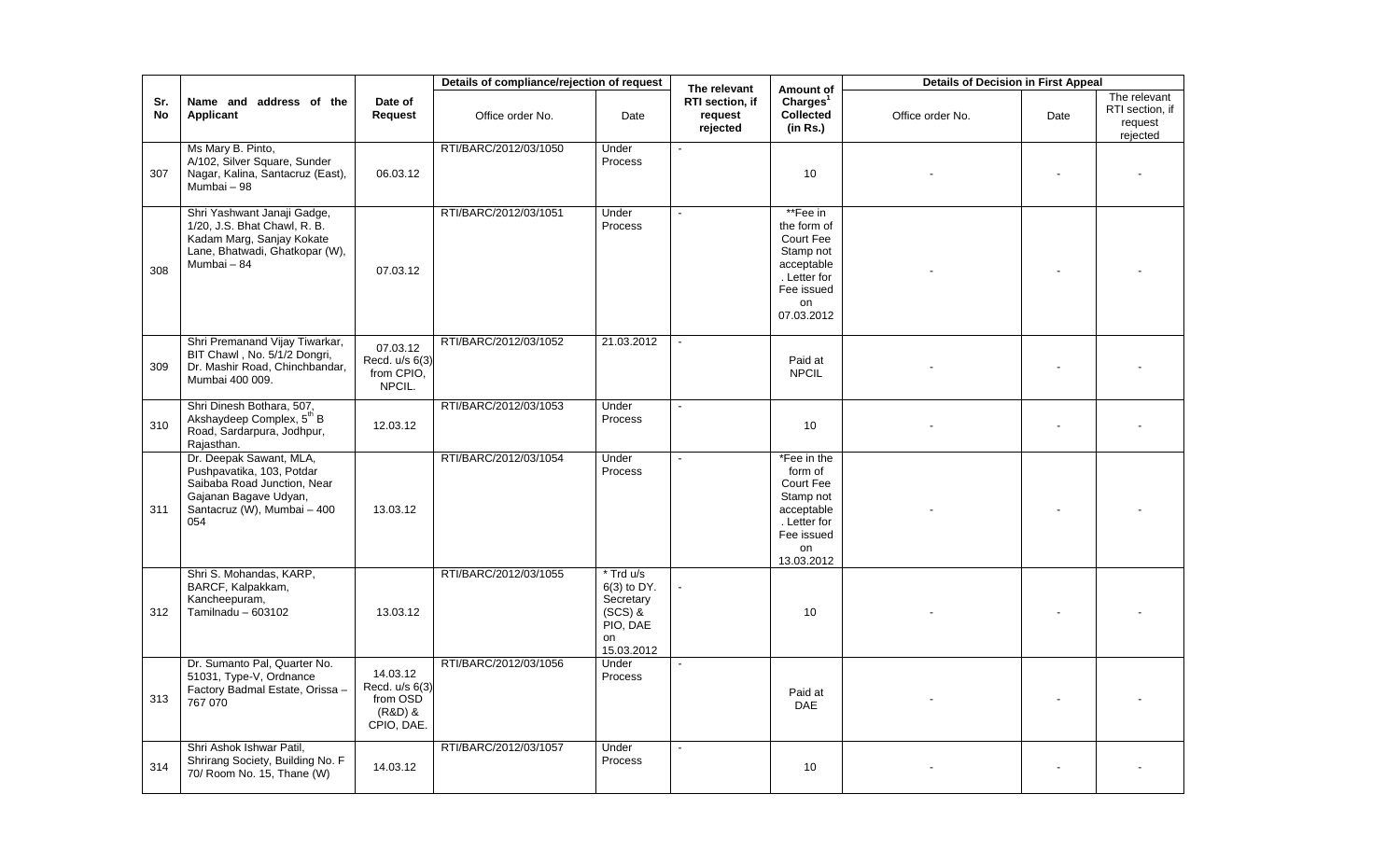|           |                                                                                                                                            |                                                                     | Details of compliance/rejection of request |                                                      | The relevant                           | Amount of                                     | <b>Details of Decision in First Appeal</b> |      |                                                        |
|-----------|--------------------------------------------------------------------------------------------------------------------------------------------|---------------------------------------------------------------------|--------------------------------------------|------------------------------------------------------|----------------------------------------|-----------------------------------------------|--------------------------------------------|------|--------------------------------------------------------|
| Sr.<br>No | Name and address of the<br>Applicant                                                                                                       | Date of<br>Request                                                  | Office order No.                           | Date                                                 | RTI section, if<br>request<br>rejected | Charles <sup>1</sup><br>Collected<br>(in Rs.) | Office order No.                           | Date | The relevant<br>RTI section, if<br>request<br>rejected |
| 315       | Shri Shobhit Singh, C/o<br>Rameshchand Sejwal, F-8,<br>Lado Sarai, New Delhi 110030                                                        | 15.03.12                                                            | RTI/BARC/2012/03/1058                      | Under<br>Process                                     |                                        | 10                                            |                                            |      |                                                        |
| 316       | Shri Sudhir Shringarpure, A/7,<br>Karnatak Society, Mogul Lane,<br>Mahim, Mumbai- 400 016                                                  | 15.03.12                                                            | RTI/BARC/2012/03/1059                      | Under<br>Process                                     | $\blacksquare$                         | 10                                            |                                            |      |                                                        |
| 317       | Shri P. Y. Bhosale, SA/F, Emp.<br>No. 11580, CC No.<br>NG/509/1111, ROD/P-4, BARC<br>, Mumbai -85                                          | 15.03.12                                                            | RTI/BARC/2012/03/1060                      | 30.03.2012                                           |                                        | 10                                            |                                            |      |                                                        |
| 318       | Shri P. Y. Bhosale, SA/F, Emp.<br>No. 11580, CC No.<br>NG/509/1111, ROD/P-4, BARC<br>, Mumbai -85                                          | 15.03.12                                                            | RTI/BARC/2012/03/1061                      | 30.03.2012                                           |                                        | 10                                            |                                            |      |                                                        |
| 319       | Shri P.R. Venkatesan, T/F, IC<br>No. 5729, EDSS, PIED, IGCAR,<br>Kalpakkam, Kancheepuram<br>Dist., Tamil Nadu - 603102                     | 16.03.12<br>Recd. U/s.<br>$6(3)$ from<br>CAO & PIO,<br><b>IGCAR</b> | RTI/BARC/2012/03/1062                      | Under<br>Process                                     | $\blacksquare$                         | Paid at<br><b>DAE</b>                         |                                            |      |                                                        |
| 320       | Shri M. S. Gandle, CAO,<br>BRIT/BARC, Vashi Complex,<br>Sector-20, Vashi,<br>Navi Mumbai - 400 705                                         | 19.03.12                                                            | RTI/BARC/2012/03/1063                      | Under<br>Process                                     | $\mathbf{r}$                           | 10                                            |                                            |      |                                                        |
| 321       | Shri Rajendra Kumar Reddiwal,<br>T-3/38C, Anupratap Colony,<br>Rawat Bhata, Via-Kota,<br>Rajasthan - 323307                                | 21.03.12                                                            | RTI/BARC/2012/03/1064                      | Under<br>Process                                     | $\blacksquare$                         | 10                                            |                                            |      |                                                        |
| 322       | Mrs. Renu Bansal, 2521, Clover<br>Highland, NIBM Kondhwa,<br>Pune - 411 048                                                                | 21.03.12                                                            | RTI/BARC/2012/03/1065                      | * Trans. u/s.<br>6(3) to PIO,<br>BRIT on<br>26.03.12 |                                        | 10                                            |                                            |      |                                                        |
| 323       | Shri Ramesh Ramher,<br>Attendant/B, NG/204/1803,<br>Medical Division, BARC                                                                 | 21.03.12                                                            | RTI/BARC/2012/03/1066                      | Under<br>Process                                     |                                        | 10                                            |                                            |      |                                                        |
| 324       | Shri Annamalai A., Tech/D, CC<br>No. 25/235, EPSS, RMP/BARC,<br>Mysore - 571130                                                            | 22.03.12                                                            | RTI/BARC/2012/03/1067                      | Under<br>Process                                     |                                        | * Letter for<br>fee issued<br>on 28.03.12.    |                                            |      |                                                        |
| 325       | Shri Harshwardhan Kumar, C/o<br>Hemant Kumar, At Bhagalpur<br>Collectorate, District General<br>Section Bhagalpur,<br>Pin - 812001 (Bihar) | 26.03.12                                                            | RTI/BARC/2012/03/1068                      | Under<br>Process                                     |                                        | 10                                            |                                            |      |                                                        |
| 326       | Shri Santosh Kumar Mishra, 10,<br>Deepak-A, Anushaktinagar,<br>Mumbai - 400094                                                             | 27.03.12                                                            | RTI/BARC/2012/03/1069                      | Under<br>Process                                     | $\blacksquare$                         | 10 <sup>°</sup>                               |                                            |      |                                                        |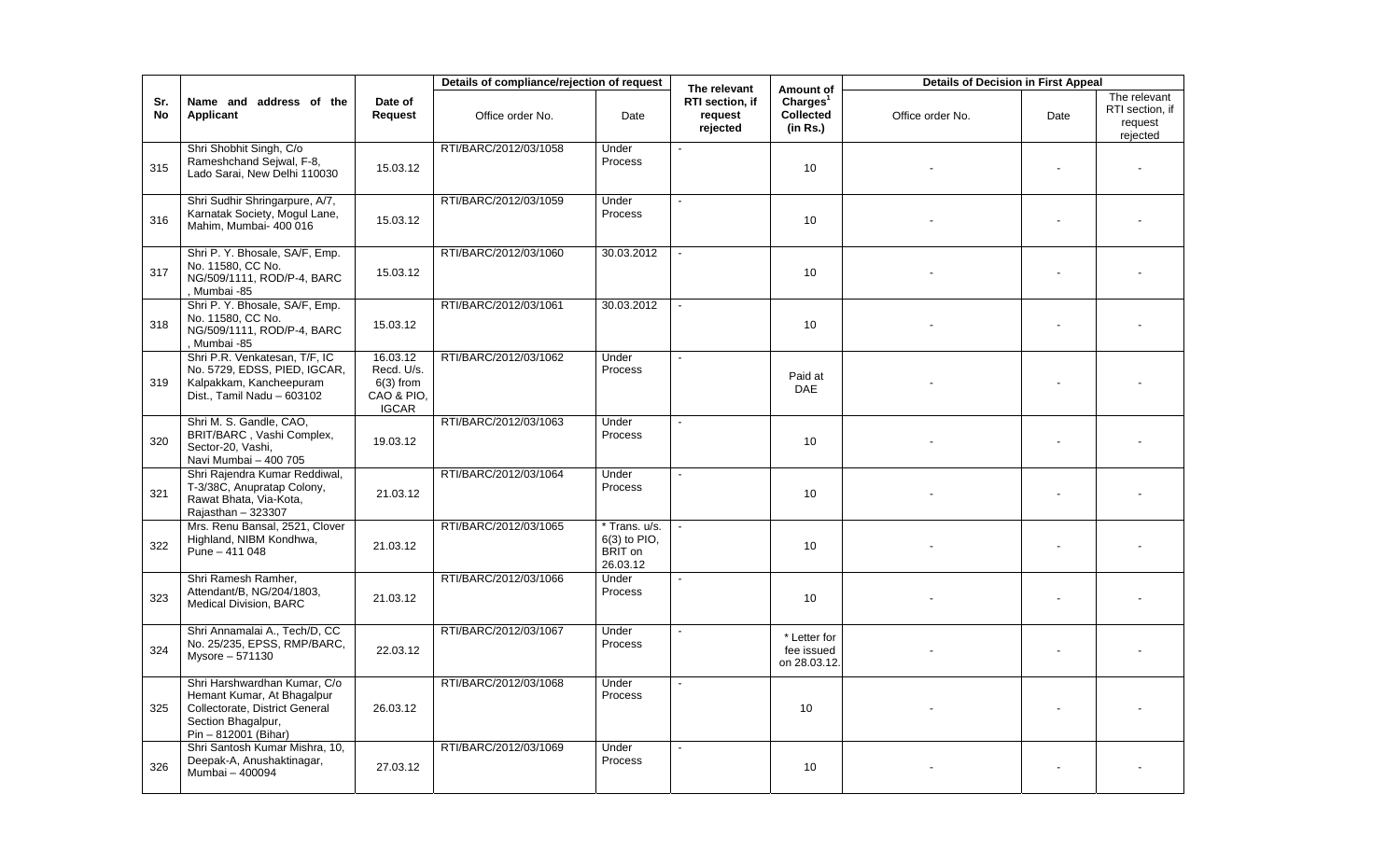|                  |                                                                                                                              |                                        | Details of compliance/rejection of request |                         | The relevant                                  | Amount of                                            | <b>Details of Decision in First Appeal</b> |      |                                                        |
|------------------|------------------------------------------------------------------------------------------------------------------------------|----------------------------------------|--------------------------------------------|-------------------------|-----------------------------------------------|------------------------------------------------------|--------------------------------------------|------|--------------------------------------------------------|
| Sr.<br><b>No</b> | address of the<br>Name and<br>Applicant                                                                                      | Date of<br><b>Request</b>              | Office order No.                           | Date                    | <b>RTI</b> section, if<br>request<br>rejected | Charges <sup>1</sup><br><b>Collected</b><br>(in Rs.) | Office order No.                           | Date | The relevant<br>RTI section, if<br>request<br>rejected |
| 327              | Shri Ashok Kumar P.,<br>Technician 'G', CC No. 18/402,<br>USF/Bld 12, RMP/BARC,<br>Mysore - 571130                           | 27.03.12                               | RTI/BARC/2012/03/1070                      | Under<br>Process        |                                               | 10                                                   |                                            |      |                                                        |
| 328              | Dr Sreeramappa, Qt No. Type-<br>IV, G-II, TAPS Colony, PO:<br>TAPP, Via-Boisar, Dist-Thane,<br>Taluka- Palghar, Pin - 401504 | 30.03.12<br>Recd. from<br><b>NPCIL</b> | RTI/BARC/2012/03/1071                      | Under<br>Process        |                                               | Paid at<br><b>NPCIL</b>                              |                                            |      |                                                        |
| 329              | Shri Sunil Kumar Niraj, T/C,<br>(NG/509/1425, Emp. No.<br>24226), ROD, DHRUVA, ,<br>BARC                                     | 30.03.12                               | RTI/BARC/2012/03/1072                      | Under<br><b>Process</b> |                                               | 10                                                   |                                            |      |                                                        |
|                  |                                                                                                                              |                                        |                                            |                         |                                               |                                                      |                                            |      |                                                        |

<sup>1</sup> Charges includes all kind of fees and charges collected.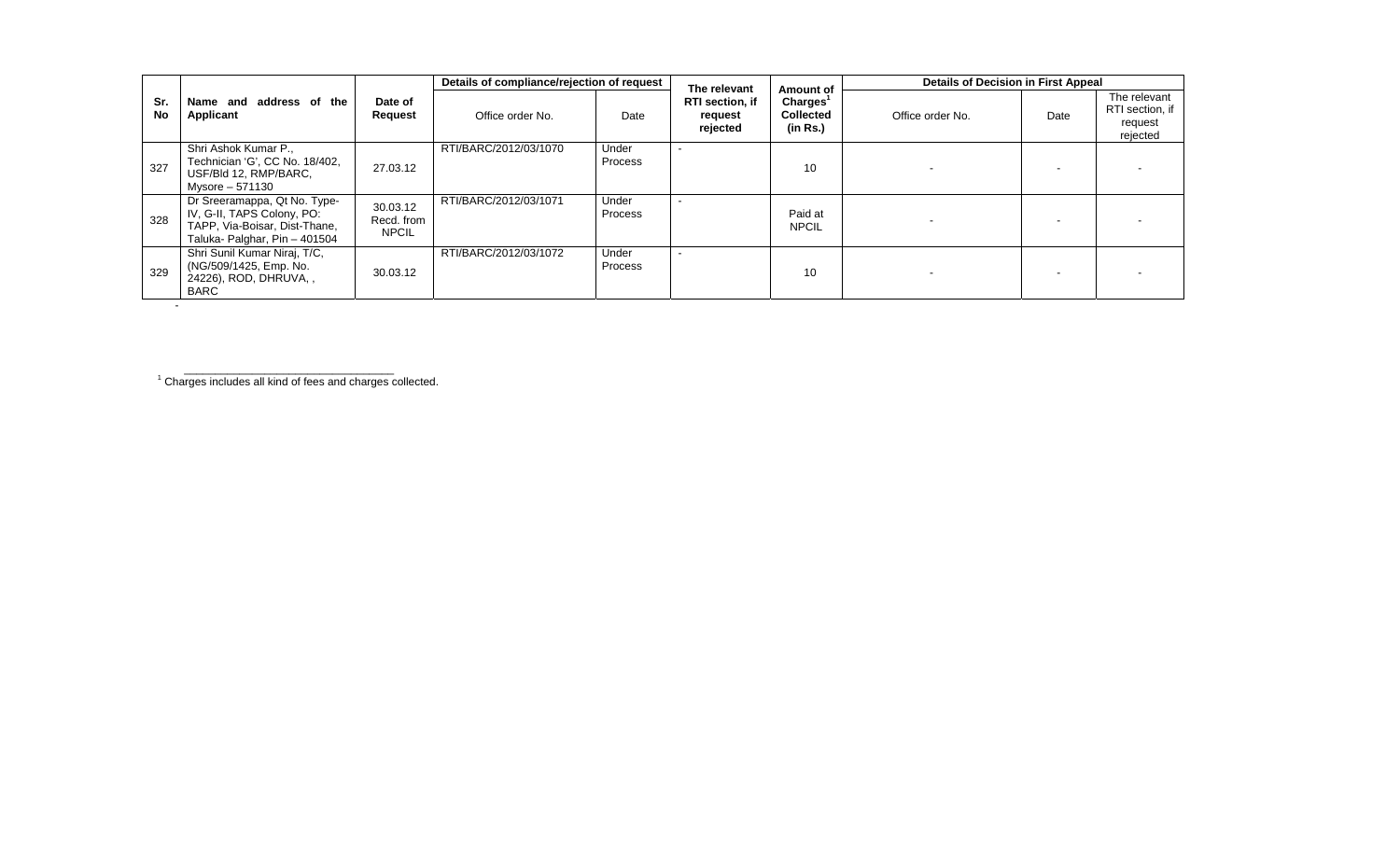# Ministry of Formulation of ATOMIC ENERGY

### ANNUAL RETURN TO CENTRAL INFORMATION COMMISSION (Under Section 25 of the Right to Information Act)

Year 2011-12 (April 1, 2011 - March 31, 2012) <br>
As on Mar 31, 2012

| S.<br>No. | Public<br>Authority<br>under the<br>Ministry | No. of<br>requests<br>Received |                  |     |                                           |     | Decisions where applications for Information rejected |     |     |     |     |     |     |             |      |      |       | Number of cases<br>where<br>disciplinary<br>Action was taken<br>against any<br>officer in respect | Amount of<br>Charges<br>Collected<br>charges<br>collected |
|-----------|----------------------------------------------|--------------------------------|------------------|-----|-------------------------------------------|-----|-------------------------------------------------------|-----|-----|-----|-----|-----|-----|-------------|------|------|-------|---------------------------------------------------------------------------------------------------|-----------------------------------------------------------|
|           | $\overline{2}$                               | 3                              |                  |     |                                           |     |                                                       | 4   |     |     |     |     |     |             |      |      |       | of administration                                                                                 |                                                           |
|           |                                              |                                | No. of decisions |     | No. of times various                      |     |                                                       |     |     |     |     |     |     | of this Act |      |      |       |                                                                                                   |                                                           |
|           |                                              |                                | 4a               |     | provisions were invoked                   |     |                                                       |     |     |     |     |     |     |             |      |      |       |                                                                                                   |                                                           |
|           |                                              |                                |                  |     | 4b<br>Sec $8(1)$<br><b>Other Sections</b> |     |                                                       |     |     |     |     |     |     |             |      |      |       |                                                                                                   |                                                           |
|           |                                              |                                |                  |     |                                           |     |                                                       |     |     |     |     |     |     |             |      |      |       |                                                                                                   |                                                           |
|           |                                              |                                |                  |     |                                           |     |                                                       |     |     |     |     |     |     |             |      |      |       |                                                                                                   |                                                           |
|           |                                              |                                |                  |     |                                           |     |                                                       |     |     |     |     |     |     |             |      |      |       |                                                                                                   |                                                           |
|           |                                              |                                |                  |     |                                           |     |                                                       |     |     |     |     |     |     |             |      |      |       | 5                                                                                                 |                                                           |
|           |                                              |                                |                  |     |                                           |     |                                                       |     |     |     |     |     |     |             |      |      |       |                                                                                                   | 6                                                         |
|           |                                              |                                |                  | (a) | (b)                                       | (c) | (d)                                                   | (e) | (f) | (g) | (h) | (i) | (j) | (9)         | (11) | (24) | Other |                                                                                                   |                                                           |
|           |                                              |                                |                  |     |                                           |     |                                                       |     |     |     |     |     |     |             |      |      |       |                                                                                                   |                                                           |
|           | <b>BARC</b>                                  | 300                            | 12               |     |                                           |     |                                                       |     |     |     |     |     |     |             |      |      | 11    | $- -$                                                                                             | ₹ 6441/-*                                                 |

**\***Charges include application fee and stationery charges wherever applicable.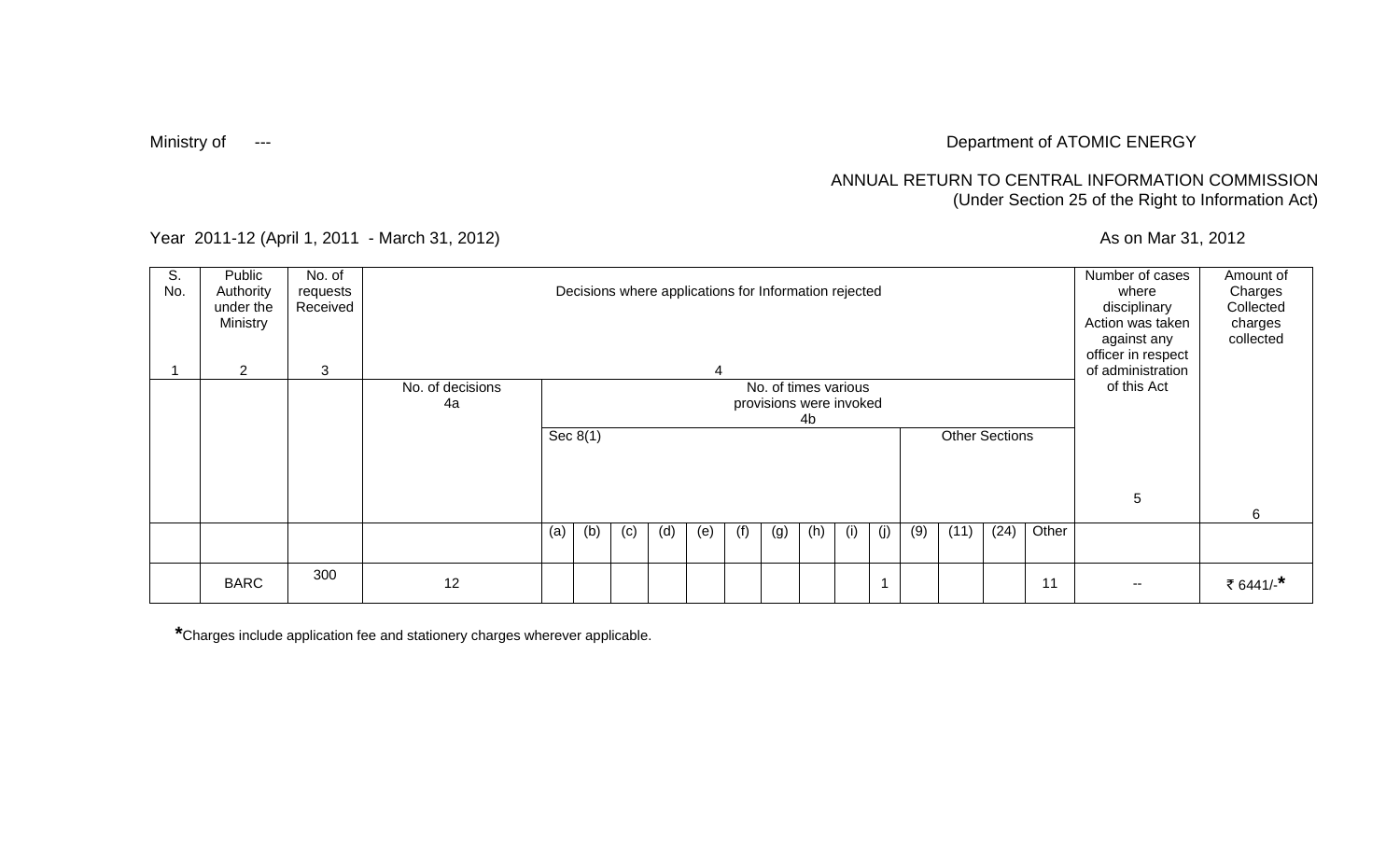**First Appellate Authority** (name, designation and address) Name of the Public Authority **: BHABHA ATOMIC RESEARCH CENTRE, TROMBAY, MUMBAI**  Shri N. D. Sharma,

Controller,

VI floor, Central Complex,

BARC, Trombay,

Mumai – 400 085

|                  |                                                                                                                                                                                                     |           |                   | <b>CPIO's Disposal</b>   |            | Decision in First Appeal |                     |                                                     | Decision of Second Appeal                             |                                                            |                                        |                              |                                                                    |
|------------------|-----------------------------------------------------------------------------------------------------------------------------------------------------------------------------------------------------|-----------|-------------------|--------------------------|------------|--------------------------|---------------------|-----------------------------------------------------|-------------------------------------------------------|------------------------------------------------------------|----------------------------------------|------------------------------|--------------------------------------------------------------------|
| Sr.<br><b>No</b> | Name and Address of<br>Appellant                                                                                                                                                                    | CPIO      | Date of<br>Appeal | Order No.                | Date       | Order No.                | Date of<br>Decision | Section<br>of RTI<br>Act, if<br>request<br>rejected | Order No.                                             | Date                                                       | RTI section.<br>if request<br>rejected | Penalty<br>amount<br>ordered | Details of<br>disciplinary Action<br>ordered during the<br>quarter |
| $\overline{1}$   | Shri Y. Tyagi<br>D-4516, RRCAT<br>Colony, PO RRCAT,<br>Indore - 452 013.                                                                                                                            | S. G. Rao | 20.03.11          | RTI/BARC/<br>2010/12/701 | 12.01.2011 | RTI/BARC/<br>2010/12/701 | 19.04.2011          |                                                     |                                                       |                                                            | $\sim$                                 | $\sim$                       |                                                                    |
| 2                | Smt. Suruchi Sharma,<br>Vatsalya, 19,<br>Cantonment Colony, Dr.<br>Ambedkar Ngr, MHOW<br>(M.P)-453 441                                                                                              | S. G. Rao | 07.04.11          | RTI/BARC/<br>2011/01/706 | 15.03.2011 | RTI/BARC/<br>2011/01/706 | 27.04.2011          |                                                     | CIC/SG/A/2011/<br>002143/15676<br>dated<br>15.11.2011 | CIC<br>decision<br>recd. &<br>complied<br>on<br>05.12.2011 | $\sim$                                 |                              |                                                                    |
| 3                | Shri J.Jagan, H/B,EC<br>No.5903, Plant-BARC-<br>TS, NFC(60), ECIL PO,<br>Hyderabad-500062                                                                                                           | S. G. Rao | 18.03.11          | RTI/BARC/<br>2011/02/729 | 08.02.2011 | RTI/BARC/<br>2010/02/729 | 15.04.2011          |                                                     |                                                       |                                                            |                                        |                              |                                                                    |
| $\overline{4}$   | Shri B.S. Saraswat.<br>HPU, RAPS 1&2, PO-<br>Anushakti, Via Kota,<br>Rajasthan-323303                                                                                                               | S. G. Rao | 14.03.11          | RTI/BARC/<br>2011/02/730 | 02.03.2011 | RTI/BARC/<br>2010/02/730 | 15.04.2011          |                                                     |                                                       |                                                            |                                        |                              |                                                                    |
| 5                | Shri Dilip Y.Lad,<br>Spl.Recovery Officer,C-<br>op. Soc., Maharashtra<br>State, C/o.Vishal<br>Janseva Co-op.Cr.Soc.,<br>Shop No.3, Gold-Mist,<br>Thakur Complex,<br>Kandivali(E), Mumbai-<br>400101 | S. G. Rao | 15.04.11          | RTI/BARC/<br>2011/02/732 | 23.03.2011 | RTI/BARC/<br>2011/02/732 | 13.05.2011          |                                                     |                                                       |                                                            |                                        |                              |                                                                    |
| 6                | Shri M. C. Goel, 33,<br>Venkatgiri, A'nagar,<br>Mumbai - 400 094.                                                                                                                                   | S. G. Rao | 12.04.11          | RTI/BARC/<br>2011/02/747 | 18.03.2011 | RTI/BARC/<br>2011/02/747 | 02.05.2011          |                                                     |                                                       |                                                            |                                        |                              |                                                                    |
| $\overline{7}$   | Shri Sanjay P. Pardhi,<br>Tech.F1, CDM, BARC,<br>Trombay, Mumbai-<br>400085                                                                                                                         | S. G. Rao | 15.04.11          | RTI/BARC/<br>2011/02/749 | 17.03.2011 | RTI/BARC/<br>2011/02/749 | 02.05.2011          |                                                     |                                                       |                                                            |                                        |                              |                                                                    |
| 8                | Shri V.B.Chandran,<br>Steno.Gr.I.<br>Em.No.9107, Dhruva,<br>BARC, Trombay,<br>Mumbai-400085                                                                                                         | S. G. Rao | 30.03.11          | RTI/BARC/<br>2011/02/750 | 16.03.2011 | RTI/BARC/<br>2010/02/750 | 18.04.2011          |                                                     |                                                       |                                                            |                                        |                              |                                                                    |

Form-1A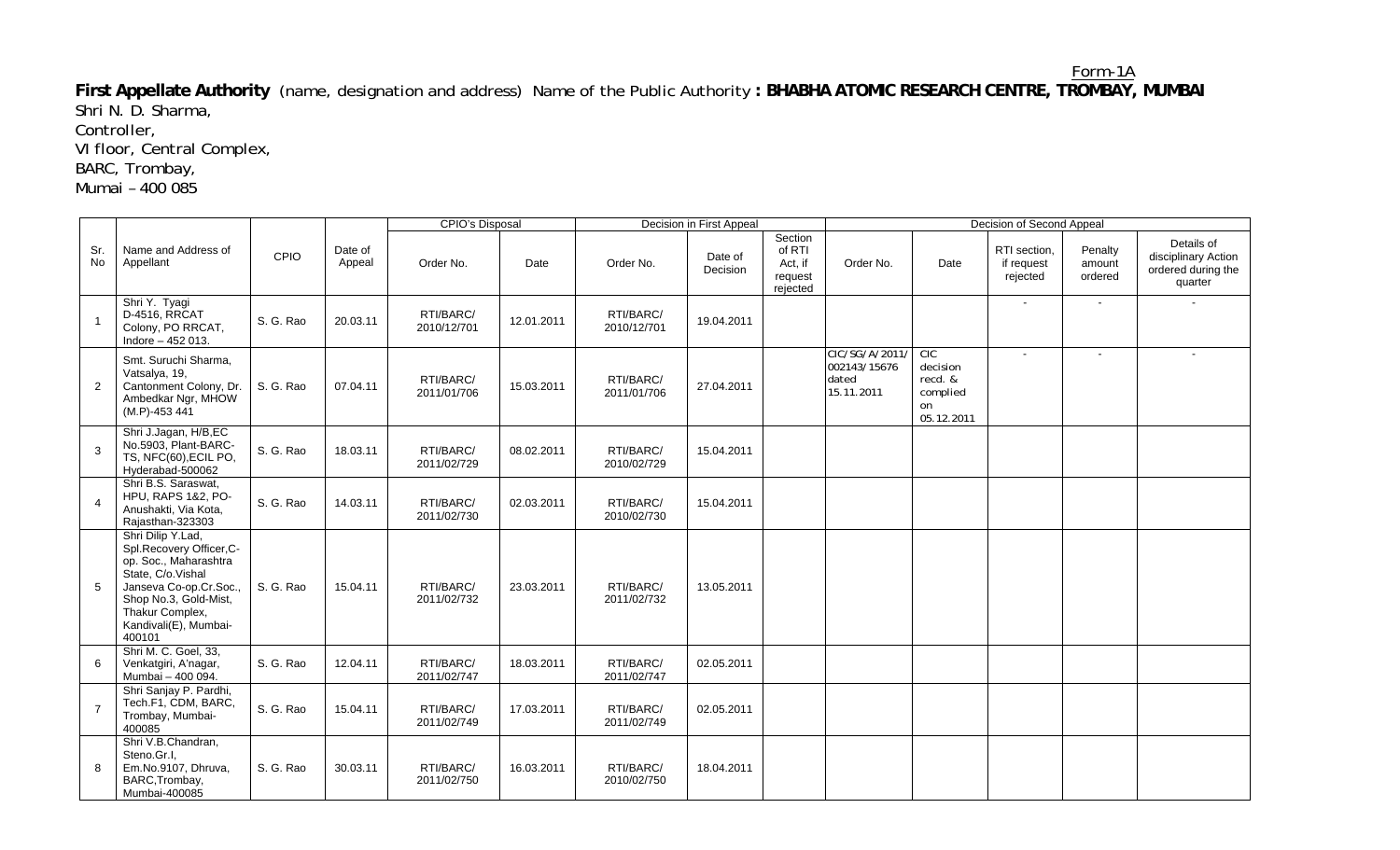|           |                                                                                           |           |                   | <b>CPIO's Disposal</b>       |            |                              | Decision in First Appeal |                                                     |                                                       |                                                                 | Decision of Second Appeal              |                              |                                                                    |
|-----------|-------------------------------------------------------------------------------------------|-----------|-------------------|------------------------------|------------|------------------------------|--------------------------|-----------------------------------------------------|-------------------------------------------------------|-----------------------------------------------------------------|----------------------------------------|------------------------------|--------------------------------------------------------------------|
| Sr.<br>No | Name and Address of<br>Appellant                                                          | CPIO      | Date of<br>Appeal | Order No.                    | Date       | Order No.                    | Date of<br>Decision      | Section<br>of RTI<br>Act, if<br>request<br>rejected | Order No.                                             | Date                                                            | RTI section,<br>if request<br>rejected | Penalty<br>amount<br>ordered | Details of<br>disciplinary Action<br>ordered during the<br>quarter |
| 9         | Shri K.K. Verma,<br>RTD/Hall-7, BARC,<br>Trombay,<br>Mumbai-400085                        | S. G. Rao | 21.04.11          | RTI/BARC/<br>2011/02/752     | 28.03.2011 | RTI/BARC/<br>2011/02/752     | 16.05.2011               |                                                     |                                                       |                                                                 |                                        |                              |                                                                    |
| 10        | Shri G.Q. Sofi, HVD-1,<br>NRL, BARC/SGR,<br>APsD, Srinagar                                | S. G. Rao | 05.04.11          | RTI/BARC/<br>2011/02/754     | 17.03.2011 | RTI/BARC/<br>2011/02/754     | 20.04.2011               |                                                     |                                                       |                                                                 |                                        |                              |                                                                    |
| 11        | Shri R. K. Gupta, 701,<br>Sterling Apt., LJG Marg,<br>Deonar, Mumbai - 88                 | S. G. Rao | 24.04.11          | RTI/BARC/<br>2011/03/756     | 24.03.2011 | RTI/BARC/<br>2011/03/756     | 19.05.2011               |                                                     |                                                       |                                                                 |                                        |                              |                                                                    |
| 12        | Shri G. P. Singh, Sr.<br>Security Guard,<br>Security Section<br>(PRAFPUL, S Site)         | S. G. Rao | 26.04.11          | RTI/BARC/<br>2011/03/758     | 29.03.2011 | RTI/BARC/<br>2011/03/758     | 23.05.2011               |                                                     |                                                       |                                                                 |                                        |                              |                                                                    |
| 13        | Shri N. M. Gandhi,<br>RB&HSD, BMG, BARC                                                   | S. G. Rao | 27.04.11          | RTI/BARC/<br>2011/03/759     | 28.03.2011 | RTI/BARC/<br>2011/03/759     | 25.05.2011               |                                                     | CIC/SG/A/2011/<br>002153/15695<br>dated<br>16.11.2011 | CIC<br>decision<br>recd. &<br>complied on<br>05.12.2011.        |                                        |                              |                                                                    |
| 14        | Shri. Sudarshan Nair<br>,Sahyadri C/17, A<br>Nagar, Mumbai-400094                         | S. G. Rao | 02.05.11          | RTI/BARC/<br>2011/03/761     | 31.03.2011 | RTI/BARC/<br>2011/03/761     | 23.05.2011               |                                                     | CIC/SG/A/2011/<br>002989/16783<br>dated<br>11.01.2012 | CIC<br>decision<br>recd. - No<br>action.                        |                                        |                              |                                                                    |
| 15        | Shri Yagyaprakash<br>Mishra, N-4 old<br>Mandala, BARC<br>Col., Trombay, Mumbai-<br>400088 | S. G. Rao | 02.05.11          | RTI/BARC/<br>2011/03/762     | 31.03.2011 | RTI/BARC/<br>2011/03/762     | 23.05.2011               |                                                     |                                                       |                                                                 |                                        |                              |                                                                    |
| 16        | Shri Akash Saraf, CDM,<br>BARC, Trombay, Mumbai<br>$-400085.$                             | S. G. Rao | 04.05.11          | RTI/BARC/<br>2011/03/774     | 18.05.11   | RTI/BARC/<br>2011/03/774     | 12.08.2011               |                                                     | CIC/SG/A/2011/<br>002150/15693<br>dated<br>16.11.2011 | <b>CIC</b><br>decision<br>recd. &<br>complied on<br>02.12.2011. |                                        |                              |                                                                    |
| 17        | Shri J.R.S. Reddy, C-5-<br>1/6, D. No. 224, HWPM<br>Colony,<br>Aswapuram - 507 116.       | S. G. Rao | 13.05.11          | RTI/BARC/<br>2011/03/776     | 25.04.2011 | RTI/BARC/<br>2011/03/776     | 10.06.2011               |                                                     |                                                       |                                                                 |                                        |                              |                                                                    |
| 18        | Shri R. Shankar, IC No.<br>6048, SA/D, RPSD,<br>RPG, IGCAR,<br>Kalpkkam-603102            | S. G. Rao | 25.05.11          | RTI/BARC/<br>2011/04/796     | 11.05.2011 | RTI/BARC/<br>2011/04/796     | 16.06.2011               |                                                     |                                                       |                                                                 |                                        |                              |                                                                    |
| 19        | Shri Vikas K. Telang,<br>SO/F, RED, BARC                                                  | S. G. Rao | 16.06.11          | RTI/BARC/<br>2011/04/797 (5) | 13.05.2011 | RTI/BARC/<br>2011/04/797 (5) | 14.07.2011               |                                                     |                                                       |                                                                 |                                        |                              |                                                                    |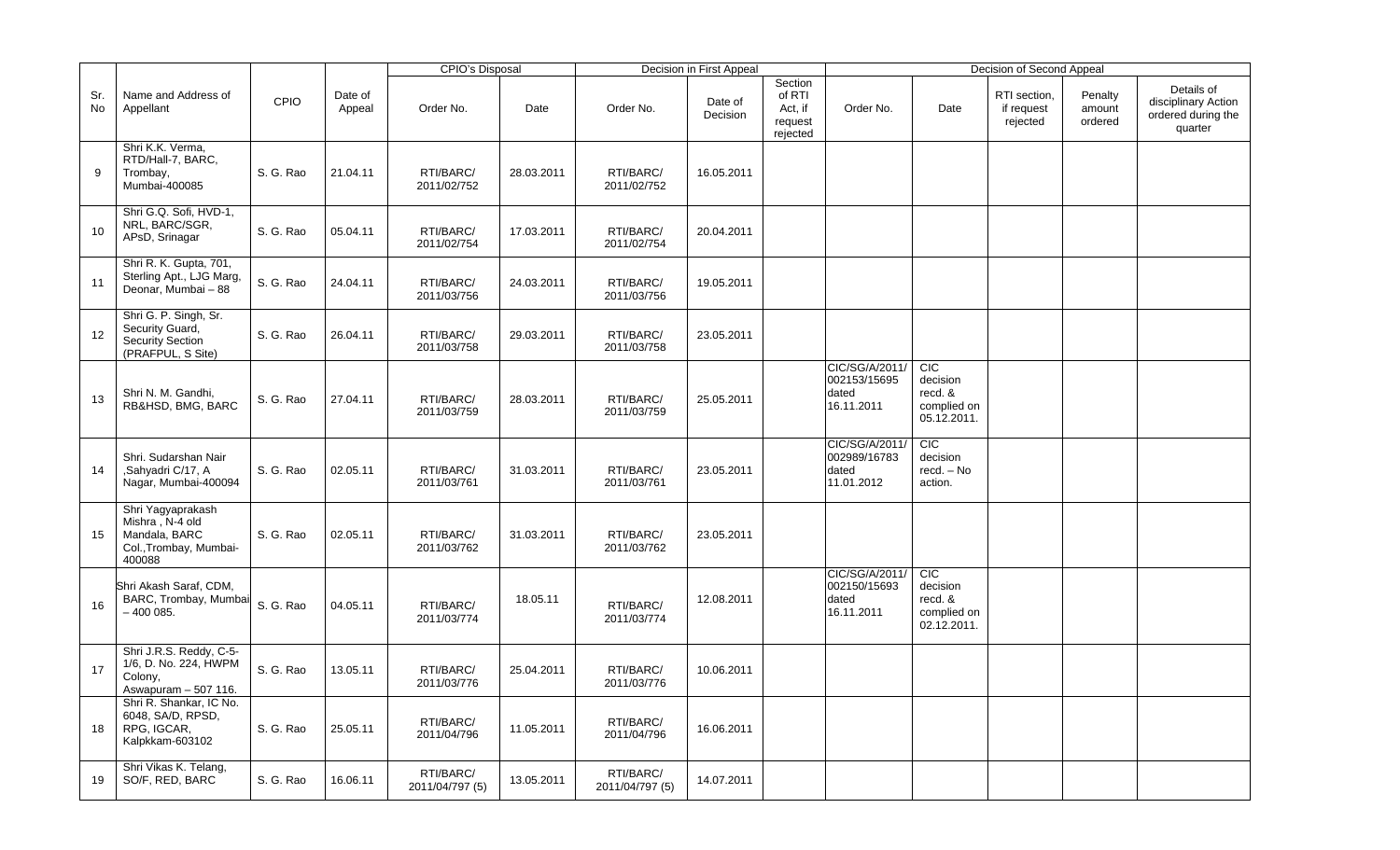|           |                                                                                                                                                                                       |           |                   | <b>CPIO's Disposal</b>            |            |                                   | Decision in First Appeal |                                                     |                                                              |                                                 | Decision of Second Appeal              |                              |                                                                    |
|-----------|---------------------------------------------------------------------------------------------------------------------------------------------------------------------------------------|-----------|-------------------|-----------------------------------|------------|-----------------------------------|--------------------------|-----------------------------------------------------|--------------------------------------------------------------|-------------------------------------------------|----------------------------------------|------------------------------|--------------------------------------------------------------------|
| Sr.<br>No | Name and Address of<br>Appellant                                                                                                                                                      | CPIO      | Date of<br>Appeal | Order No.                         | Date       | Order No.                         | Date of<br>Decision      | Section<br>of RTI<br>Act, if<br>request<br>rejected | Order No.                                                    | Date                                            | RTI section,<br>if request<br>rejected | Penalty<br>amount<br>ordered | Details of<br>disciplinary Action<br>ordered during the<br>quarter |
| 20        | Shri Gajanand Tanwar,<br>V.P. Anushakti, Dr.<br>Ambedkar SC/ST<br>Empl.Welfare<br>Association.,<br>(Canteen RAPS-3&4,<br>)Rawatbhata, P.O.<br>Anushakti, Via Kota,<br>Rajastan-323303 | S. G. Rao | 12.07.11          | RTI/BARC/<br>2011/05/803          | 10.06.2011 | RTI/BARC/<br>2011/05/803          | 29.07.2011               |                                                     |                                                              |                                                 |                                        |                              |                                                                    |
| 21        | Shri K.C. Meena,<br>Type III/23H, Anupratap<br>Colony, P.O. Bhabha<br>Nagar, Via Kota,<br>Rawatbhatta, Rajastan-<br>323303                                                            | S. G. Rao | 11.07.11          | RTI/BARC/<br>2011/05/804          | 02.06.2011 | RTI/BARC/<br>2011/05/804          | 12.08.2011               |                                                     |                                                              |                                                 |                                        |                              |                                                                    |
| 22        | Dr. Satish Mishra, 104,<br>Akashganga, A-nagar,<br>Mumbai - 94.                                                                                                                       | S. G. Rao | 06.07.11          | RTI/BARC/<br>2011/05/810          | 07.06.2011 | RTI/BARC/<br>2011/05/810          | 03.08.2011               |                                                     |                                                              |                                                 |                                        |                              |                                                                    |
| 23        | Shri Satyjeet<br>Sangavkar,<br>3, Yash Amber CHS,<br>Sector-10, Plot No.155-<br>156, New Panvel, Distt-<br>Raigad-410206                                                              | S. G. Rao | 14.02.11          | RTI/BARC/<br>2011/05/816          | 13.06.2011 | RTI/BARC/<br>2011/05/816          | 02.03.2012               |                                                     |                                                              |                                                 |                                        |                              |                                                                    |
| 24        | Shri Satyajeet<br>Sangavkar,<br>003, Yesh Amber CHS,<br>Sector-10, Plot No.155-<br>156, New Panvel,<br>Destt. Raigad.                                                                 | S. G. Rao | 26.08.11          | RTI/BARC/<br>2011/06/826 (1), (2) | 10.06.2011 | RTI/BARC/<br>2011/06/826 (1), (2) | 23.09.2011               |                                                     |                                                              |                                                 |                                        |                              |                                                                    |
| 25        | Dr. Vishvas M. Kulkarni,<br>Plant Cell culture<br>Technology Section,<br>NABTD, BARC,<br>Trombay-400 085                                                                              | S. G. Rao | 25.08.11          | RTI/BARC/<br>2011/06/827          | 29.07.2011 | RTI/BARC/<br>2011/06/827          | 30.09.2011               |                                                     |                                                              |                                                 |                                        |                              |                                                                    |
| 26        | Shri Debashish Dutta,<br>SO/D,<br>LEHIPA,<br>Proj./NPD Van de Graff,<br>BARC, Trombay,<br>Mumbai-400 085.                                                                             | S. G. Rao | 11.08.11          | RTI/BARC/2011/<br>06/833          | 08.07.2011 | RTI/BARC/2011/<br>06/833          | 06.09.2011               |                                                     | CIC/SG/A/2011/<br>003284+003359<br>16990 dated<br>20.01.2012 | CIC<br>decision<br>recd. - No<br>action.        |                                        |                              |                                                                    |
| 27        | Shri K. R. Krishna<br>Murthy,<br>Plot-42, Ashok Manipuri<br>Colony, Kapra, E. C. I.<br>L. (Po), Hyderabad -<br>500 062                                                                | S. G. Rao | 27.07.11          | RTI/BARC/<br>2011/06/836          | 12.07.2011 | RTI/BARC/<br>2011/06/836          | 16.08.2011               |                                                     |                                                              |                                                 |                                        |                              |                                                                    |
| 28        | Shri Debashish Dutta,<br>SO/D, LEHIPA<br>Proj/NPD, Van-de-graf<br>Bldg., BARC                                                                                                         | S. G. Rao | 12.08.11          | RTI/BARC/<br>2011/06/839          | 22.07.2011 | RTI/BARC/<br>2011/06/839          | 06.09.2011               |                                                     | CIC/SG/A/2011/<br>003465/18010<br>dated<br>06.02.2012        | <b>CIC</b><br>decision<br>recd. - No<br>action. |                                        |                              |                                                                    |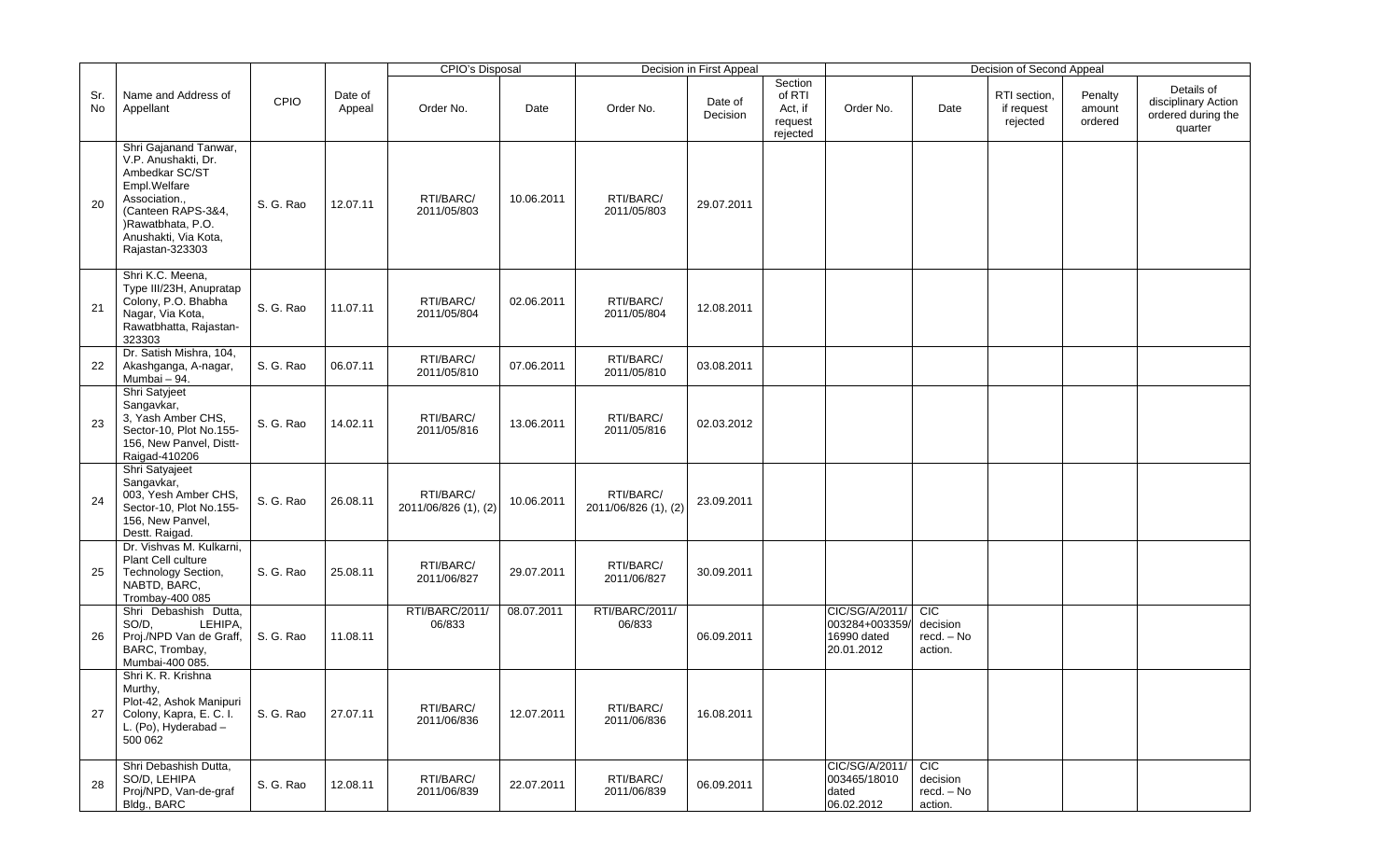|           |                                                                                                                             |           |                   | CPIO's Disposal          |            |                          | Decision in First Appeal |                                                     | Decision of Second Appeal                             |                                                                |                                        |                              |                                                                    |  |  |
|-----------|-----------------------------------------------------------------------------------------------------------------------------|-----------|-------------------|--------------------------|------------|--------------------------|--------------------------|-----------------------------------------------------|-------------------------------------------------------|----------------------------------------------------------------|----------------------------------------|------------------------------|--------------------------------------------------------------------|--|--|
| Sr.<br>No | Name and Address of<br>Appellant                                                                                            | CPIO      | Date of<br>Appeal | Order No.                | Date       | Order No.                | Date of<br>Decision      | Section<br>of RTI<br>Act, if<br>request<br>rejected | Order No.                                             | Date                                                           | RTI section,<br>if request<br>rejected | Penalty<br>amount<br>ordered | Details of<br>disciplinary Action<br>ordered during the<br>quarter |  |  |
| 29        | Shri Devidas P.<br>Chikane, Bdlg.1, Room<br>17, Ganesh Apartment,<br>Chitranjandas Road,<br>Dombivali(E), Thane-<br>421 201 | S. G. Rao | 27.09.11          | RTI/BARC/<br>2011/06/842 | 24.08.2011 | RTI/BARC/<br>2011/06/842 | 21.10.2011               |                                                     |                                                       |                                                                |                                        |                              |                                                                    |  |  |
| 30        | Shri Akash M. Saraf,<br>SO/C, CDM, BARC                                                                                     | S. G. Rao | 04.08.11          | RTI/BARC/<br>2011/06/850 | 02.08.2011 | RTI/BARC/<br>2011/06/850 | 12.09.2011               |                                                     | CIC/SG/A/2011/<br>902693/16682<br>dated<br>30.12.2011 | <b>CIC</b><br>decision<br>$\text{recd} - \text{No}$<br>action. |                                        |                              |                                                                    |  |  |
| 31        | Shri Akash M. Saraf,<br>CDM, BARC, Trombay,<br>Mumbai - 85                                                                  | S. G. Rao | 12.09.11          | RTI/BARC/<br>2011/07/862 | 26.08.2011 | RTI/BARC/<br>2011/07/862 | 11.10.2011               |                                                     | CIC/SG/A/2011/<br>002956/17044<br>dated<br>24.01.2012 | <b>CIC</b><br>decision<br>recd. - No<br>action.                |                                        |                              |                                                                    |  |  |
| 32        | Shri Akash M. Saraf,<br>CDM, BARC, Trombay,<br>Mumbai - 85                                                                  | S. G. Rao | 12.09.11          | RTI/BARC/<br>2011/07/863 | 26.08.2011 | RTI/BARC/<br>2011/07/863 | 11.10.2011               |                                                     |                                                       |                                                                |                                        |                              |                                                                    |  |  |
| 33        | Shri Narendra Kumar,<br>O-58, Chanakya Place,<br>Part-II, Janak Puri, Nr<br>Dalbir Cycle Shop, New<br>Delhi - 110 058.      | S. G. Rao | 14.10.11          | RTI/BARC<br>2011/08/867  | 17.08.2011 | RTI/BARC<br>2011/08/867  | 25.10.2011               |                                                     |                                                       |                                                                |                                        |                              |                                                                    |  |  |
| 34        | Smt.Sharmistha Patro,<br>Flat No.104, Ridhi Sidhi<br>Apartment, 263,<br>Dhanwantari Nagar,<br>Indore-452 012.               | S. G. Rao | 27.09.11          | RTI/BARC/<br>2011/08/878 | 30.08.2011 | RTI/BARC/<br>2011/08/878 | 19.10.2011               |                                                     |                                                       |                                                                |                                        |                              |                                                                    |  |  |
| 35        | Shri Bijendra Kumar<br>Jain, Post Box<br>No.27249, Head Post<br>Office, Chembur,<br>Mumbai-400071.                          | S. G. Rao | 28.09.11          | RTI/BARC/<br>2011/08/885 | 12.09.2011 | RTI/BARC/<br>2011/08/885 | 04.11.2011               |                                                     |                                                       |                                                                |                                        |                              |                                                                    |  |  |
| 36        | Shri Dipankar Bagchi,<br>E-6/4, Milan Pally,<br>Kururia Danga, P. O.<br>Amrai, Durgapur -<br>713203                         | S. G. Rao | 24.10.11          | RTI/BARC/<br>2011/09/891 | 29.09.2011 | RTI/BARC/<br>2011/09/891 | 29.11.2011               |                                                     |                                                       |                                                                |                                        |                              |                                                                    |  |  |
| 37        | Shri Rajiv Patel, Room<br>No.120/04, BARC<br>Colony, Tarapur-401<br>504.                                                    | S. G. Rao | 07.10.11          | RTI/BARC/<br>2011/09/893 | 26.09.2011 | RTI/BARC/<br>2011/09/893 | 21.10.2011               |                                                     |                                                       |                                                                |                                        |                              |                                                                    |  |  |
| 38        | Shri Y.C. Turbhekar,<br>Trombay Wadi,<br>Gaothan(Upper<br>Trombay), Turbhekar<br>House, Custom Road,<br>Mumbai-400088.      | S. G. Rao | 11.10.11          | RTI/BARC/<br>2011/09/895 | 27.09.2011 | RTI/BARC/<br>2011/09/895 | 21.10.2011               |                                                     |                                                       |                                                                |                                        |                              |                                                                    |  |  |
| 39        | Shri Akash Saraf, CDM,<br>BARC, Trombay,<br>Mumbai-400085.                                                                  | S. G. Rao | 02.11.11          | RTI/BARC/<br>2011/09/913 | 19.10.2011 | RTI/BARC/<br>2011/09/913 | 07.12.2011               |                                                     | CIC/SG/A/2012/<br>000036/17527<br>dated<br>01.03.2012 | CIC<br>decision<br>$\mathsf{recd.}-\mathsf{No}$<br>action.     |                                        |                              |                                                                    |  |  |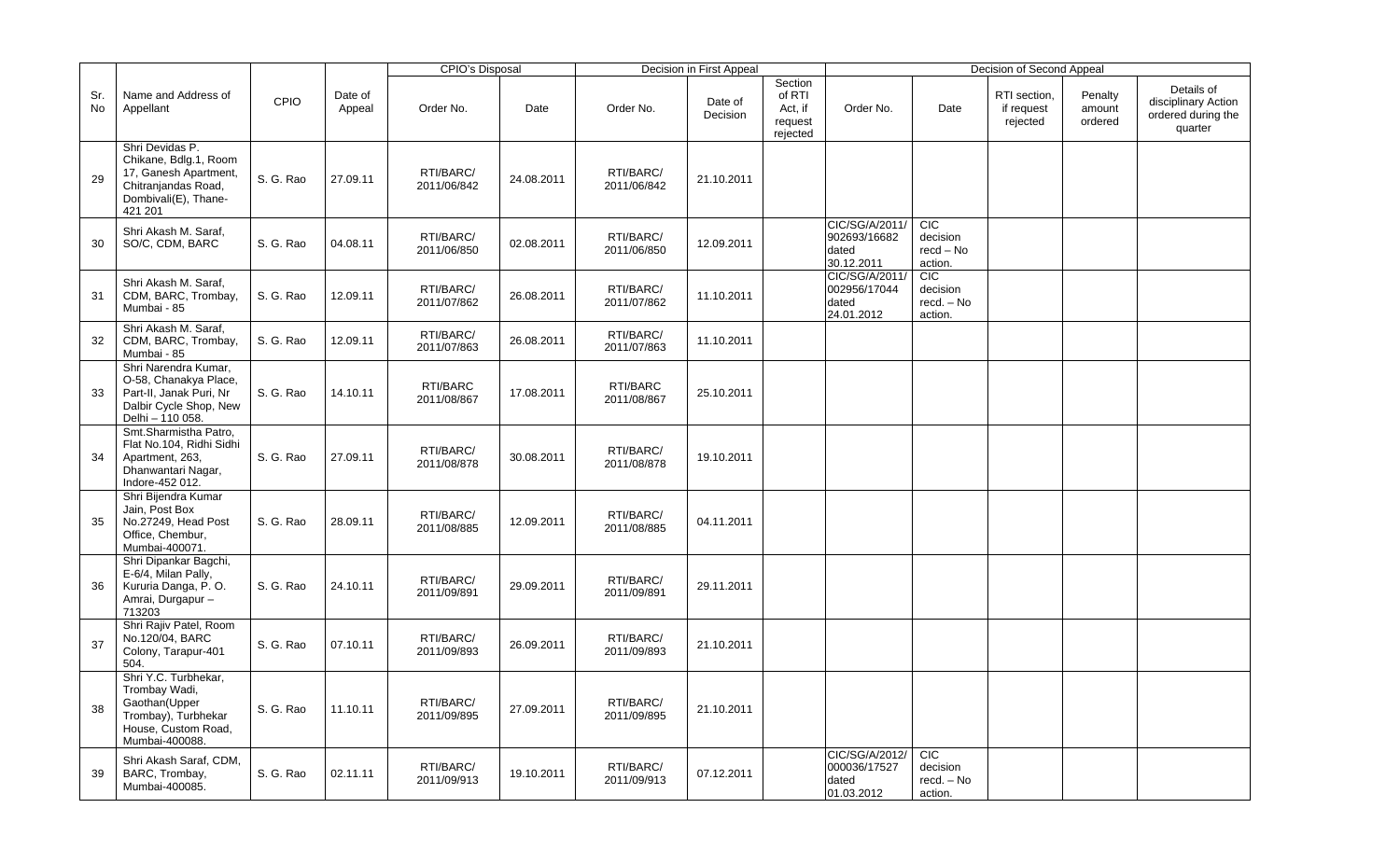|           |                                                                                                                                                                                |           |                                             | <b>CPIO's Disposal</b>       |                                            |                              | Decision in First Appeal                        |                                                     |           |      | Decision of Second Appeal              |                              |                                                                    |
|-----------|--------------------------------------------------------------------------------------------------------------------------------------------------------------------------------|-----------|---------------------------------------------|------------------------------|--------------------------------------------|------------------------------|-------------------------------------------------|-----------------------------------------------------|-----------|------|----------------------------------------|------------------------------|--------------------------------------------------------------------|
| Sr.<br>No | Name and Address of<br>Appellant                                                                                                                                               | CPIO      | Date of<br>Appeal                           | Order No.                    | Date                                       | Order No.                    | Date of<br>Decision                             | Section<br>of RTI<br>Act, if<br>request<br>rejected | Order No. | Date | RTI section,<br>if request<br>rejected | Penalty<br>amount<br>ordered | Details of<br>disciplinary Action<br>ordered during the<br>quarter |
| 40        | Shri Bijendra Kumar<br>Jain, Post Box<br>No.27249, Head Post<br>Office, Chembur,<br>Mumbai-400071.                                                                             | S. G. Rao | 31.10.11                                    | RTI/BARC/<br>2011/09/914     | 29.9.2011                                  | RTI/BARC/<br>2011/09/914     | 01.12.2011                                      |                                                     |           |      |                                        |                              |                                                                    |
| 41        | Shri Bijendra Kumar<br>Jain, Post Box<br>No.27249, Head Post<br>Office, Chembur,<br>Mumbai-400071                                                                              | S. G. Rao | 25.11.11                                    | RTI/BARC/<br>2011/09/920 (2) | 10.10.2011                                 | RTI/BARC/<br>2011/09/920 (2) | 05.12.2011                                      |                                                     |           |      |                                        |                              |                                                                    |
| 42        | Shri Santhosh Kumar<br>Mishra, 10, Deepak-A,<br>Anushaktinagar,<br>Mumbai - 400 094.                                                                                           | S. G. Rao | 23.11.11<br>13.12.11<br>(Supple<br>mentary) | RTI/BARC/<br>2011/10/922     | 23.11.11<br>(Int. reply<br>on<br>21.10.11) | RTI/BARC/<br>2011/10/922     | 13.12.2011<br>19.01.2012<br>(Supplemen<br>tary) |                                                     |           |      |                                        |                              |                                                                    |
| 43        | Shri B.B. Naik,<br>Gen.Secretary, DAE<br><b>SC/ST Employees</b><br>Welfare Association, B-<br>30, HWP Colony,<br>Bhabha Nagar,<br>Rawatbhata, Via. Kota,<br>Rajasthan-323 307. | S. G. Rao | 28.11.11                                    | RTI/BARC/<br>2011/10/927     | 14.11.2011                                 | RTI/BARC/<br>2011/10/927     | 22.12.2011                                      |                                                     |           |      |                                        |                              |                                                                    |
| 44        | Shri Tapan Das, S/O:<br>Sh. Amulya Das,<br>Mouza: Janabar, G. P.:<br>No.7 Haripur, P.S:<br>Belda, Block: Datan No:<br>II, Dist: Midnapur<br>(West),<br>Pin: 721443.            | S. G. Rao | 19.12.11                                    | RTI/BARC/<br>2011/10/941     | 21.11.2011                                 | RTI/BARC/<br>2011/10/941     | 09.01.2012                                      |                                                     |           |      |                                        |                              |                                                                    |
| 45        | Shri R.D. Bairagi,<br>T2/26-B. Anukiran<br>Colony, PO-<br>Bhabhanagar,<br>Rawatbhata, Via-<br>Kota(Rajasthan)-323<br>307                                                       | S. G. Rao | 27.12.11                                    | RTI/BARC/<br>2011/11/946     | 23.11.2011                                 | RTI/BARC/<br>2011/11/946     | 09.01.2012                                      |                                                     |           |      |                                        |                              |                                                                    |
| 46        | Shri Naresh Kumar,<br>ASO, Security<br>Section(Dhruva), BARC                                                                                                                   | S. G. Rao | 27.12.11                                    | RTI/BARC/<br>2011/11/948     | 22.11.2011                                 | RTI/BARC/<br>2011/11/948     | 10.01.2012                                      |                                                     |           |      |                                        |                              |                                                                    |
| 47        | Shri Sandeep Tripathi,<br>C/o.IHBT, CSIR,<br>Palampur,<br>H.P.-176 061.                                                                                                        | S. G. Rao | 29.12.11                                    | RTI/BARC/<br>2011/11/950     | 25.11.2011                                 | RTI/BARC/<br>2011/11/950     | 23.01.2012                                      |                                                     |           |      |                                        |                              |                                                                    |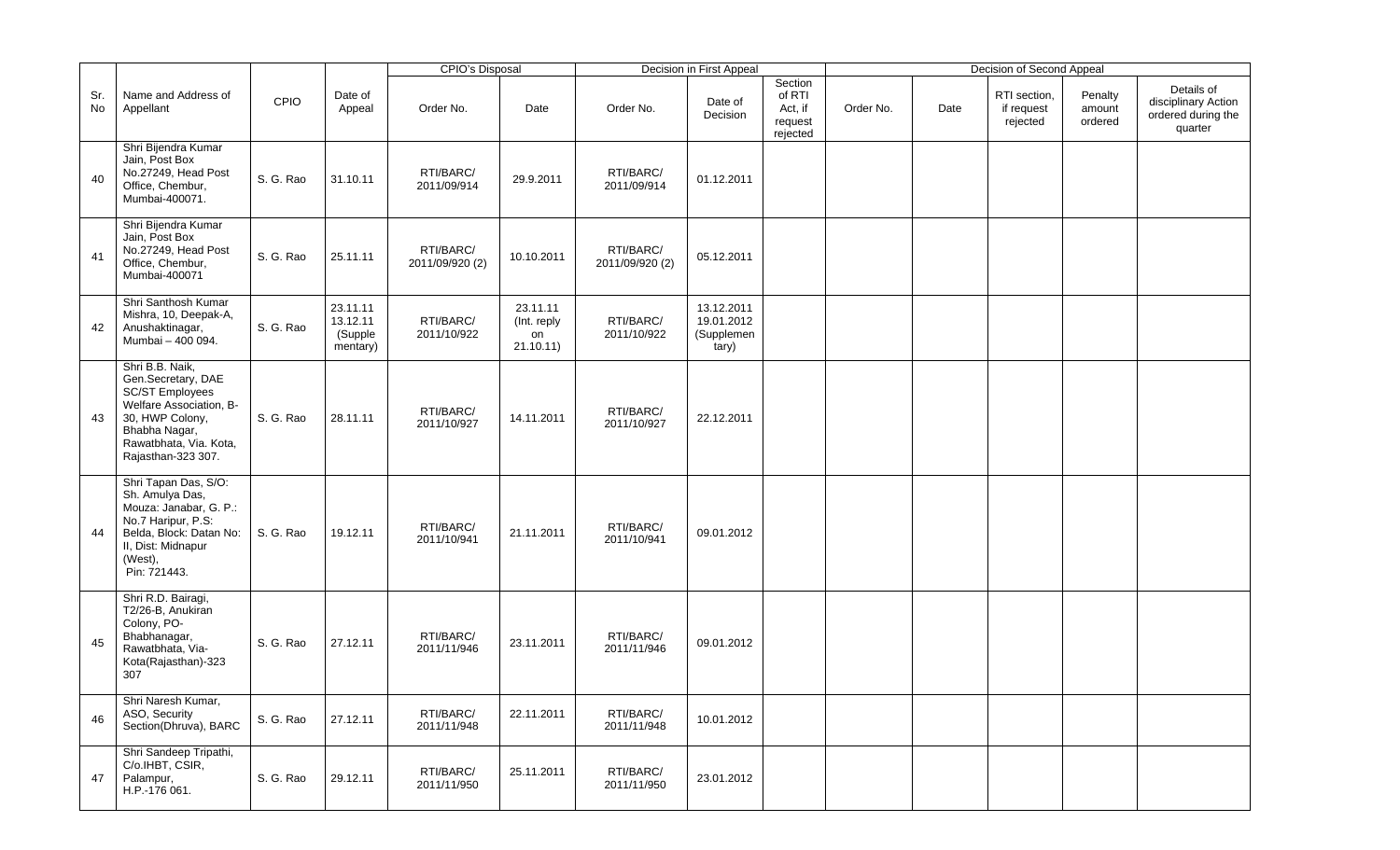|           |                                                                                                                                              |           |                                   | <b>CPIO's Disposal</b>   |            |                          | Decision in First Appeal              |                                                     |           |      | Decision of Second Appeal              |                              |                                                                    |
|-----------|----------------------------------------------------------------------------------------------------------------------------------------------|-----------|-----------------------------------|--------------------------|------------|--------------------------|---------------------------------------|-----------------------------------------------------|-----------|------|----------------------------------------|------------------------------|--------------------------------------------------------------------|
| Sr.<br>No | Name and Address of<br>Appellant                                                                                                             | CPIO      | Date of<br>Appeal                 | Order No.                | Date       | Order No.                | Date of<br>Decision                   | Section<br>of RTI<br>Act, if<br>request<br>rejected | Order No. | Date | RTI section,<br>if request<br>rejected | Penalty<br>amount<br>ordered | Details of<br>disciplinary Action<br>ordered during the<br>quarter |
| 48        | Shri Tiku Ram Gahlot,<br>VPO-Niyara, Distt. &<br>Tal.Hissar, Haryana-<br>125001.                                                             | S. G. Rao | 20.12.11                          | RTI/BARC/<br>2011/11/951 | 02.12.2011 | RTI/BARC/<br>2011/11/951 | 09.01.2012                            |                                                     |           |      |                                        |                              |                                                                    |
| 49        | Shri Sandeep J. Sable,<br>R-10, Matruchhaya<br>Society, Chaitanya<br>Nagar, Opp. IIT Market<br>Gate, Powai, Mumbai -<br>400 076              | S. G. Rao | 28.12.11                          | RTI/BARC/<br>2011/11/956 | 19.12.2011 | RTI/BARC/<br>2011/11/956 | 23.01.2012                            |                                                     |           |      |                                        |                              |                                                                    |
| 50        | Shri Vikas K. Telang,<br>SO/F, RED, BARC,<br>Mumbai                                                                                          | S. G. Rao | 09.12.11                          | RTI/BARC/<br>2011/11/958 | 05.12.2011 | RTI/BARC/<br>2011/11/958 | 23.12.2011                            |                                                     |           |      |                                        |                              |                                                                    |
| 51        | Shri Devendra S.<br>Gadekar, Sr. Engineer,<br>CNBC TC 18, Empire<br>Complex, 414<br>Senapati Bapat Marg,<br>Lower Parel (W),<br>Mumbai $-13$ | S. G. Rao | 13.01.12                          | RTI/BARC/<br>2011/11/960 | 22.12.2011 | RTI/BARC/<br>2011/11/960 | 27.01.2012                            |                                                     |           |      |                                        |                              |                                                                    |
| 52        | Shri Arun Kumar, A-6,<br>Mateshwari, Ram<br>Nagar Colony, Bhudoli<br>Road, Neem Ka Thana,<br>Distt-Sikar, Rajasthan<br>332713                | S. G. Rao | 27.12.11<br>24.01.12<br>(Revised) | RTI/BARC/<br>2011/11/962 | 22.12.2011 | RTI/BARC/<br>2011/11/962 | 30.01.2012<br>23.02.2012<br>(Revised) |                                                     |           |      |                                        |                              |                                                                    |
| 53        | Shri M. C. Goel,<br>33-Venkatgiri,<br>Anushaktinagar,<br>Mumbai - 400 094                                                                    | S. G. Rao | 25.01.12                          | RTI/BARC/<br>2011/12/974 | 21.12.2011 | RTI/BARC/<br>2011/12/974 | 01.03.2012                            |                                                     |           |      |                                        |                              |                                                                    |
| 54        | Dr. S. Pal,<br>Pranabananda Seva<br>Niketan, 237,<br>Rashbehari Avenue,<br>Kolkata 700 019                                                   | S. G. Rao | 15.02.12                          | RTI/BARC/<br>2011/12/977 | 12.01.2012 | RTI/BARC/<br>2011/12/977 | 23.02.2012                            |                                                     |           |      |                                        |                              |                                                                    |
| 55        | Shri Santosh Kumar<br>Mishra,<br>10, Deepak-A,<br>Anushaktinagar,<br>Mumbai - 400094                                                         | S. G. Rao | 13.02.12                          | RTI/BARC/<br>2011/12/982 | 11.01.2012 | RTI/BARC/<br>2011/12/982 | 05.03.2012                            |                                                     |           |      |                                        |                              |                                                                    |
| 56        | Shri Santosh Kumar<br>Mishra, 10, Deepak-A,<br>Anushaktinagar,<br>Mumbai - 94                                                                | S. G. Rao | 20.02.12                          | RTI/BARC/<br>2011/12/993 | 23.01.2012 | RTI/BARC/<br>2011/12/993 | 15.03.2012                            |                                                     |           |      |                                        |                              |                                                                    |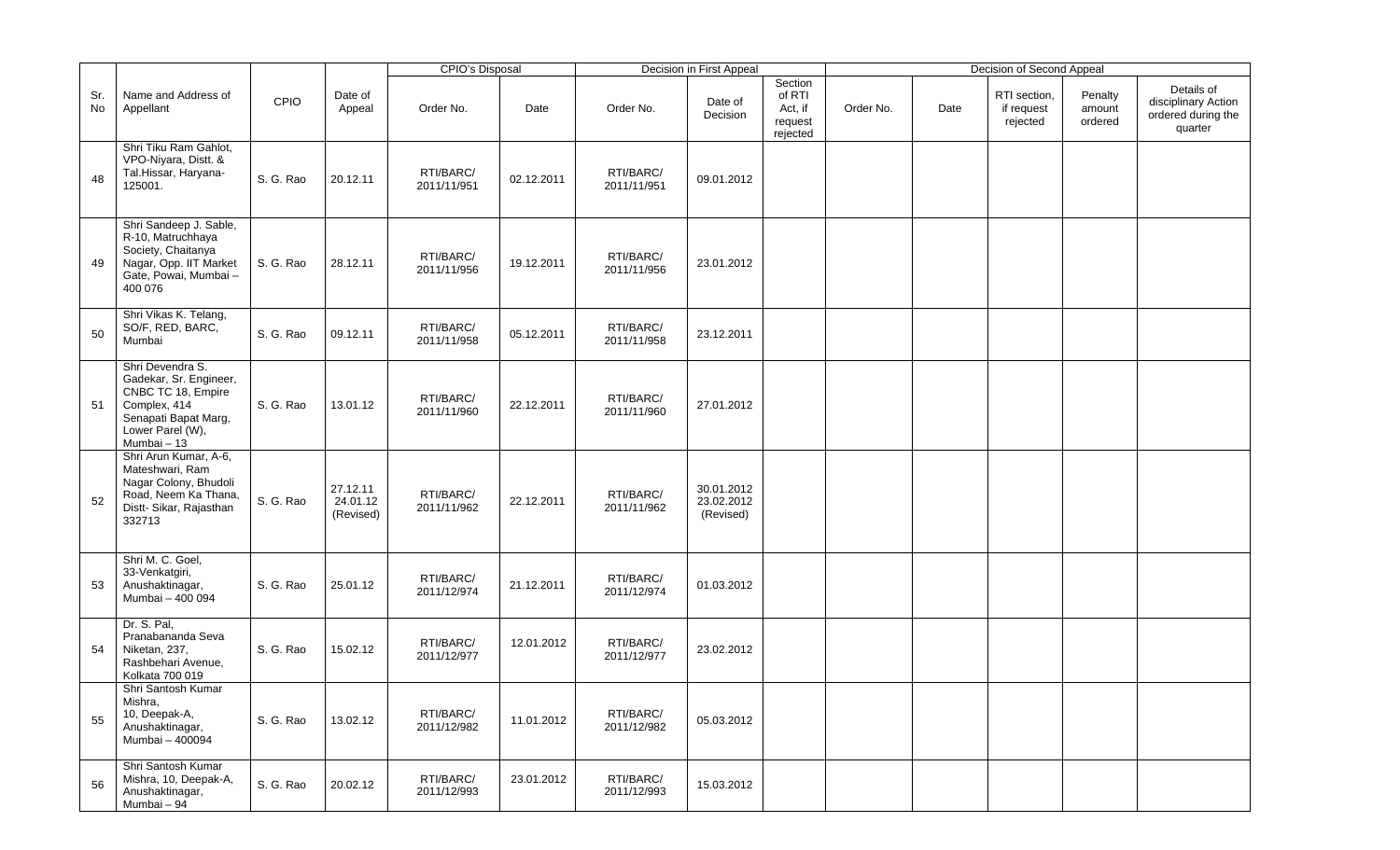|                  |                                                                                                                      |           |                   | <b>CPIO's Disposal</b>    |            |                           | Decision in First Appeal |                                                     |           |      | Decision of Second Appeal              |                              |                                                                    |
|------------------|----------------------------------------------------------------------------------------------------------------------|-----------|-------------------|---------------------------|------------|---------------------------|--------------------------|-----------------------------------------------------|-----------|------|----------------------------------------|------------------------------|--------------------------------------------------------------------|
| Sr.<br><b>No</b> | Name and Address of<br>Appellant                                                                                     | CPIO      | Date of<br>Appeal | Order No.                 | Date       | Order No.                 | Date of<br>Decision      | Section<br>of RTI<br>Act, if<br>request<br>rejected | Order No. | Date | RTI section,<br>if request<br>rejected | Penalty<br>amount<br>ordered | Details of<br>disciplinary Action<br>ordered during the<br>quarter |
| 57               | Shri Sonaji Bhaurao<br>Sonavane, 12 F,<br>Siddhivinayak Tower, A<br>Wing, Near Runwal<br>Nagar, Thane (W) 400<br>601 | S. G. Rao | 13.02.12          | RTI/BARC/<br>2012/01/998  | 31.01.2012 | RTI/BARC/<br>2012/01/998  | 24.02.2012               |                                                     |           |      |                                        |                              |                                                                    |
| 58               | Shr M.C. Goel, 33-<br>Venkatgiri,<br>Anushaktinagar,<br>Mumbai - 400 094.                                            | S. G. Rao | 13.02.12          | RTI/BARC/<br>2012/01/1006 | 30.01.2012 | RTI/BARC/<br>2012/01/1006 | 01.03.2012               |                                                     |           |      |                                        |                              |                                                                    |
| 59               | Shri Vikas K. Telang,<br>B 32-5, Kendriya Vihar,<br>Sector 11, Kharghar,<br>Navi Mumbai-410 210                      | S. G. Rao | 03.02.12          | RTI/BARC/<br>2012/01/1007 | 01.02.2012 | RTI/BARC/<br>2012/01/1007 | 05.03.2012               |                                                     |           |      |                                        |                              |                                                                    |
| 60               | Shri Santhosh Kumar<br>Mishra, 10, Deepak-A,<br>Anushaktinagar,<br>Mumbai - 400 094.                                 | S. G. Rao | 22.03.12          | RTI/BARC/<br>2012/01/1010 | 14.02.2012 | RTI/BARC/<br>2012/01/1010 | Under<br>Process         |                                                     |           |      |                                        |                              |                                                                    |
| 61               | Shri T. R.<br>Chikkannaiah, CC No.<br>26/209, SA/E,<br>RMP/BARC, Yelawala -<br>Post,<br>Mysore - 571130              | S. G. Rao | 19.03.12          | RTI/BARC/<br>2012/01/1012 | 02.02.2012 | RTI/BARC/<br>2012/01/1012 | Under<br>Process         |                                                     |           |      |                                        |                              |                                                                    |
| 62               | Shri Shelendra Kumar<br>Singh, SA/E (CC No.<br>NG/406/1744), EE&I,<br>FRD/PP, BARC,<br>Trombay, Mumbai-<br>400 085   | S. G. Rao | 20.03.12          | RTI/BARC/<br>2012/01/1022 | 17.02.2012 | RTI/BARC/<br>2012/01/1022 | Under<br>Process         |                                                     |           |      |                                        |                              |                                                                    |
| 63               | Shri Shelendra Kumar<br>Singh, SA/E (CC No.<br>NG/406/1744), EE&I,<br>FRD/PP, BARC,<br>Trombay, Mumbai-<br>400 085   | S. G. Rao | 20.03.12          | RTI/BARC/<br>2012/01/1023 | 29.02.2012 | RTI/BARC/<br>2012/01/1023 | Under<br>Process         |                                                     |           |      |                                        |                              |                                                                    |
| 64               | Shri Santosh Kumar<br>Mishra,<br>10, Deepak-A,<br>Anushaktinagar,<br>Mumbai - 400094                                 | S. G. Rao | 27.03.12          | RTI/BARC/<br>2012/02/1041 | 20.03.2012 | RTI/BARC/<br>2012/02/1041 | Under<br>Process         |                                                     |           |      |                                        |                              |                                                                    |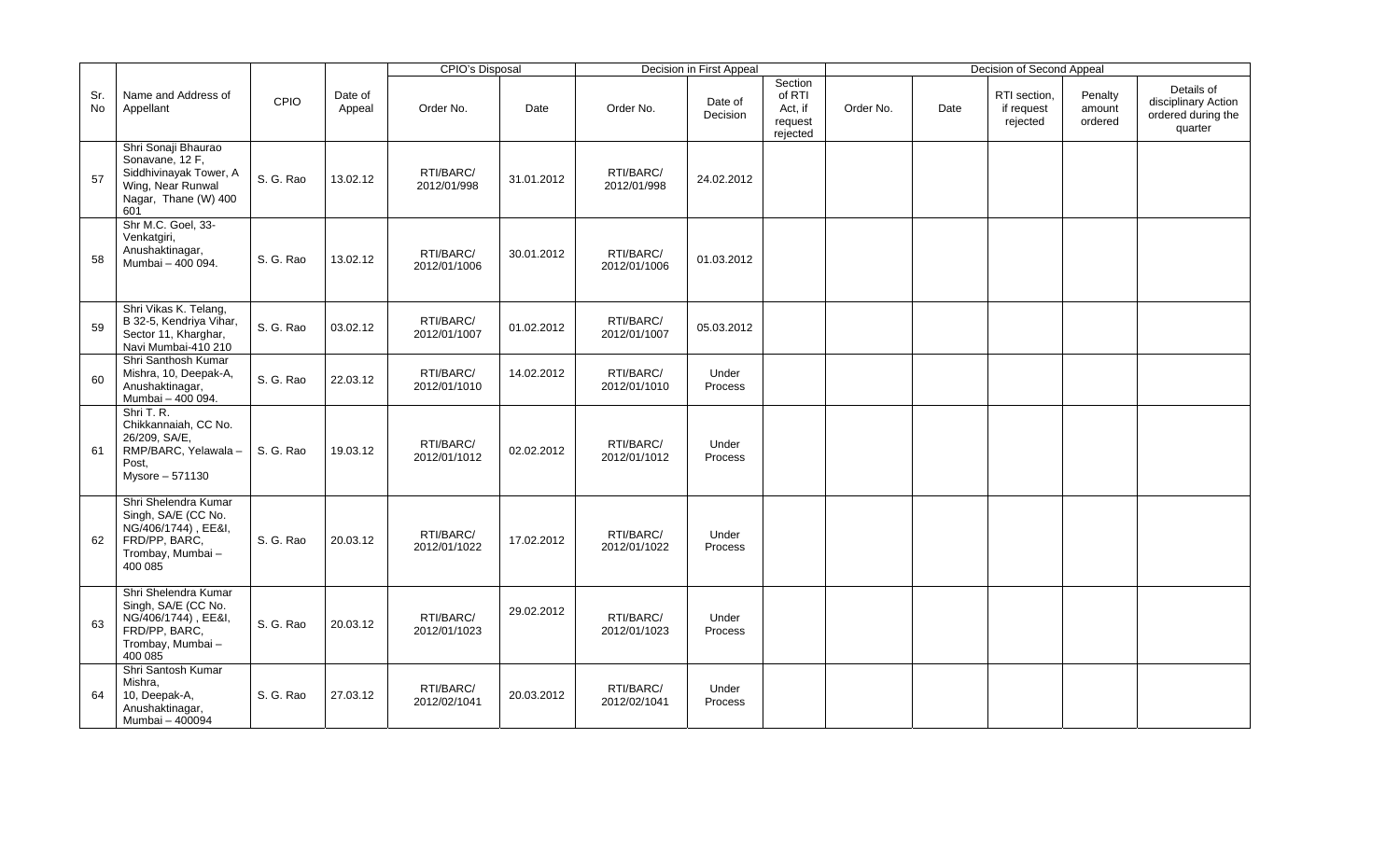#### **FORM II**

## **Quarterly Summary for CPIO's of (name Appellate Authority) for quarter ending June/Sept./Dec./Mar**

| Sr.<br>No | Name of CPIO & Address                                                                                                | No. of requests Received during<br>the Qtr | No. of requests rejected during the quarter<br>Relevant sections of RTI Act 2005 |                                       |  |  |            |  |  |  |  | Amount<br>of<br>Charges<br>Collected<br>during the<br>Quarter<br>$(in \overline{\mathbf{z}}.)$<br>$\ast$ | No. of<br>Decisions<br>received<br>from<br>Appellate<br>Authority | No. of<br>Decisions<br>received<br>from CIC |                |       |          |    |    |
|-----------|-----------------------------------------------------------------------------------------------------------------------|--------------------------------------------|----------------------------------------------------------------------------------|---------------------------------------|--|--|------------|--|--|--|--|----------------------------------------------------------------------------------------------------------|-------------------------------------------------------------------|---------------------------------------------|----------------|-------|----------|----|----|
|           |                                                                                                                       |                                            |                                                                                  |                                       |  |  | Sec $8(1)$ |  |  |  |  |                                                                                                          |                                                                   | Sections                                    |                | Total |          |    |    |
|           |                                                                                                                       |                                            | (a)                                                                              | (b) $ (c)(d)(e)(f)(g)(h)(i)(j)(g)(g)$ |  |  |            |  |  |  |  |                                                                                                          | $(11)$ $(24)$                                                     |                                             | other          |       |          |    |    |
| 1.        | Shri S. Goverdhan Rao,<br>Public Information Officer,<br>III floor, Central Complex,<br>BARC, Trombay,<br>Mumbai - 85 | June $-74$                                 |                                                                                  |                                       |  |  |            |  |  |  |  |                                                                                                          |                                                                   |                                             | 3              |       | $1450/-$ | 15 |    |
| 2.        | Shri S. Goverdhan Rao,<br>Public Information Officer,<br>III floor, Central Complex,<br>BARC, Trombay,<br>Mumbai - 85 | Sept. $-75$                                |                                                                                  |                                       |  |  |            |  |  |  |  |                                                                                                          |                                                                   |                                             | $\overline{2}$ |       | $632/-$  | 14 | 2  |
| 3.        | Shri S. Goverdhan Rao,<br>Public Information Officer,<br>III floor, Central Complex,<br>BARC, Trombay,<br>Mumbai - 85 | Dec. $-76$                                 |                                                                                  |                                       |  |  |            |  |  |  |  |                                                                                                          |                                                                   |                                             | $\overline{2}$ |       | $1904/-$ | 16 | 11 |
| 4.        | Shri S. Goverdhan RAo,<br>Public Information Officer,<br>III floor, Central Complex,<br>BARC, Trombay,<br>Mumbai - 85 | $Mar - 75$                                 |                                                                                  |                                       |  |  |            |  |  |  |  |                                                                                                          |                                                                   |                                             | 4              |       | $2455/-$ | 15 |    |
|           |                                                                                                                       | 300                                        |                                                                                  |                                       |  |  |            |  |  |  |  |                                                                                                          |                                                                   |                                             | 11             | 16    | $6441/-$ | 60 | 20 |

\* Amount including Application Fee & Documentation Charges.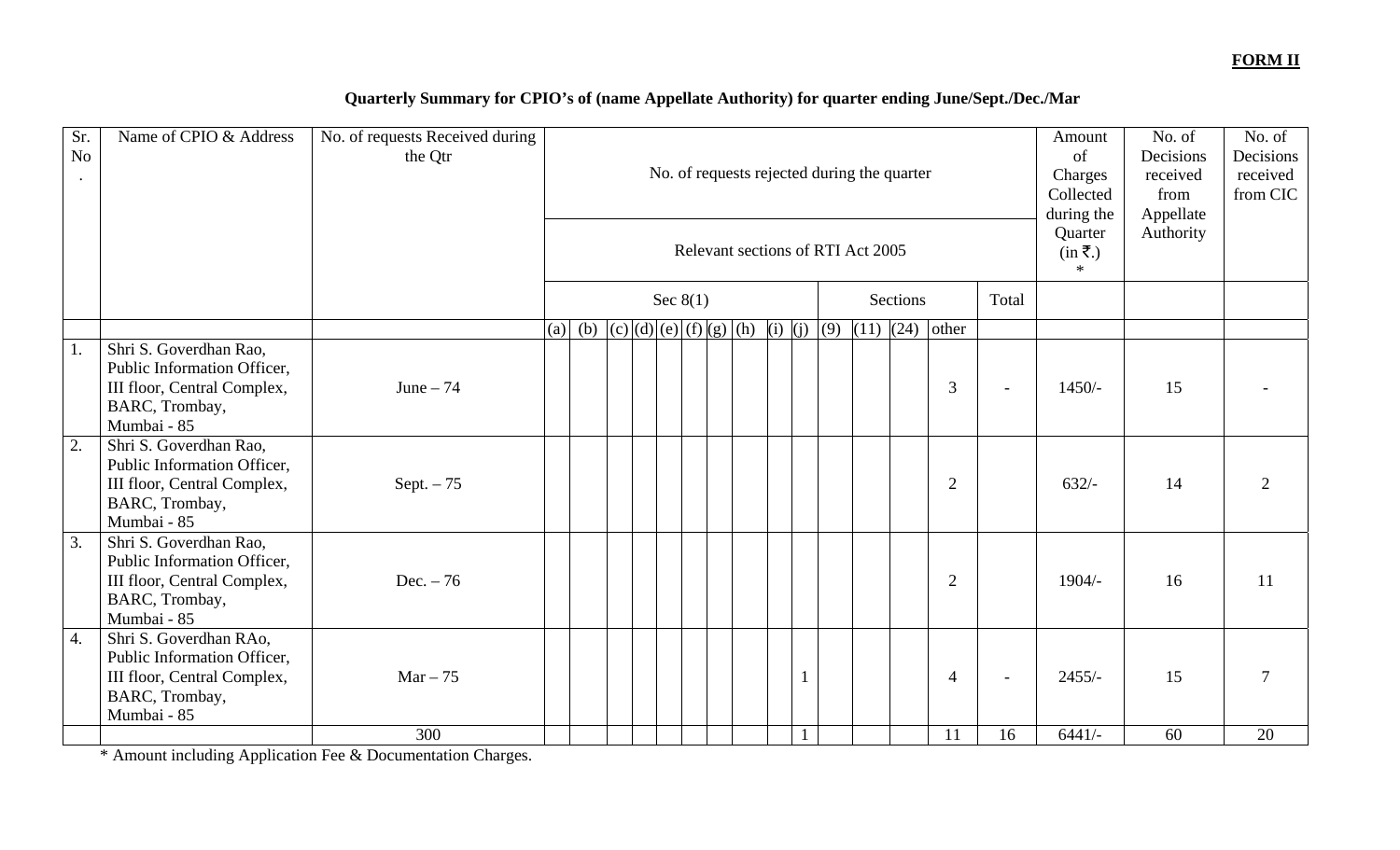### **FORM II A**

# **Quarterly Summary of Appellate Authorities for (public Authority) for quarter ending June/Sept/Dec/Mar**

| Sr.<br>N <sub>o</sub> | Name of Appellate Authority & Address                                                                | No. of Appeals<br>received during<br>the Qtr |     |                                                                                           |  |  |            |  |  |  |  | No. of requests rejected during the quarter           |                                                                               |       | Decisions received from CIC |  |  |
|-----------------------|------------------------------------------------------------------------------------------------------|----------------------------------------------|-----|-------------------------------------------------------------------------------------------|--|--|------------|--|--|--|--|-------------------------------------------------------|-------------------------------------------------------------------------------|-------|-----------------------------|--|--|
|                       | Shri N. D. Sharman,<br>Controller, BARC,<br>VI floor, Central Complex,<br>BARC, Trombay, Mumbai - 85 |                                              |     | Relevant sections of RTI Act 2005                                                         |  |  |            |  |  |  |  | Number of decisions<br>received during the<br>quarter | Number of<br>cases<br>involving<br>penalties<br>and<br>disciplinary<br>action |       |                             |  |  |
|                       |                                                                                                      |                                              |     |                                                                                           |  |  | Sec $8(1)$ |  |  |  |  |                                                       | Sections                                                                      | Total |                             |  |  |
|                       |                                                                                                      |                                              | (a) | $(11)$ $(24)$ other<br>(b)<br>(i)<br>(i)<br>(9)<br>(d)<br>(f)<br>(h)<br>(e)<br>(c)<br>(g) |  |  |            |  |  |  |  |                                                       |                                                                               |       |                             |  |  |
|                       | Quarter Ending June 30, 2011                                                                         | 15                                           |     |                                                                                           |  |  |            |  |  |  |  |                                                       |                                                                               |       |                             |  |  |
| 2.                    | Quarter Ending September 30, 2011                                                                    | 14                                           |     |                                                                                           |  |  |            |  |  |  |  |                                                       | ↑                                                                             |       |                             |  |  |
| 3.                    | Quarter Ending December 31, 2011                                                                     | 16                                           |     |                                                                                           |  |  |            |  |  |  |  |                                                       | 11                                                                            |       |                             |  |  |
| 4.                    | Quarter Ending March 31, 2012                                                                        | 15                                           |     |                                                                                           |  |  |            |  |  |  |  | 7                                                     |                                                                               |       |                             |  |  |